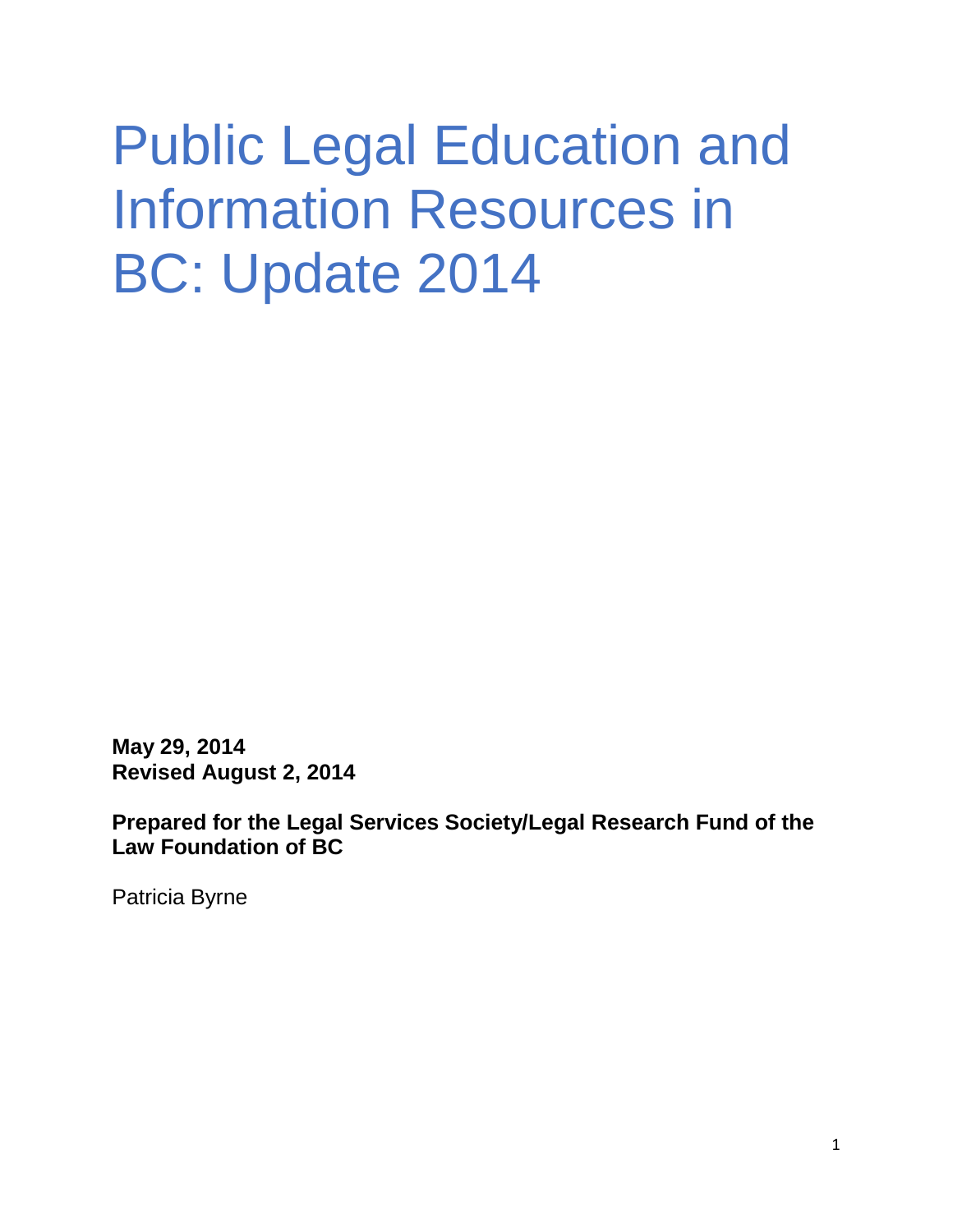# **Introduction**

#### **Purpose**

The purpose of this paper is to provide a general overview of the current public legal education and information (PLEI) resources on civil law topics included on [www.clicklaw.bc.ca](http://www.clicklaw.bc.ca/) ("Clicklaw") in order to identify and analyze gaps and overlaps. The research will update information presented in "Clicklaw and Beyond: Public Legal Education and Information Materials in BC", Reid et al. (2009), a report prepared for The Law Foundation of BC, online at [www.clicklaw.bc.ca/resource/1921](http://www.clicklaw.bc.ca/resource/1921) (the "2009 Report"). Broadly speaking, the goal is to identify whether the gaps/overlaps and recommendations contained in the 2009 Report apply to the current situation of PLEI in BC in 2014.

This research was commissioned by The Law Foundation of BC/Legal Services Society of BC to serve as a planning tool for the Foundation and for PLEI organizations in BC. It will be accompanied in May/June 2014 by a paper that will examine promising practices in the delivery of PLEI.

For ease of comparison, the structure of this report will follow, for the most part, that of the 2009 Report. Similarly, this paper adopts the "user-centered" approach identified in the 2009 Report: that PLEI resources and the needs they seek to address be viewed from the perspective of the person using them. Like the 2009 Report, no attempt will be made to assess the quality or effectiveness of specific PLEI resources or programs. However, it should be emphasized that ensuring quality and effectiveness of PLEI products should continue as a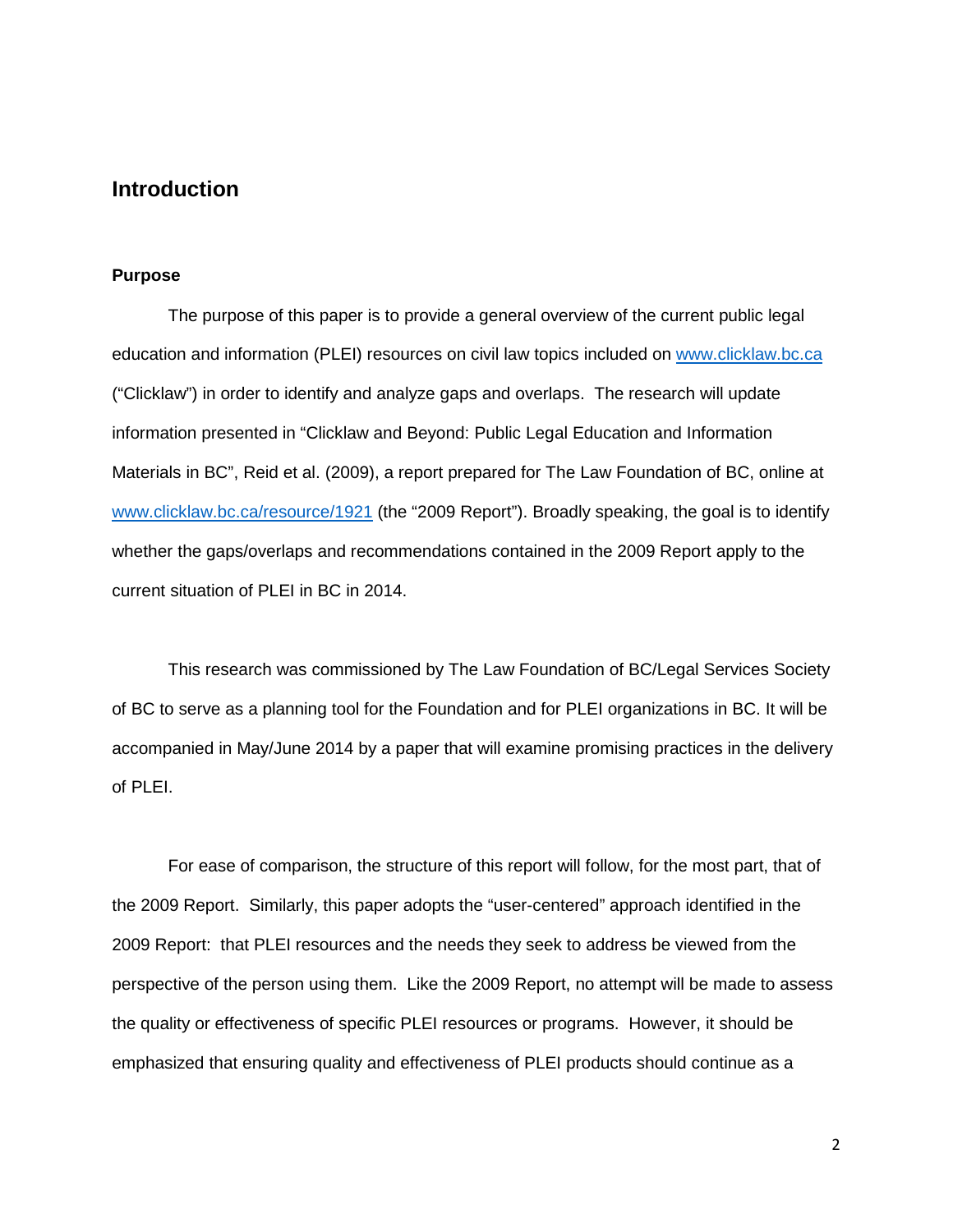major concern for PLEI providers, as should ways to incorporate needs analysis and evaluation procedures in resource production and maintenance.

# **Executive Summary**

The PLEI sector in BC is characterized by numerous not-for-profit organizations of varying size, mandates, organizational structures and financial and human resource capabilities. This "proliferation" of organizations can be viewed as a problem (inefficiencies in capital allocation and operating costs; resource duplication/overlap; confusion-"who does what?"—in the marketplace) or a benefit (variety of perspectives, potential enhanced responsiveness to emerging needs by smaller, more nimble organizations). In the current environment of reduced sector funding, greater scrutiny and increased focus on good governance, consideration of sector "rationalization" (i.e. collaborative activity, restructuring, merger) is appropriate.

As can be expected, since 2009, the overall number of PLEI resources on Clicklaw has increased, especially in the area of family law. Resources are now available in a greater number of languages and formats (e.g. Wikibooks). However, inconsistencies in data collection methods between 2009 and 2014 make detailed comparisons between these years difficult. Since they are the only data currently available, they are used in this report, but with a caution (see infra, "Limitations to the Data on Resources").

There have been no major developments in legal needs between 2009 and 2014, with one exception: the growing numbers of self-represented litigants. In addition, there is increased awareness that included along with low-income earners in the cohort of users of PLEI are middle-income earners. The need for resources to assist the self-represented litigant through court and tribunal procedures is more acute. So is the need for user guidance—in the form of in-person services or by their "technology facsimile".

3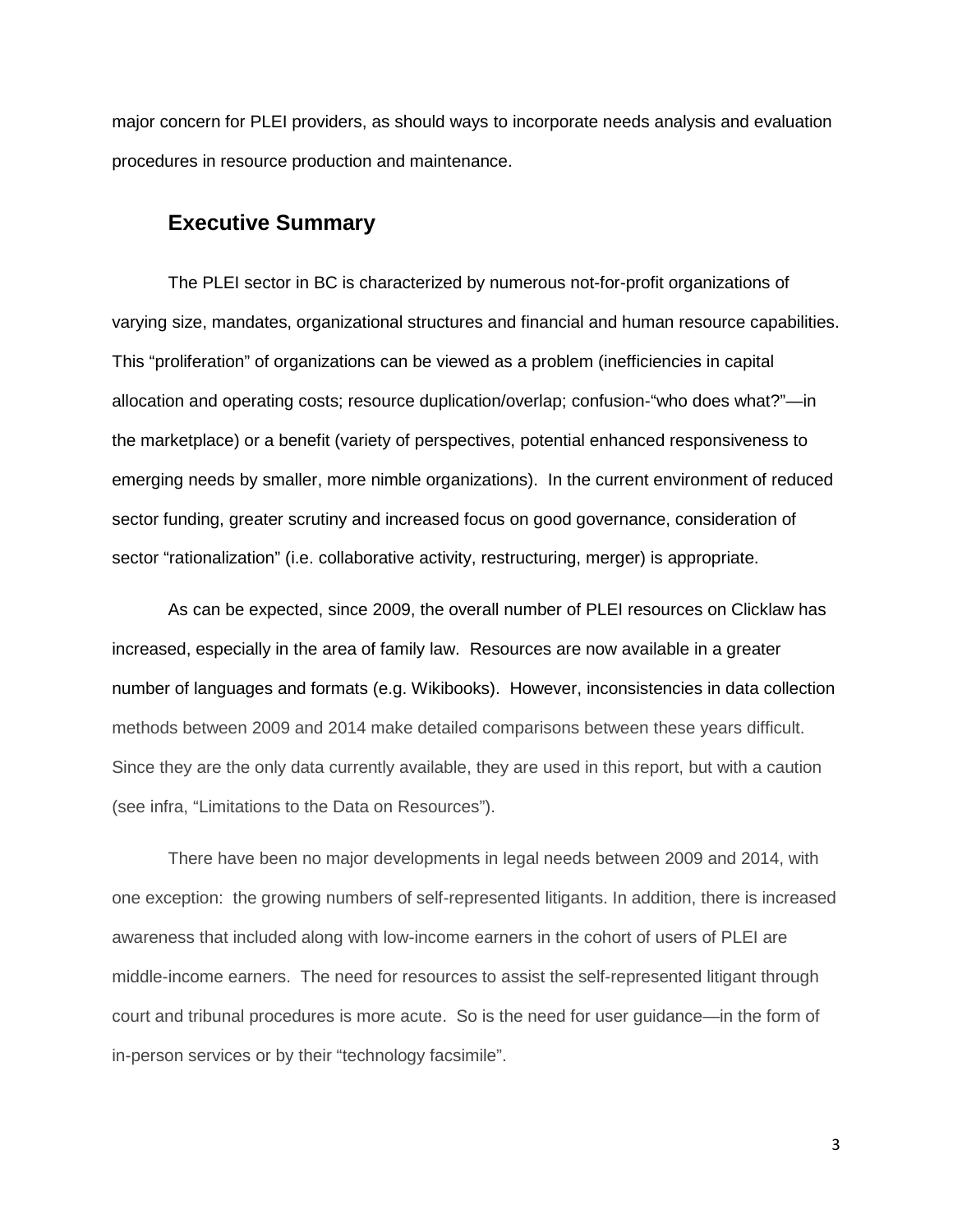Assessment of gaps in resource offerings follows the "topic- driven" methodology used in 2009, again with a caution on the limits of this approach. A number of gaps identified in 2009 still exist today (e.g. debt, consumer, seniors) as do overlaps (e.g. family law resources) and a minor amount of repetition. Of equal importance to gaps and overlaps, however is the currency and accuracy of the resources and the ease of the individual in identifying resources that meet his/her needs and working with them. More must be done by PLEI providers to address these concerns.

The current economic climate demands that a strategic approach be taken by the PLEI sector (producers and funders) to address the problems of gaps, overlaps, accuracy and need for user "guidance" through the volume of resources available. Five of the subject areas contained in the Clicklaw resource inventory require particular attention: debt, family law for self-represented litigants, consumer, accidents and injuries, seniors. Each area ranks high in legal needs surveys and is not sufficiently represented in Clicklaw inventory. PLEI providers should consider these topics for new/additional resources or for updates/revisions/re-formatting of existing resources.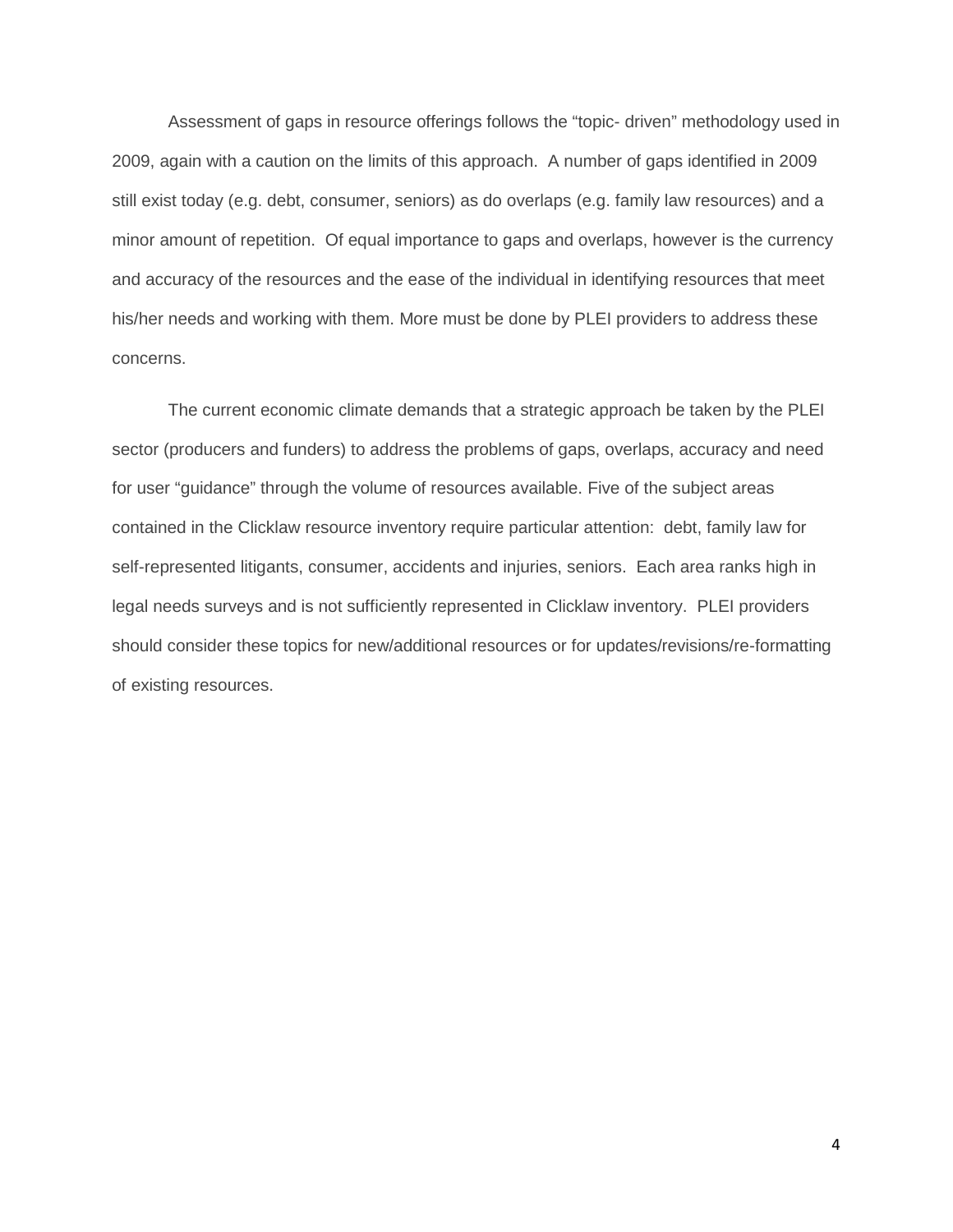# **Outline**

Section 1 of this paper will explore current issues for PLEI in BC by reviewing recent literature on access to civil and family justice and civil legal needs studies taken in BC, Ontario and beyond since 2009 and by identifying the competitive, economic and technological forces affecting the PLEI sector.

Section 2 of this paper will update and analyze Clicklaw content along the dimensions of topic type, format and language. A survey of the literature on promising practices in the delivery of PLEI will be the focus of a later report.

Section 3 will provide an overview of current legal needs assessments/surveys.

Gaps between current Clicklaw PLEI resources and current legal needs will be identified in a matrix contained in section 4. A commentary on overlaps in resources will also be contained in this section.

Section 5 will suggest recommendations for bridging gaps by addressing five subject-matter priority areas identified in the matrix and in the legal needs literature as requiring attention.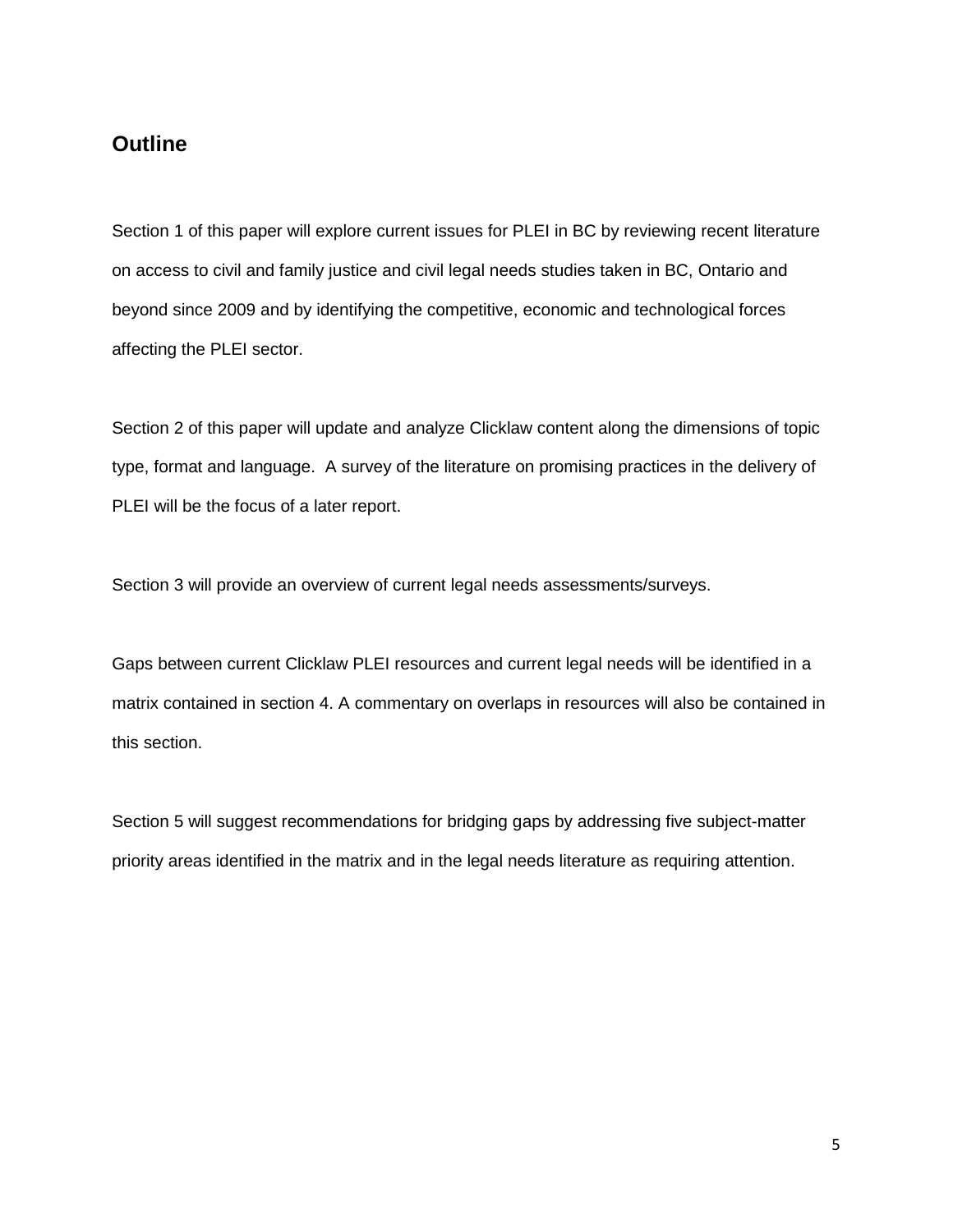## **Section One: The Current Situation: PLEI in BC**

#### *A Call to Action*

The 2009 Report identified a number of complex societal/market factors influencing PLEI organizations in BC. These include the increasing complexity of laws and regulations; the growth in numbers of people handling their legal problems on their own; changing demographics: aging population, growth in number of new immigrant populations; continuing advances in internet technology; the 2008 recession and resulting constraints placed on justice sector public services as well as the availability of financial support for the PLEI sector. These factors continue to be relevant today and represent challenges as well as opportunities for PLEI organizations. Increasing justice system costs, delays, growing complexity of procedures, increased numbers of self-represented litigants in Canadian courts—all have contributed to an acknowledgement among justice system stakeholders that the justice system is in crisis.

The challenge of a system in crisis led to the creation in 2008 of the Action Committee on Access to Justice in Civil and Family Matters. Its mandate was to help justice system stakeholders develop consensus priorities for civil and family justice reform and to encourage them to work together in a cooperative and collaborative way to improve access to justice.

Over the past five years, working groups of the Action Committee examined specific priority areas (access to legal services, court processes simplification, family law and prevention, triage and referral) to find ways to improve access to justice within them. PLEI organizations across Canada were represented on these working groups and played an important role in conveying to all stakeholders the public's perspective of the justice system and the need for a more "public centered" approach to access to justice reform.

6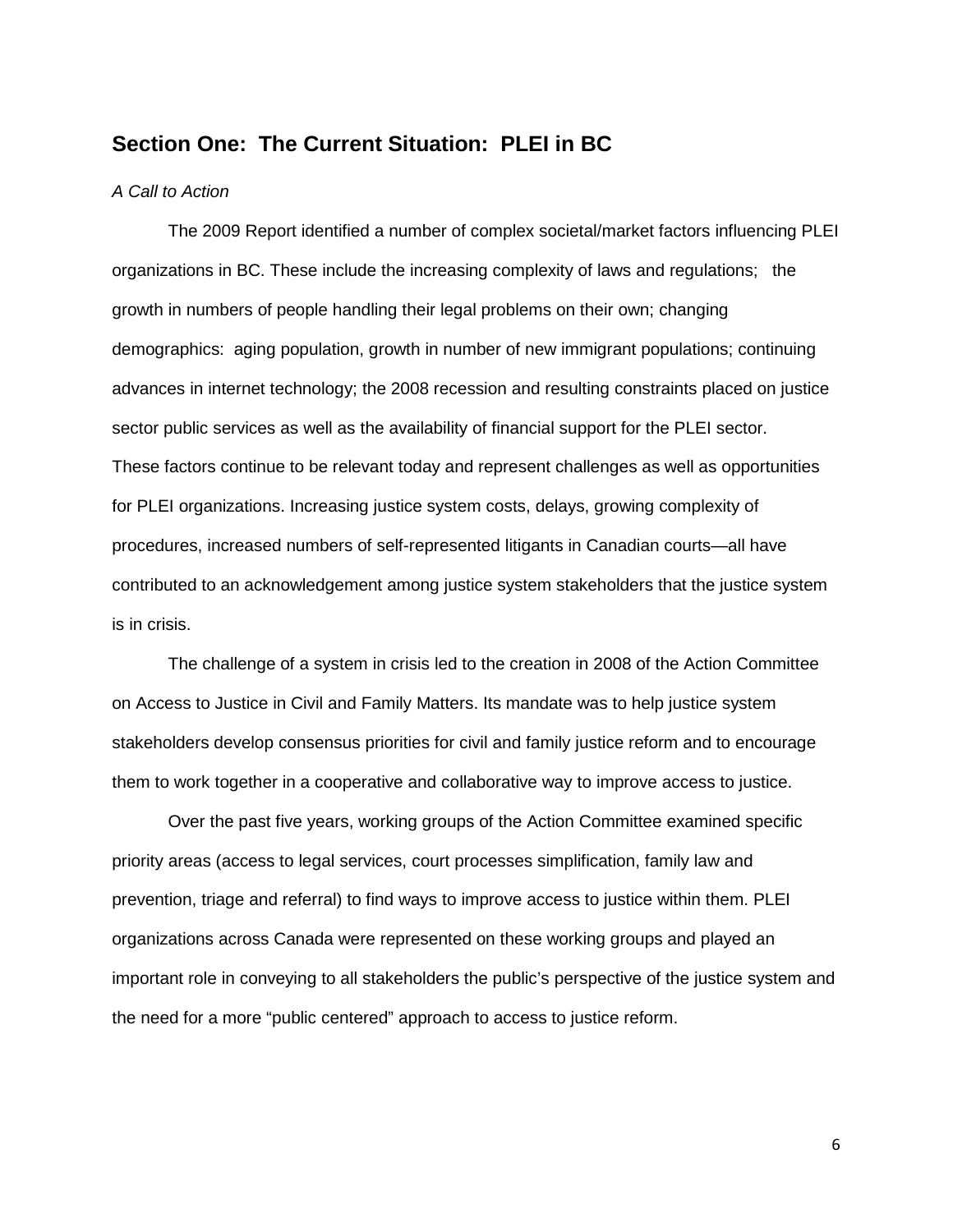The reports of the working groups were consolidated into a final report published October 20[1](#page-6-0)3.<sup>1</sup> A key feature of the final report was the recognition that access to justice must be viewed in broader terms than access to the court system alone. This expansive view of access to justice took as its starting point the public and the broad range of "everyday legal problems" faced by the public. Problems were viewed along a continuum of solutions: at one end, the proactive, front-end solutions which can be achieved by preventing disputes; the middle portion of the continuum representing negotiation and informal dispute resolution services; and at the opposite end of the spectrum, the back-end solutions presented by the formal court and tribunal systems. Such recognition created an opportunity or "call to action" for PLEI organizations to assume a role as key participants in the provision of front-end services to solve everyday legal problems (collectively, the "Early Resolution Services Sector")<sup>[2](#page-6-1)</sup>.

#### *A Fragmented Market*

Coordination and collaboration—among justice system stakeholder sectors and within the PLEI sector itself—features prominently as a recommendation in the Action Committee final report. So too was it a prominent recommendation in the 2009 Report. Coordination and collaboration however have proved challenging to many organizations within the BC PLEI sector.

Although united in the vision of creating a fair and accessible justice system for British Columbians, PLEI producers differ in how they approach this goal. They vary in

• Organization type: government ministries, departments and agencies; not-for-profit societies solely engaged in PLEI; lawyers—pro bono, legal services, mediators; advocates; student organizations; community groups; libraries; educational institutions

<span id="page-6-1"></span><span id="page-6-0"></span> $<sup>1</sup>$  See Action Committee on Access to Justice in Civil and Family Matters "Access to Civil and Family Justice: A</sup> Roadmap for Change" (Ottawa: Action Committee on Access to Justice on Civil and Family Matters, October 2013)<br><sup>2</sup> See Action Committee on Access to Justice in Civil and Family Matters, Prevention, Triage and Referral Worki Group, "Responding Early, Responding Well: Access to Justice through the Early Resolution Services Sector" (Ottawa: Action Committee on Access to Justice on Civil and Family Matters, April 2013) at 11-14.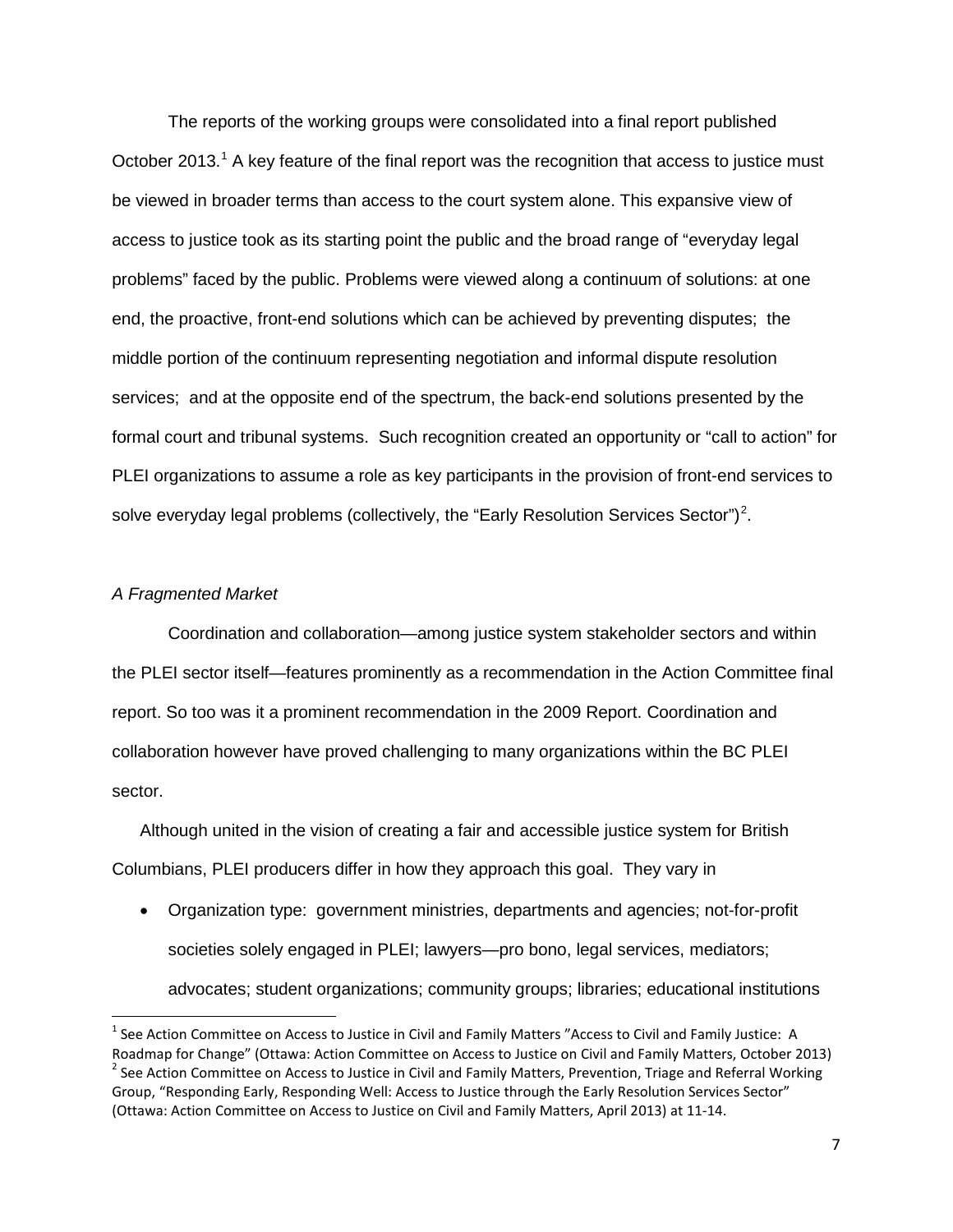- Funding base, budgets and internal resources
- Client group(s) served: immigrants; low-income earners; teachers; students; tenants; persons with disabilities; seniors; Aboriginals; rural communities; the "general public"
- Mandate: resource production alone; resources plus services (full legal representation, partial legal representation, counseling, education ,triage, other)
- Organizational culture

In short, the PLEI sector in BC is fragmented: many producers, some with focused market strategies (e.g. TRAC, providing resources and services for renters), others with a broader market strategy (e.g. Justice Education Society, providing resources and services for multiple user types); many products, differentiated by unique topic, type and format.

There are both advantages and disadvantages to this situation. Proliferation in the sector it is argued, reflects the variety of needs, interests and points of view in society. It allows for the "niche" approach of single-purpose organizations that would get lost in larger, more general mandate not-for-profit organizations. Flexibility and responsiveness to their operating environment are seen as advantages of the smaller organizations. Conversely, a fragmented market can pose problems: overlaps and gaps in resource/service offerings; decreased visibility and impact as a sector; inefficiencies in use of capital and operating funds; confusion for PLEI users (e.g. which organization does what? which resource is reliable? Relevant?)

*The Difficulty of Collaboration*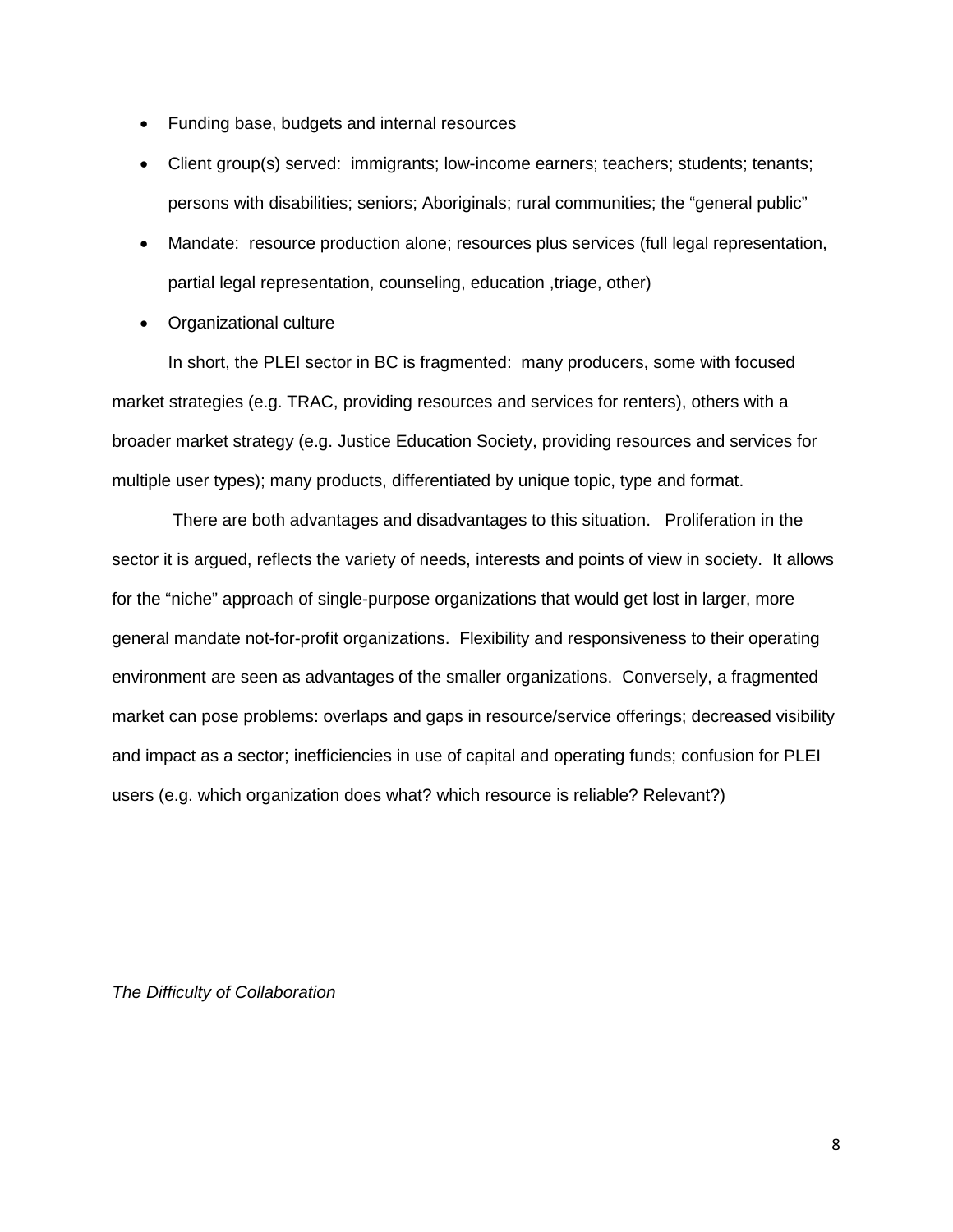Since 2009, attempts have been made by PLEI organizations to collaborate on projects and other initiatives, with varying degrees of success. Examples of collaborative initiatives generally acknowledged among BC PLEI organizations to have been successful include:

- "Just a Click Away" technology conference (2011)
- Creation and maintenance of Clicklaw portal
- Immigrant PLEI Consortium educational initiatives (particularly online training for settlement workers) and events (2009-2014)
- Wikibooks: (e.g. "The Settlement Workers Guide to Helping Clients With Legal Information and Legal Referrals"; " Law Related ESL")

Each of these initiatives has in common the following hallmarks of successful collaboration:

- 1. For each initiative, the participant organizations had goals that were closely aligned with one another. They had a clear purpose agreed to by all. For example, each of the agencies contributing resources to the Clicklaw portal had the common goal of maintaining this single entry point to diverse resources. In the case of the creation of an online training resource for settlement workers, 12 organizations (including several PLEI organizations, settlement agencies, Ministry of Justice) worked together to produce one online, interactive self-study educational program on the then-new BC Family Law Act for settlement workers.
- 2. Each participating member was committed to the purpose—they wanted to be there and brought a specific perspective of skill set to the initiative.
- 3. Each participating member had decision-making authority to commit his/her organization to the initiative.
- 4. The rules governing the relationships among the contributors were clear, agreed to by all and observed. These rules included the initiative's purpose; the end goal, timelines and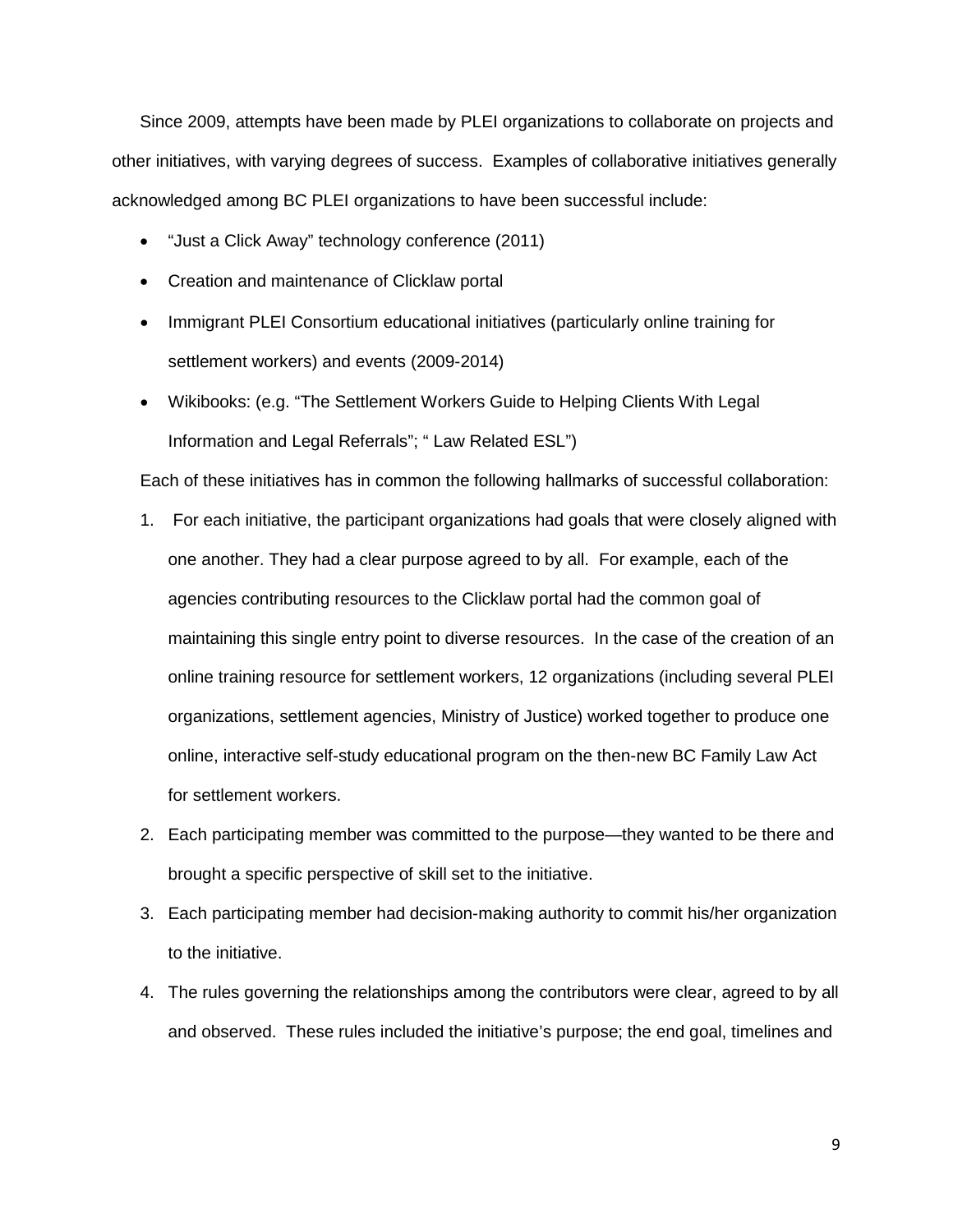milestones along the way; roles and contributions of each member; norms (e.g. participation, communication, conflict, leadership, meetings).

What is more challenging to BC PLEI organizations however are more formal efforts to "rationalize" the sector with a view to reducing the gaps, overlaps and inefficiencies that currently exist. Both the 2009 Report and the subsequent report on PLEI family law resources<sup>[3](#page-9-0)</sup> recommended that BC PLEI network organizations<sup>[4](#page-9-1)</sup>

• Develop a coordinated plan to review the gaps in resources

to

- Adopt an approach of looking across network [web]sites in order to align current initiatives and future plans in relation to all available BC PLEI
- Each organization identify its unique role and area of expertise and use them to guide decision making. [essentially, an assessment of organizational competence and capability viewed from both human and financial dimensions]

Implementing these recommendations has proved difficult for PLEI organizations due in part

- Different understandings regarding what it meant by "collaboration" (is it "coordination"? "informing"? something else?)
- Inability to contribute the resources (time and money) required for broad system and organizational change
- Lack of clarity of operating norms, particularly around leadership and decision-making (e.g. articulated statement of mission and purpose, policies re: competition, conflicts of interest, norms relating to participating, meetings, communication, conflict resolution)

www.legalaid.bc.ca/assets/aboutUs/reports/PLEI/BCFamilyResourcesReviewJune12.pdf

<span id="page-9-0"></span><sup>-&</sup>lt;br>3 <sup>3</sup> See Gayla Reid and Erin Shaw, *Review of BC Family Public Legal Education and Information Resources* (Law Foundation of BC, 2012) online at

<span id="page-9-1"></span><sup>&</sup>lt;sup>4</sup>"network organizations" means the 24 organizations identified in Schedule A to the 2009 Report and includes the 7 organizations identified as members of the PLEI Working Group.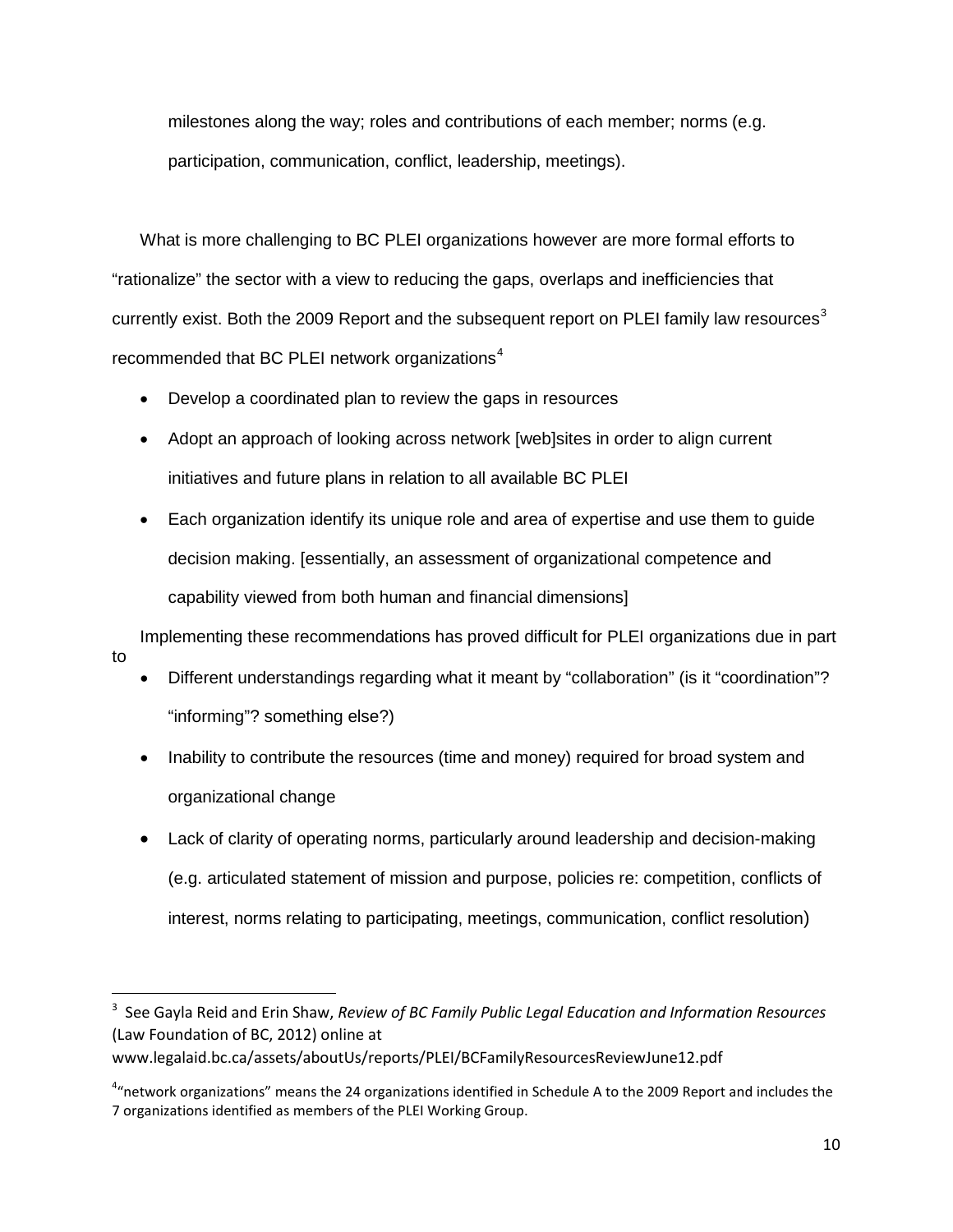Addressing these barriers to collaboration is a first step to rationalizing the BC PLEI sector. Participant organizations however must be prepared to accept the possible consequences of such rationalizing, including change to the PLEI organization's strategy pertaining to certain resources or services, or structural changes to the organization.

#### *Technology*

The internet continues to be a key point of access to PLEI resources. A recent survey of low-income individuals in BC<sup>[5](#page-10-0)</sup> indicated that, after "friends and relatives", BC residents turned to the internet for non-legal (i.e. other than lawyer representation/advice) assistance in solving their problems. PLEI providers have responded to the demand for information and the advances made in technology in a variety of ways:

- by developing PLEI resources that can be accessed over multiple platforms (e.g. PC, tablet, smart phone)
- by creating new "collections" of information (e.g. Wikibooks)
- by using social media to establish regular communications of information on the law and law-related resources (e.g. blogs, Twitter)
- by creating online resources which allow for user interaction (PovNet, Immigrant PLEI Consortium online training courses, with facilitators; chat features).

These are the positive developments enabled by internet technology. However, the internet as a source of PLEI information has some disadvantages, chief among them being "information overload". The number of PLEI resources on the internet—and on Clicklaw—is staggering. For a user to evaluate what is authoritative and reliable takes time and skill. PLEI

<span id="page-10-0"></span><sup>&</sup>lt;sup>5</sup> See Ipsos Reid, *Legal Services Society of BC Problems of Everyday Life (2013)*, (Legal Services Society of BC, 2013)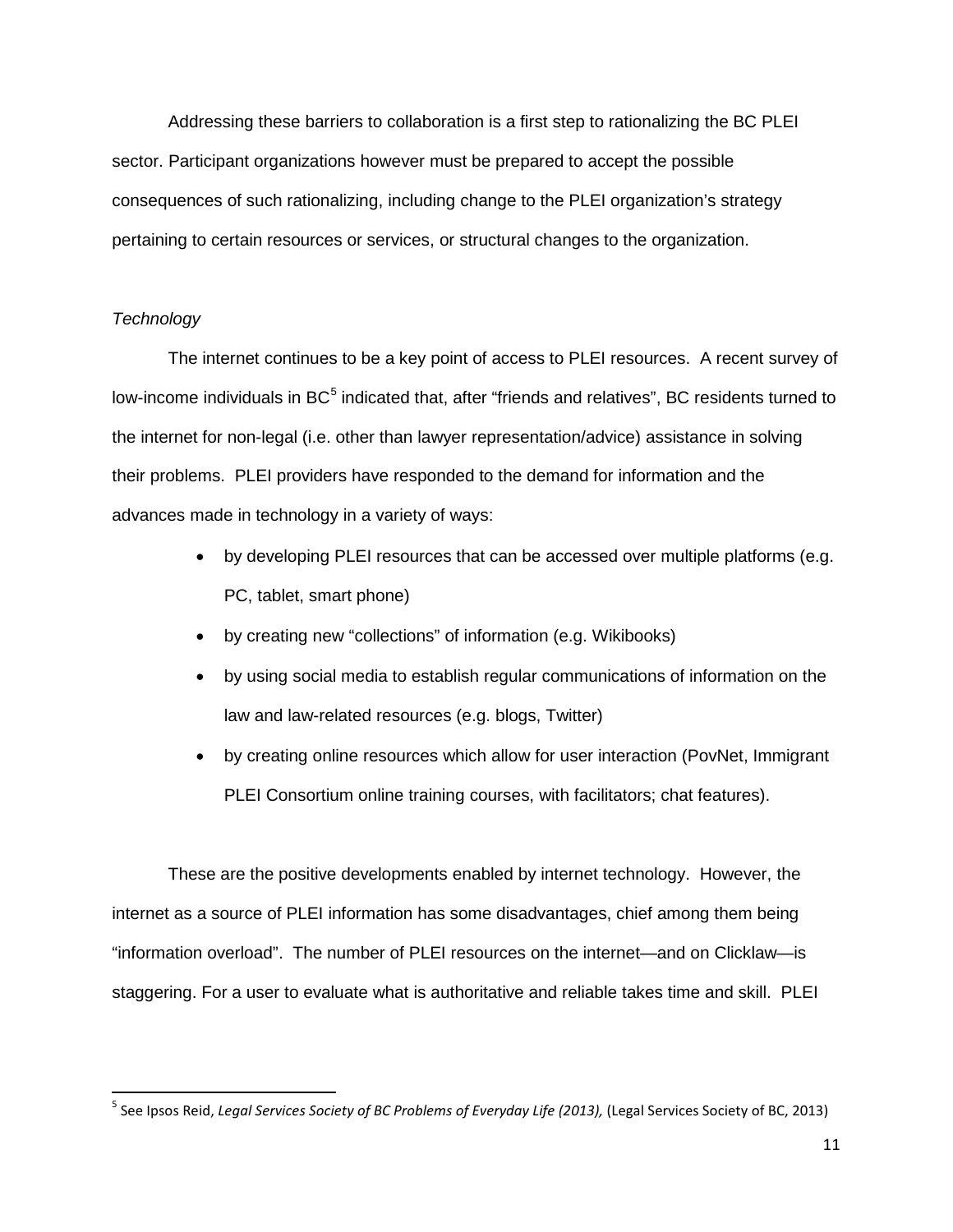providers are experimenting in ways to provide online guidance to the user (e.g. avatars); more is needed to help the user navigate the resources.

Although the internet is increasingly relied upon by the public as a source of legal information, it does not eliminate the need for in-person support. One limitation to the effectiveness of a web-based information medium is the capacity of the user. Some users need help with website navigation, understanding legal information and applying it to their situation. Persons with low reading levels or mental disabilities as well as linguistic minorities may find challenges to using websites to access legal information. Another limitation resides with the technology: not everyone owns a computer. Those who do may not have reliable service.

#### *Economic Factors*

The current state of the economy is not good, and has not been since 2008. The unemployment rate remains higher than it was before the recession that began that year. The percentage of those living in poverty in Canada has risen since then and now is higher than the OECD average. Real GDP in BC decreased from 2.7 in 2011 to 1.5 in 2013. These circumstances have had an adverse effect on the PLEI sector, which has seen traditional sources of funding (federal, provincial ministries, law foundations) reduced or eliminated. The competition among a number of PLEI organizations for scarce funds has grown more acute over the past five years.

The uncertain economic climate has also had the effect of increasing the demand for PLEI as a growing number of people with legal needs cannot afford to pay for a lawyer and decide to "do it themselves". Stagnant income/loss of income combined with rising cost of legal services and restrictions on legal aid eligibility have made legal representation out of reach for low and middle-income earners alike. Demand for law-related resources and services has grown; supply of these is constrained by the same economic drivers.

12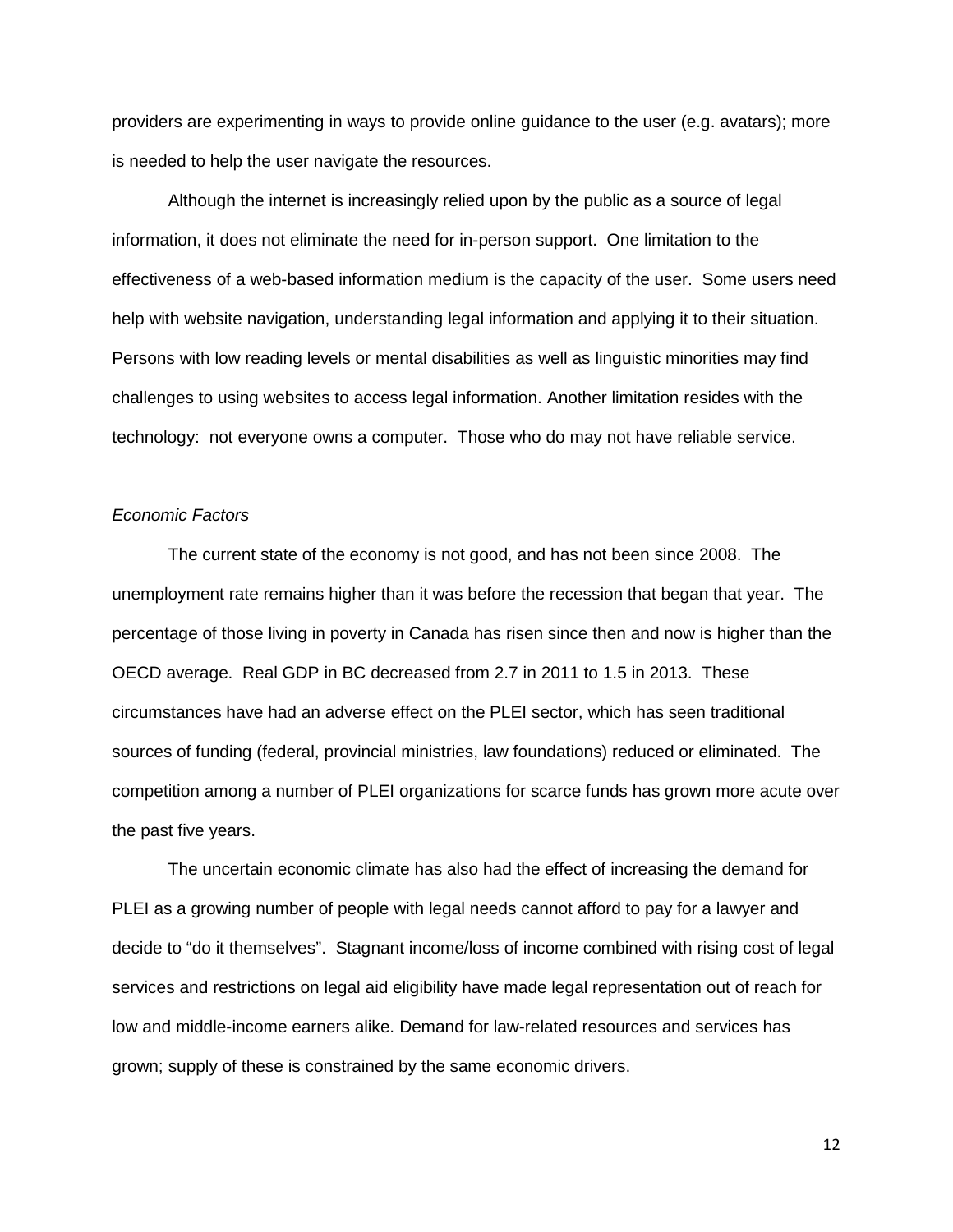# **Section Two: Clicklaw Resources Overview**

The 2009 Report provided an excellent description of the criteria for including information on Clicklaw<sup>[6](#page-12-0)</sup> and the approach taken to identifying and gaining insight on different types of Clicklaw users<sup>[7](#page-12-1)</sup>. The latter information was used to organize Clicklaw into four primary sections that reflect what users want to do when accessing the site: solve problems, learn and teach, reform and research and find services (HelpMap). Since 2009, the basic organization of Clicklaw has not changed, although a number of measures have been taken to enhance the "user experience" on the site (e.g. recent improvements to assist new immigrants navigate the site better) and to provide additional features (Clicklaw HelpMap resource; Clicklaw Wikibooks).

## *Limitations to the Data on Resources*

Throughout this report, caution should be exercised when considering Clicklaw statistics on resources:

1. On Clicklaw, a "resource" means an item of information that is identified as a resource by a Clicklaw Contributor organization or by Courthouse Libraries staff. Resources vary significantly one from another in the amount of content they contain. For example, one Clicklaw Contributor may classify one of its websites as a "resource"; another Contributor may divide its website into discrete parcels of information and categorize each of these as a "resource". Most Contributors do both. For example, LSS's Family Law website is listed as one resource on Clicklaw; in addition, discrete sections of the Family Law website are listed as separate, additional resources. Another example: each CBA Dial a Law Script is counted as one resource. There are 131 of these scripts, each

<span id="page-12-0"></span> $6$  See "What is included", 2009 Report at p. 19

<span id="page-12-1"></span><sup>7</sup> See "Who will use Clicklaw", *ibid*, at p. 21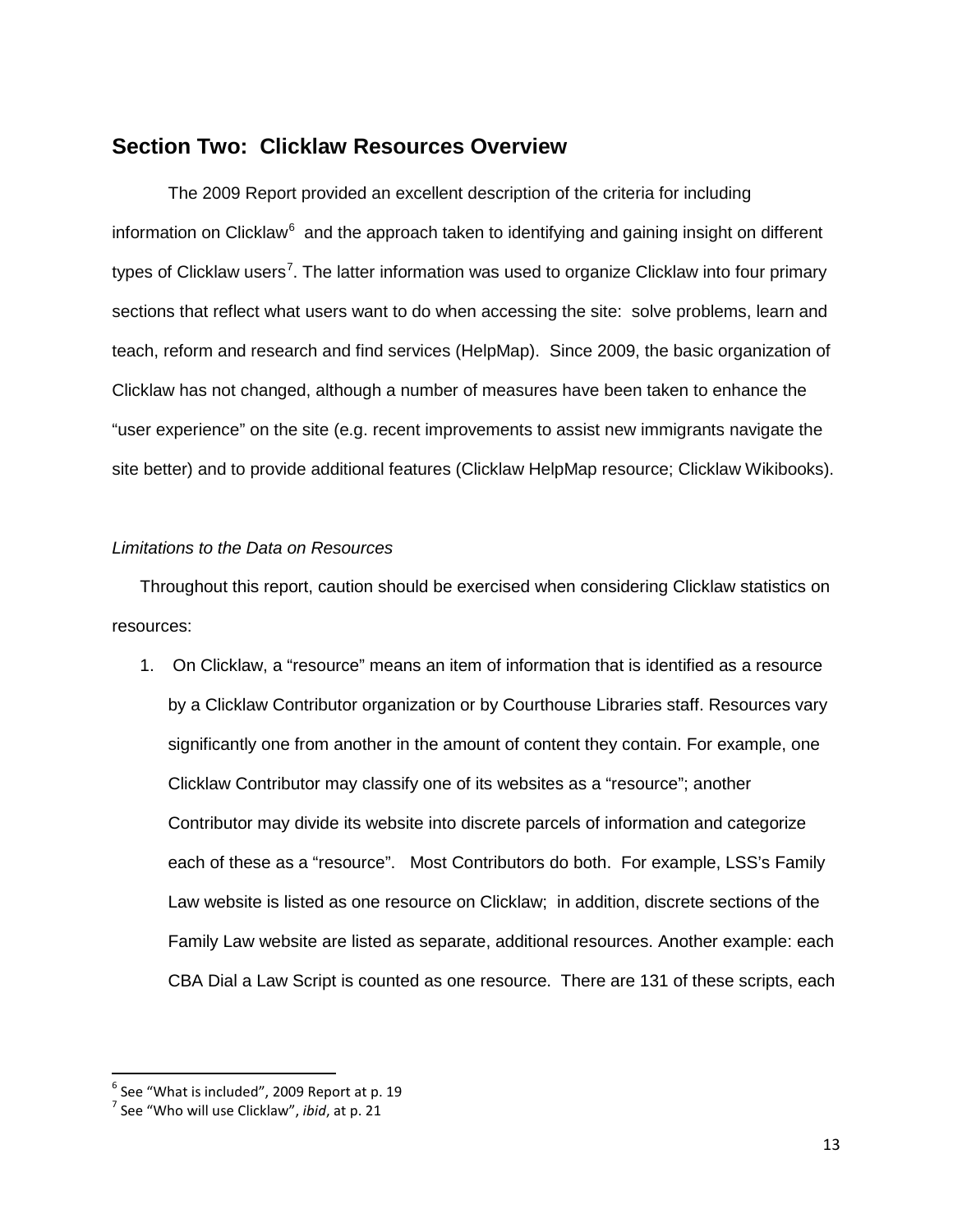with a length of several pages<sup>[8](#page-13-0)</sup>. By contrast, a Justice Education website containing a greater amount of content than one dial a law script also counts as one resource. The charts and tables contained in this report must be considered in light of the fact that number of resources does not equate to volume of content.

- 2. Differences exist among Clicklaw Contributors (and sometimes within a Clicklaw Contributor organization itself) in how each applies the Clicklaw taxonomy to its resource. Courthouse Libraries BC recognizes this and recommends work be done to achieve more consistency among Contributors in this regard.
- 3. The data that could be extracted from Clicklaw to support the 2014 analysis included the **primary** media format for each resource. It did not include any **alternative** media formats for those resources that have more than one media format. The 2009 data included all media formats for each resource. Courthouse Libraries BC advises that data on alternative media formats could be extracted from Clicklaw, but that additional work and time would be required to do that.
- 4. As with the 2009 Report, the statistics do not provide any insight as to the quality or effectiveness of a resource.
- 5. The numbers of resources and services listed on Clicklaw are dynamic—they change as resources are added and removed from the site. (see footnote 9, below).
- 6. There are some inconsistencies in numbers of resources contained in the 2009 Report. Figure 13 of that report contains the number of resources listed on Clicklaw as of May 2009; figure 19 of that report contains the number of resources listed on Clicklaw as of February, 2009, prior to the launch of the site. Between February and May, resources were reviewed by the Clicklaw editorial committee. Some resources that were earmarked in February for inclusion on the Clicklaw site were ultimately not included on

<span id="page-13-0"></span><sup>&</sup>lt;sup>8</sup> A further complication: an individual Dial a Law script (one resource) may have multiple components such as different language translations and an audio version. All these count as one resource.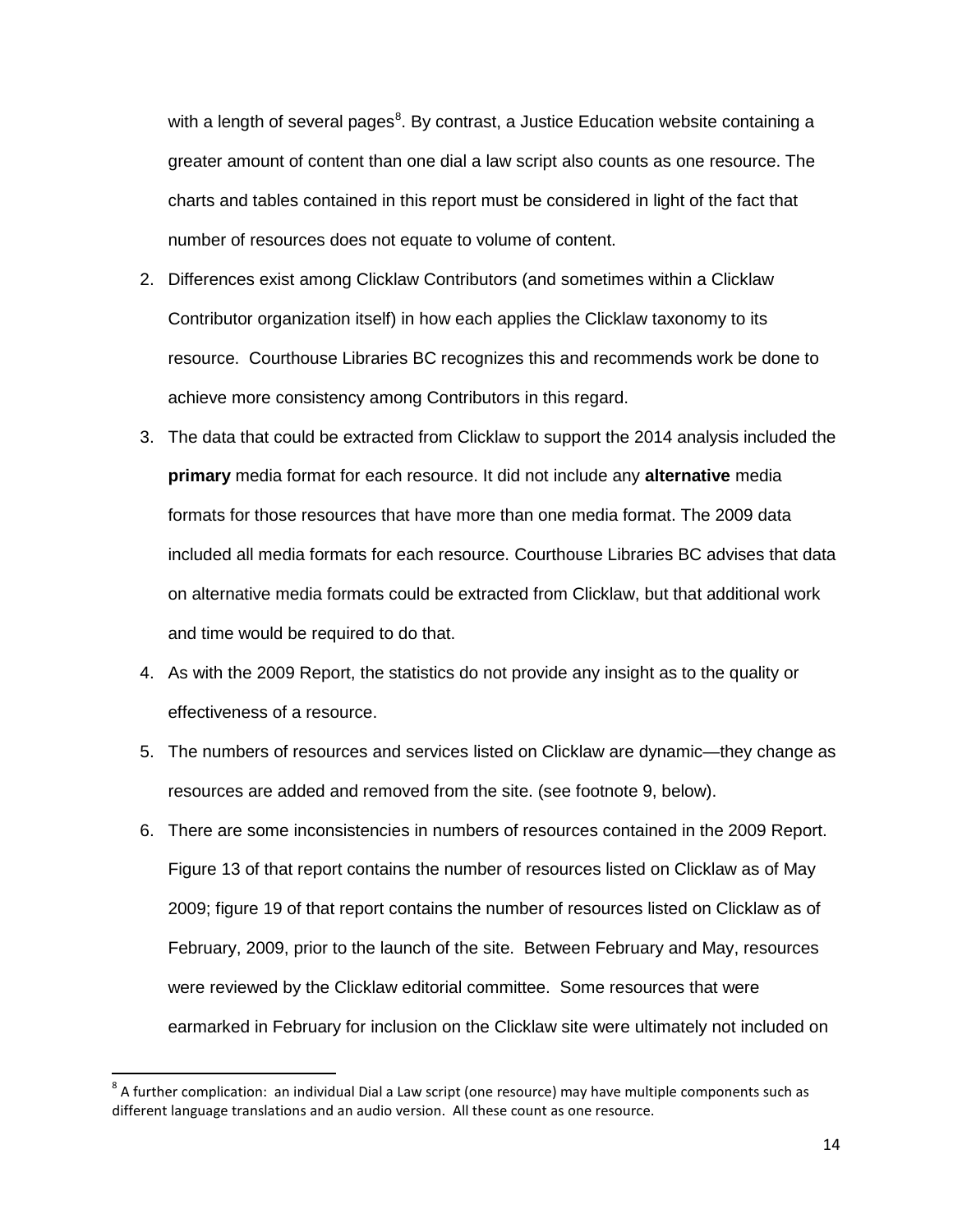the site at its launch. This accounts for the lower numbers of resources in some categories contained in Figure 13. For purposes of comparing 2014 resource numbers to 2009 numbers, the data contained in Figure 13 (May 2009) will be used in this report.

7. **Most important to the comparison of 2014 to 2009 statistics on resources**: the criteria for counting resources in 2009 differs from the criteria used in more recent years. In 2009, each component of a resource was counted as a separate resource; in 2014, the resource—not its separate components—is counted as one resource. As a result of this difference in counting, it is difficult to make a meaningful comparison of the increase/decrease in resources in a topic category from 2009 to 2014. What is more relevant however is the relative weighting of resources per topic in each of the two comparison years (e.g. the number of family law resources being far greater than the number of consumer law resources in each of those years).

To summarize, the data for the 2009 Report was drawn from a content inventory that was hand-crafted and used first 1. to inform what resources would go on Clicklaw, and then 2. to inform the analysis of gaps and overlaps. Meanwhile, the data for the 2014 report was extracted from the live Clicklaw database. The fact that these datasets were created in different ways, and for different primary purposes, has resulted in some data inconsistencies between the two sets of data.

#### *What Types of Organizations Contribute to Clicklaw?*

As of April  $8^9$  $8^9$  2014, 125 organizations produced resources that were included on Clickaw. There are no available statistics regarding the number of organizations whose resources were listed on Clicklaw at its 2009 launch; Courthouse Libraries BC staff however

<span id="page-14-0"></span> $9$  In this report, the statistical information on Clicklaw organizations and resources derives from database pulls taken between April 8 and April 24, 2014. It should be noted that the Clicklaw database content changes continually as resources are contributed/removed from the site.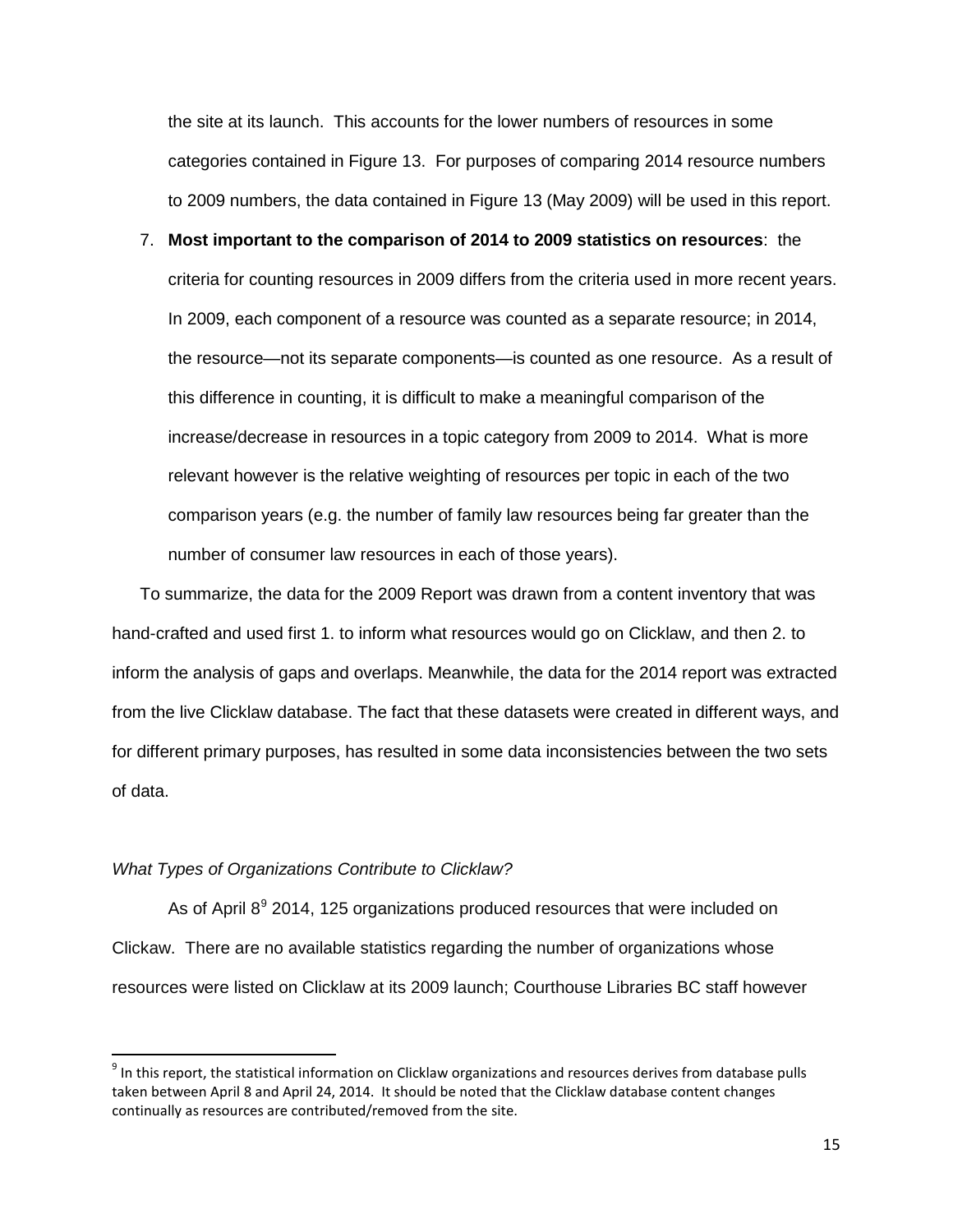estimate that the 24 PLEI Network organizations (see below) represented the majority of organizations whose resources were listed in 2009.

Of the current 125 participant organizations, 27 (22% of total) are categorized as "Clicklaw Contributors". These are organizations that directly manage their listings on Clicklaw, through a login and data uploading. Other organizations' resources are identified for inclusion on Clicklaw by Courthouse Libraries BC staff, who curate and upload the content to the site. A complete listing of the 27 Clicklaw Contributors is found on the Clicklaw site at www.clicklaw.bc.ca/content/partners. The majority of these organizations constitute what was once known as the "PLEI Network", a collection of 24 PLEI producer organizations consisting of government, educational, non- profit and community groups, referred to in the 2009 Report and identified in Schedule A to that document.

The 2009 Report categorized four types of Clicklaw producer organizations: PLEI Network organizations, BC non-profits, Other BC government, Other provinces and federal government. Since 2009, the PLEI network organizations have found it difficult to identify how to work together as a formal network, and this initiative faded in prominence in the sector. A smaller grouping ("PLEI Working Group") of the network organizations, however meet regularly to exchange information. This has led in some cases to collaborative initiatives (e.g.Wikibooks on a variety of topics developed by a collaboration between People's Law School and Courthouse Libraries BC; "Settlement Workers Guide to Helping Clients with Legal Information and Legal Referrals" developed by collaboration among Courthouse Libraries BC, Justice Education Society of BC, People's Law School, Legal Services Society and Options Community Services.) Closer ongoing collaboration among PLEIWG member organizations however continues to be a challenge.

16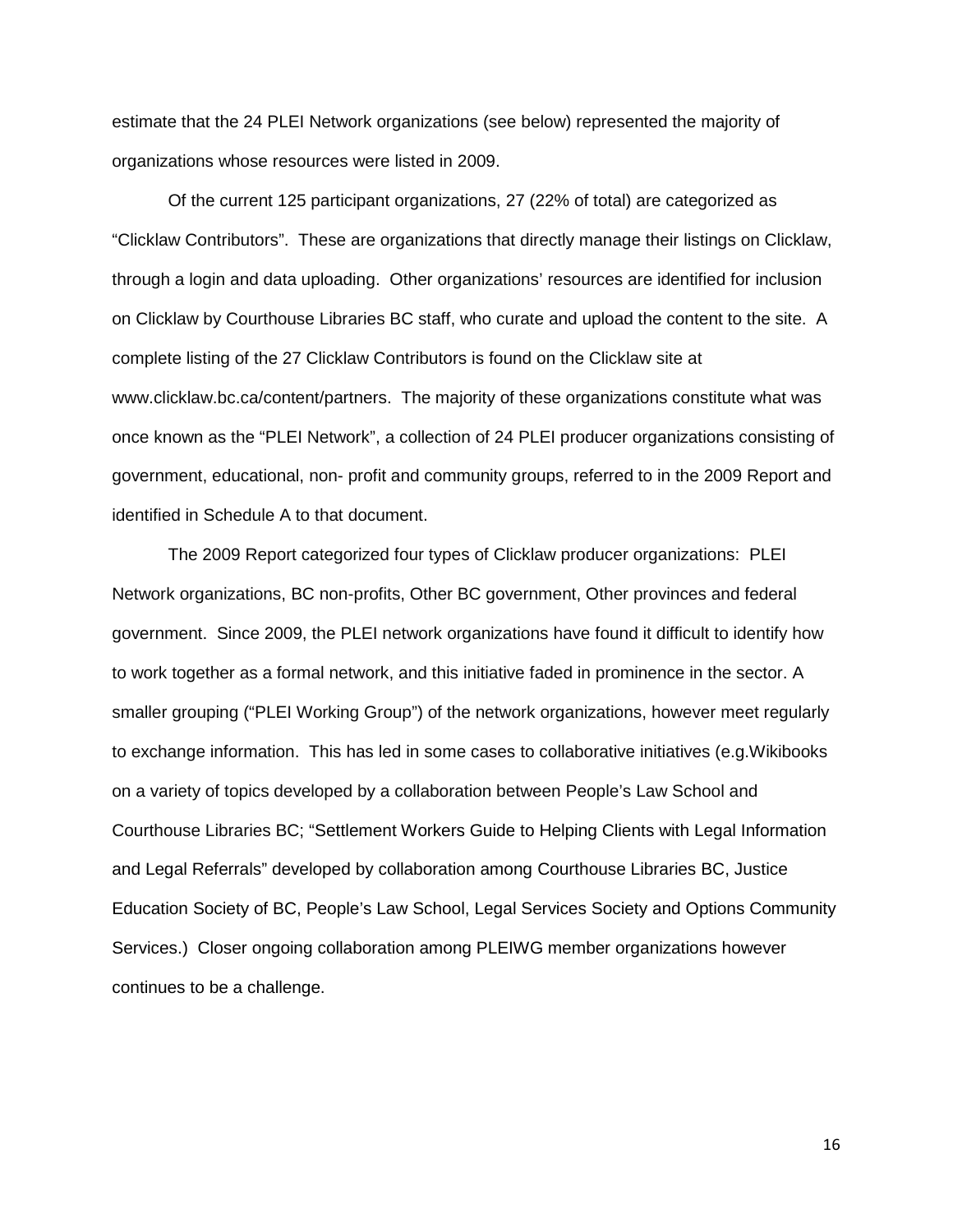Categorizing producer organizations as members of the "PLEI Network" and non-PLEI Network<sup>[10](#page-16-0)</sup> may not be as relevant today as it was in 2009. A more useful categorization for understanding the nature of the PLEI sector and the PLEI producers who work within it may be by organization type. Figure 1 uses this new categorization and represents types of organizations and the percentage they represent of total Clicklaw producers based on 2014 statistics provided by Clicklaw. Figure 2 describes each organization type, employing this new categorization.



*Figure 1: Clicklaw Producer Organizations 2014*

<span id="page-16-0"></span> $10$  2009 categories of "other BC non-profits", "other BC government", "other provinces and federal government"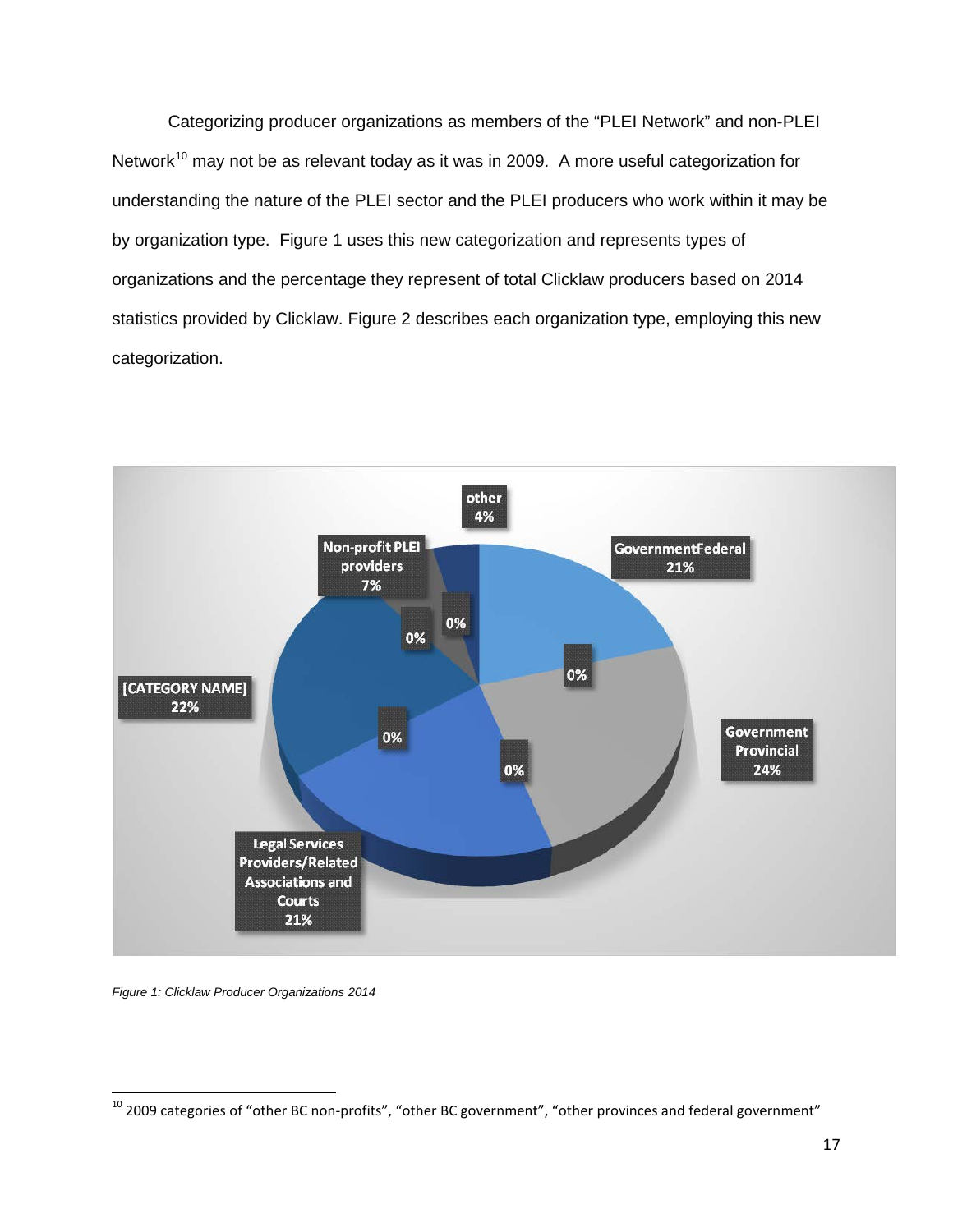|                                | Includes federal departments, tribunals, boards, agencies, commissions,       |
|--------------------------------|-------------------------------------------------------------------------------|
| <b>Government Federal</b>      | Crown corporations, RCMP                                                      |
| <b>Government Provincial</b>   | Includes provincial ministries (including BC Ministry of Justice), tribunals, |
|                                | boards, agencies, commissions, Crown corporations                             |
| <b>Legal Services</b>          | Includes private bar, pro bono organizations, legal aid services, Courts      |
| Providers/Related              | (federal and provincial), Canadian Bar Association, legal research and        |
| <b>Associations and Courts</b> | advocacy organizations (e.g. LEAF), foundations (e.g. Law Foundation          |
|                                | of BC), regulators e.g. Law Society of BC, Canadian Judicial Council)         |
| Community groups and           | Includes community groups, business and consumer associations,                |
| Non-Governmental               | health associations (e.g. Multiple Sclerosis Society of Canada), cultural     |
| Organizations-BC and           | organizations (e.g. MOSAIC)                                                   |
| Canada                         |                                                                               |
| Non-Profit PLEI Providers      | Includes organizations or divisions (e.g. LSS PLEI department) for which      |
|                                | PLEI is the primary mandate.                                                  |
| Other                          | e.g. Includes Courthouse Libraries BC, SFU Centre for Education, Law          |
|                                | and Society                                                                   |

Figure 2: Description of Clicklaw Producers 2014

#### *Clicklaw Resources: Percentages of Total Clicklaw Resources, by Producer Category*

Since 2009, the number of resources contained on Clicklaw has increased from 1175 to 1444, an increase of 269 resources (a 23% increase. The increase in the number could be greater however if the 2014 data included all formats in which a resource appears. See "Limitations to the Data on Resources", para #7). The following table identifies the relative percentages of resources produced by PLEI organizations in each of 2009 and 2014, using the 2009 report categories of producers.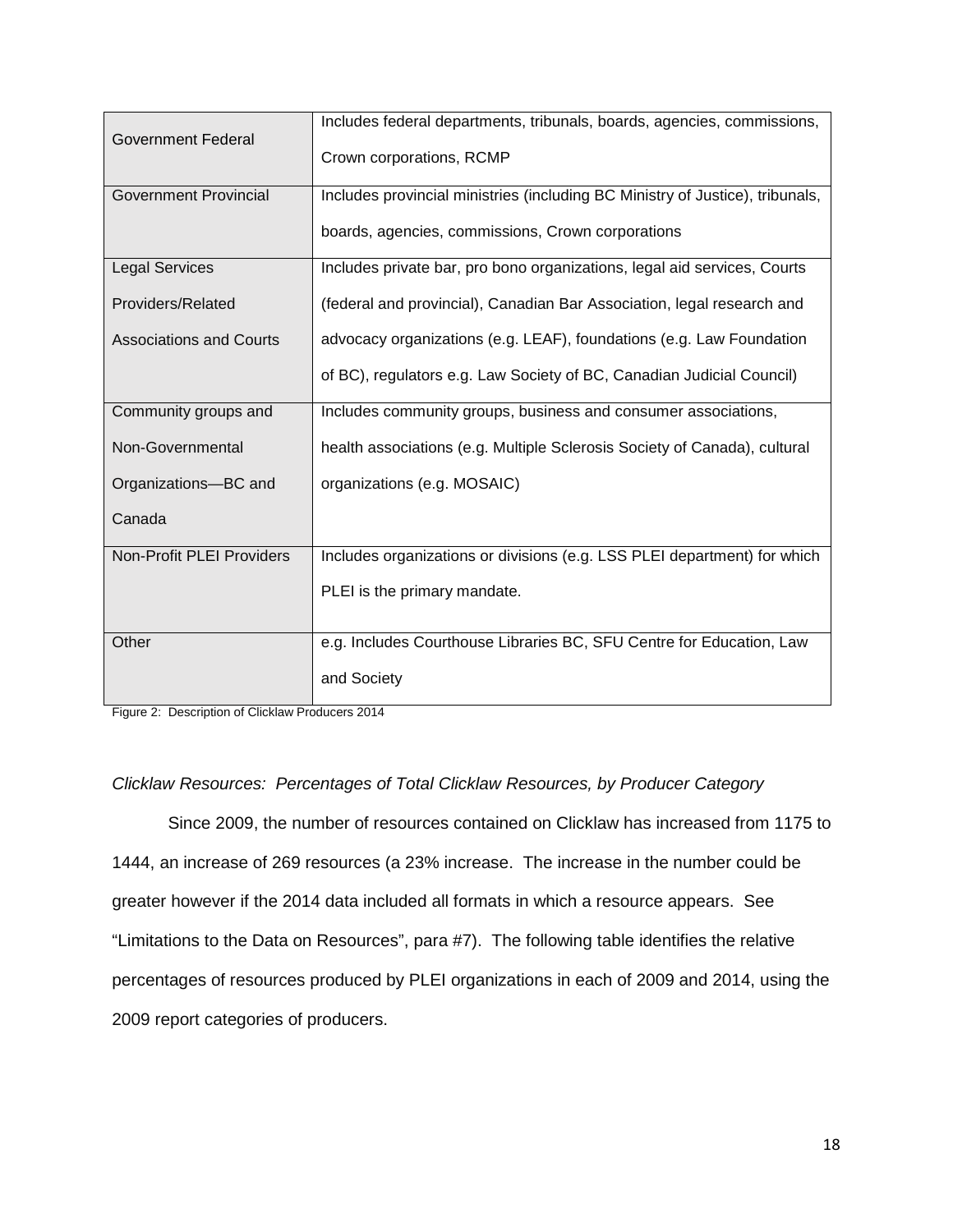| <b>Producer Category</b> | <b>Category Description</b> | % of total resources | % of total resources    |
|--------------------------|-----------------------------|----------------------|-------------------------|
|                          |                             | produced-2009        | produced-2014           |
|                          |                             | N=1175 resources     | N=1444 resources        |
| <b>PLEI Network</b>      | See Appendix A to 2009      | 57%                  | 73%                     |
|                          | report $11$ .               |                      |                         |
| <b>BC</b> non-profits    | BC Community groups+        | 15%                  | 9%                      |
|                          | non-government              |                      |                         |
|                          | authorities not included    |                      |                         |
|                          | in PLEI Network             |                      |                         |
| Other BC government      | Ministries not members      | 13%                  | 8.6%                    |
|                          | of PLEI network             |                      |                         |
| Other provinces and      | Federal government,         | 15%                  | 8%                      |
| federal government       | PLEI providers in other     |                      |                         |
|                          | provinces, lawyers in       |                      |                         |
|                          | private bar                 |                      |                         |
|                          |                             | 100%                 | 98.6%                   |
|                          |                             |                      | Note: 1.4% of Clicklaw  |
|                          |                             |                      | resources cannot be     |
|                          |                             |                      | easily classified using |
|                          |                             |                      | 2009 categories         |

*Figure 3: % Resources Created by Clicklaw Producers 2009, 2014, using 2009 Categories*

Based on the foregoing statistics, it can be observed that in 2014, organizations formerly identified as PLEI Network members represented 20% of total Clicklaw producers (i.e. 24 organizations /125 organizations with resources listed on Clicklaw) and generated 73% of total Clicklaw resources.

<span id="page-18-0"></span> $11$  See 2009 Report, p 22 for full description of this category, including member organizations of PLEI Working Group.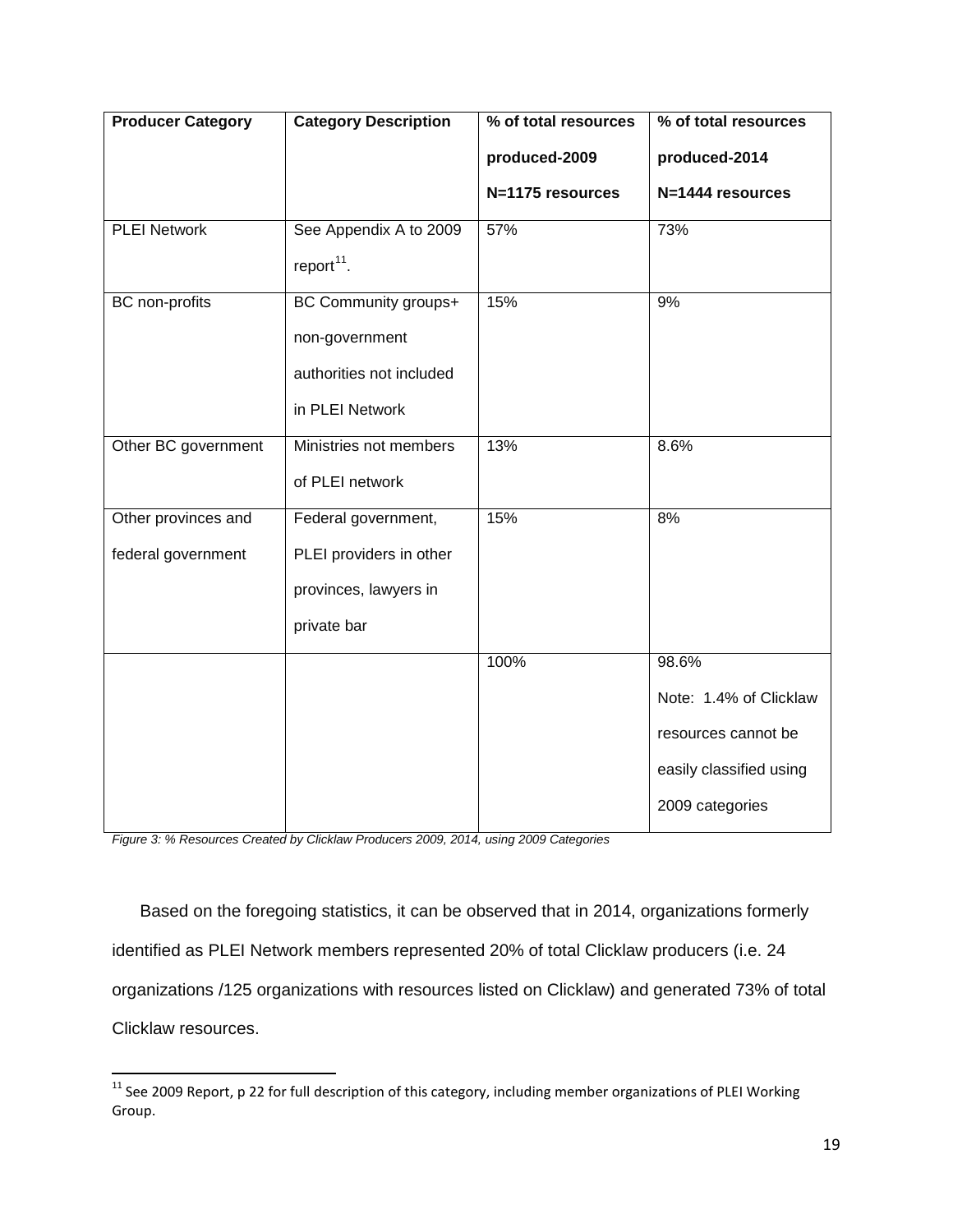Another way to understand the contribution of producer organizations to Clicklaw resources is by using the new categories identified in Figure 1. Figure 4 represents these categories of organizations and the percentage they represent of total Clicklaw resources based on 2014 statistics.



*Figure 4: % Resources Created by Clicklaw Producers 2014*

#### *Four Main Clicklaw Sections: Update*

The 2009 Report identified four main sections to the Clicklaw site, each reflecting a different purpose for a user's coming to the site. Figure 5 compares the percentage of Clicklaw content each section represents of total content for 2009 and 2014. (The HelpMap section is not applicable here: it illustrates organizations providing services, not the resources they provide.)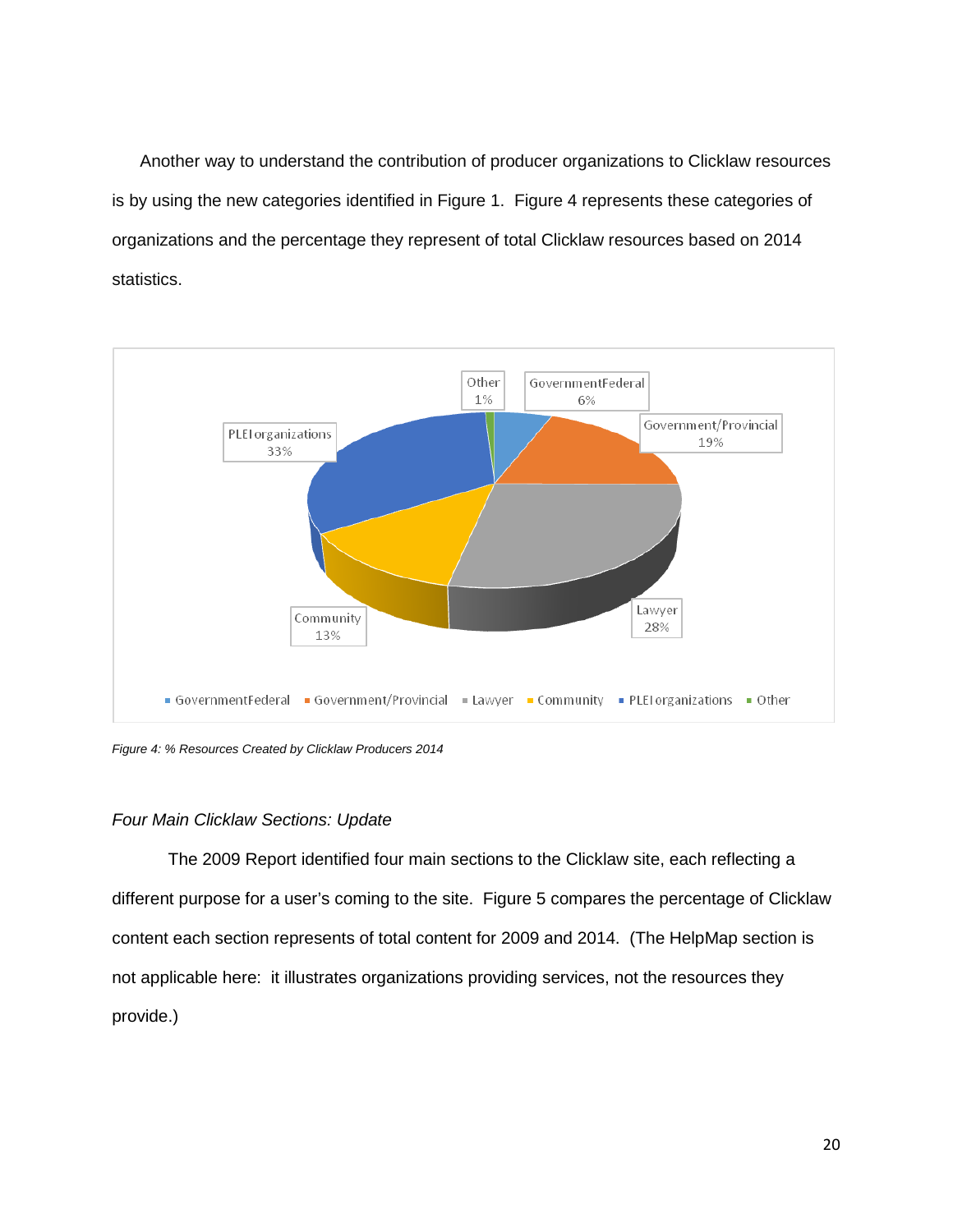| <b>Section</b>      | % of total<br>resources-2009 | % of total resources-2014 |
|---------------------|------------------------------|---------------------------|
| Solve Problems      | 79%                          | 73%                       |
| Learn and Teach     | 5%                           | 6%                        |
| Reform and Research | 16%                          | 21%                       |

*Figure 5: % of Resources, by Clicklaw Section*

In the past five years, the percentage of Clicklaw resources for solving problems has decreased by 6% and the percentage of Clicklaw resources for reform and research has increased by 5%. The following organizations were major contributors of resources to reform and research since 2009: BC Civil Liberties Association, Legal Services Society, West Coast LEAF, BC Law Institute and BC Ministry of Justice.

#### *Taxonomy*

The basic taxonomy for topics on Clicklaw has changed little since 2009. What changes have occurred relate to topics:

- The category "Victims and Crime" has been divided into "Victims of Crime" and "Crimes and Offences"
- "Cars and Getting Around" has been added under "Your Daily Life"
- "Immigrants" has been replaced by "Immigrants and Refugees"

User surveys of Clicklaw indicate that the taxonomy works well. Courthouse Libraries BC staff suggest that future improvements might be made in the "Resource Type" category of the taxonomy. Currently, this category is broken out into "basics", "self-help and forms", "reports and documents", "manuals and books", "gateways", "teaching materials" and "programs and courses". There appears to be no consistency among these categories: for example "basics" refers to learning levels, while "forms and documents" refers to an information format.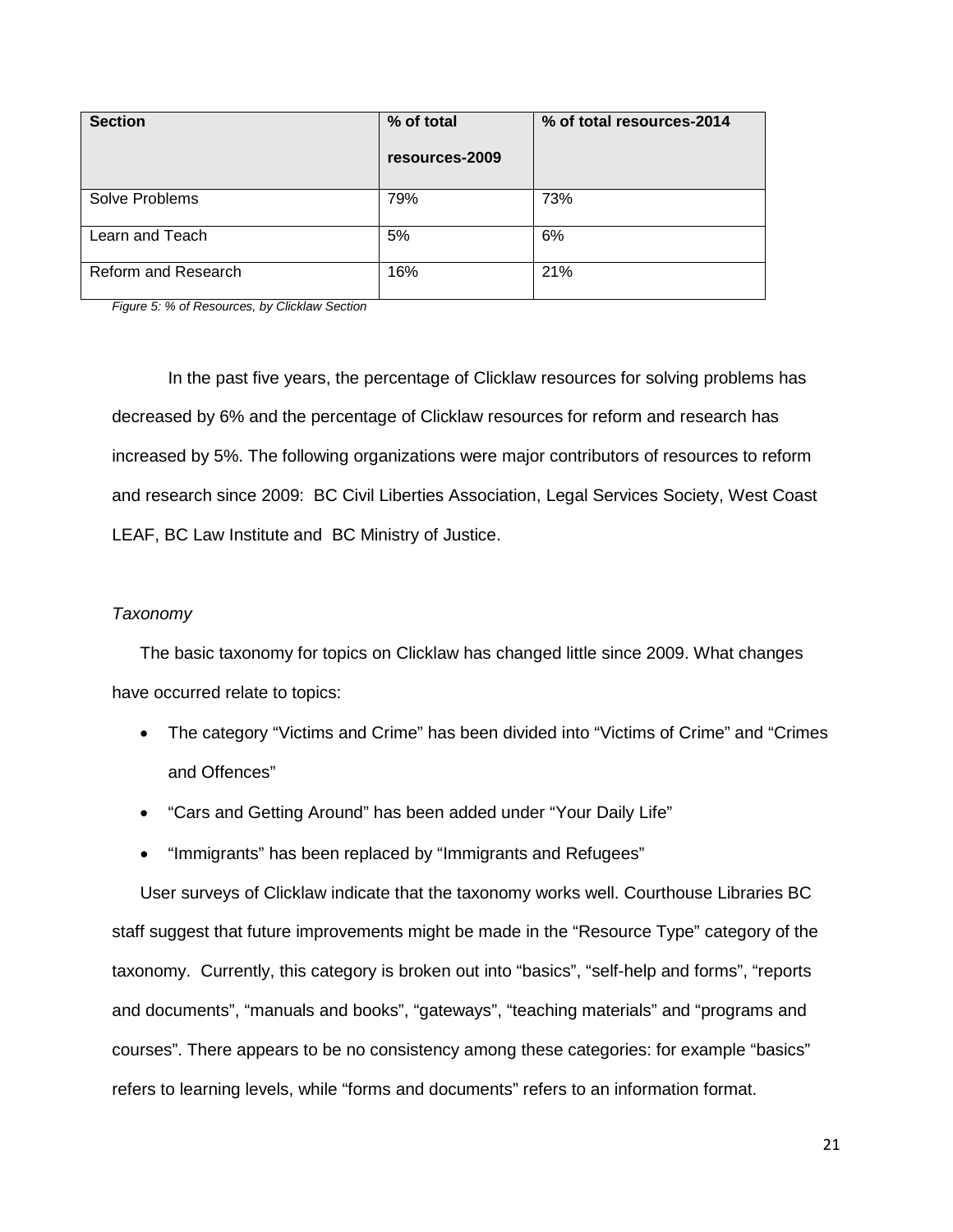Courthouse Libraries BC staff suggest that a more useful way to categorize resources may be to create a new category for learning level ("basic", "medium" and "advanced") and recategorize the balance of the items currently in the "resource type" category.

## *Topics*

Figure 6 presents the Clicklaw topics as they appear currently on the Clicklaw site, with the current number of resources listed within each topic. Comparison is made to the 2009 statistics for each topic. A resource (e.g. LSS Family Law website) may appear under multiple topic categories (abuse and family violence, family law etc). It is counted as a resource under each topic category. Caution must be used when interpreting these numbers (see previous section, "Limitations to the Data on Resources").

| Your safety                  | <b>Number of resources listed-</b> | <b>Number of resources listed-</b> |  |
|------------------------------|------------------------------------|------------------------------------|--|
|                              | 2009                               | 2014                               |  |
| Abuse and family violence    | 77                                 | 105                                |  |
| Victims and crime            | 146                                | $\overline{\phantom{a}}$           |  |
| Victims of crime             | $\overline{\phantom{a}}$           | 96                                 |  |
| Crimes and offences          | $\overline{a}$                     | 119                                |  |
| Your money                   | Number of resources listed-        | <b>Number of resources listed-</b> |  |
|                              | 2009                               | 2014                               |  |
| Debt                         | 37                                 | 78                                 |  |
| Pensions, benefits & welfare | 142                                | 110                                |  |
| Taxes and finances           | 23                                 | 39                                 |  |
| Your daily life              | Number of resources listed-        | <b>Number of resources listed-</b> |  |
|                              | 2009                               | 2014                               |  |
| Accidents and injuries       | 27                                 | 34                                 |  |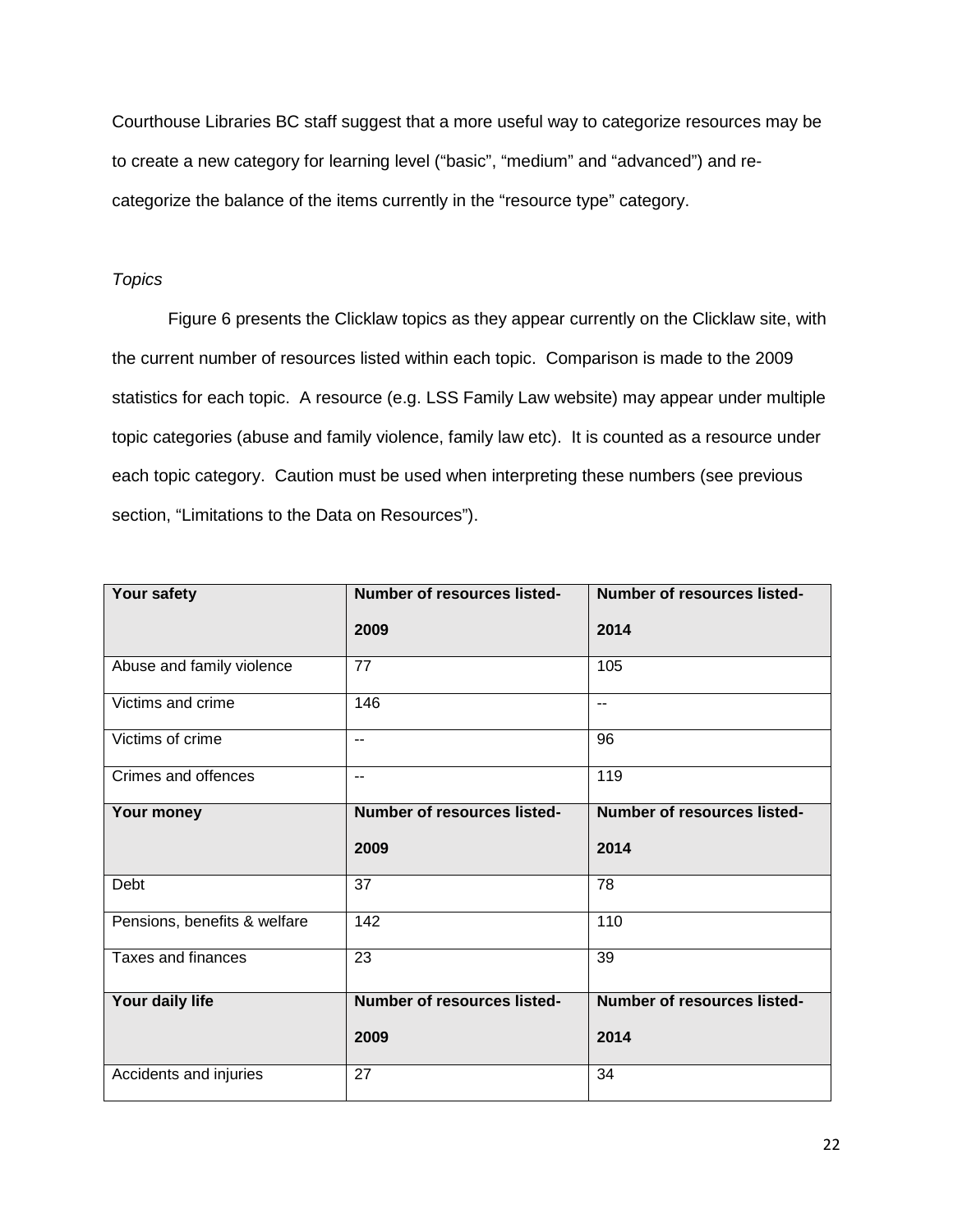| Business and non-profits         | 26                                 | 39                          |
|----------------------------------|------------------------------------|-----------------------------|
| Cars and getting around          | $\overline{\phantom{a}}$           | 34                          |
| Consumer                         | 80                                 | 74                          |
| Employment                       | 126                                | 79                          |
| Environment                      | $\overline{31}$                    | 64                          |
| Housing, tenancy & neighbours    | $\frac{115}{115}$                  | 90                          |
| Media & internet                 | $\overline{19}$                    | 13                          |
| Privacy & access to information  | 61                                 | 39                          |
| Rights & citizenship             | $\overline{92}$                    | 131                         |
| <b>Your communities</b>          | Number of resources listed-        | Number of resources listed- |
|                                  | 2009                               | 2014                        |
| Aboriginal                       | 27                                 | 84                          |
| <b>Disabilities</b>              | 38                                 | 107                         |
| Gays, lesbians, trans, bisexuals | 16                                 | 19                          |
| Immigrants                       | 61                                 | --                          |
| Immigrants and refugees          | $\overline{\phantom{a}}$           | 83                          |
| Seniors                          | 24                                 | 87                          |
| Women                            | 22                                 | 80                          |
| <b>Your family</b>               | <b>Number of resources listed-</b> | Number of resources listed- |
|                                  | 2009                               | 2014                        |
| Family law                       | 229                                | 315                         |
| <b>Health</b>                    | 33                                 | 65                          |
| Wills, estates & life planning   | 65                                 | 104                         |
| Children & teens                 | 56                                 | 104                         |
| Your legal system                | Number of resources listed-        | Number of resources listed- |
|                                  | 2009                               | 2014                        |
| Legal help & lawyers             | 51                                 | 104                         |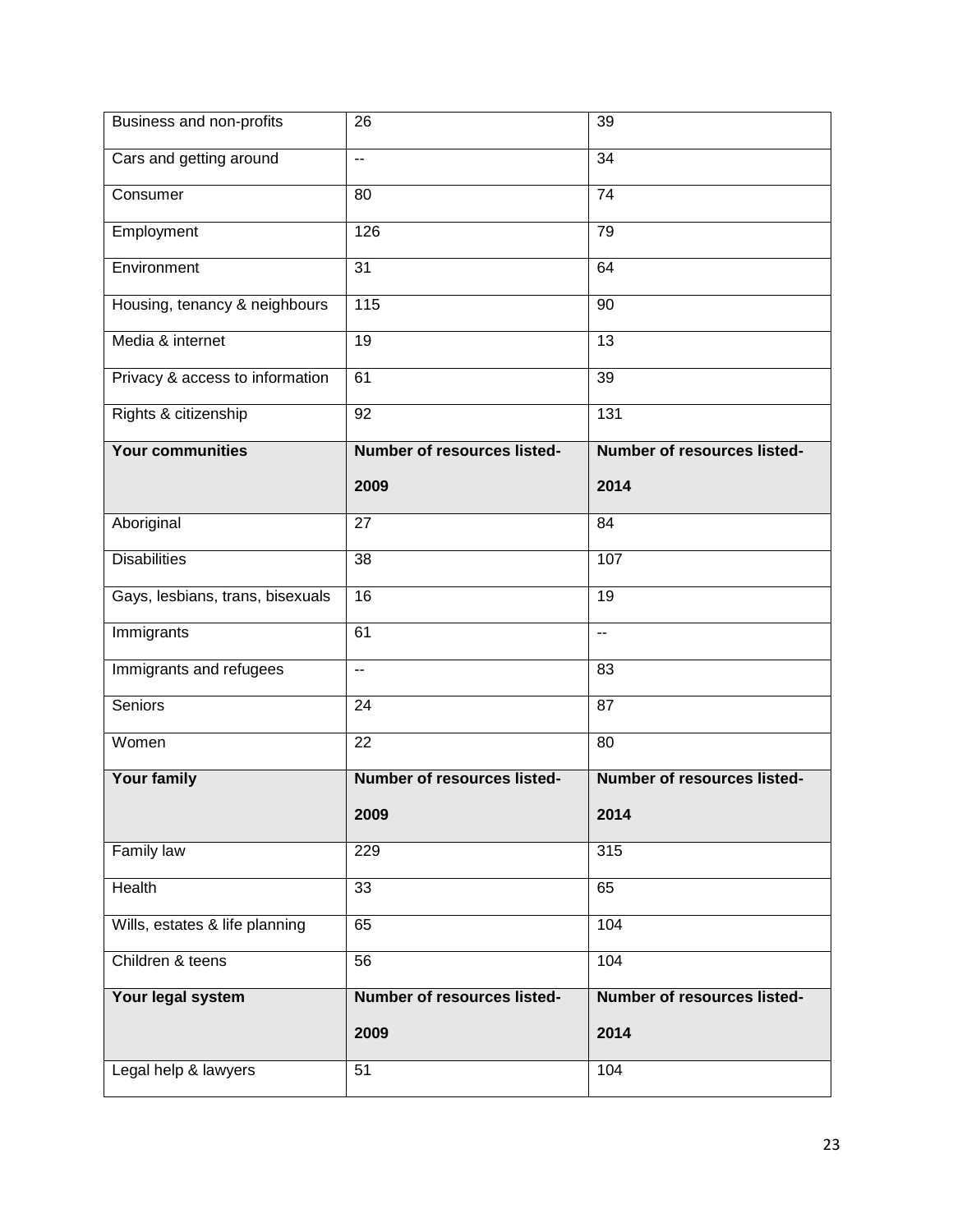| Courts & tribunals               | 219 | 308 |
|----------------------------------|-----|-----|
| Alternatives to court            | 45  | 67  |
| Introduction to the legal system | 28  | 29  |
| Legal needs & innovative         | 18  | 79  |
| solutions                        |     |     |

*Figure 6: Number of Clicklaw resources per topic category*

Figure 7 is a graphic representation of resource topics, organized by topic with most entries

to least. The five topics for which there are the most resource listings are

- Family law (22% or resource entries)
- Courts and tribunals (21% of resource entries)
- Rights and citizenship (9% of resource entries)
- Crimes and offences (8.2% of resource entries)
- Pensions and benefits (7.6% of resource entries)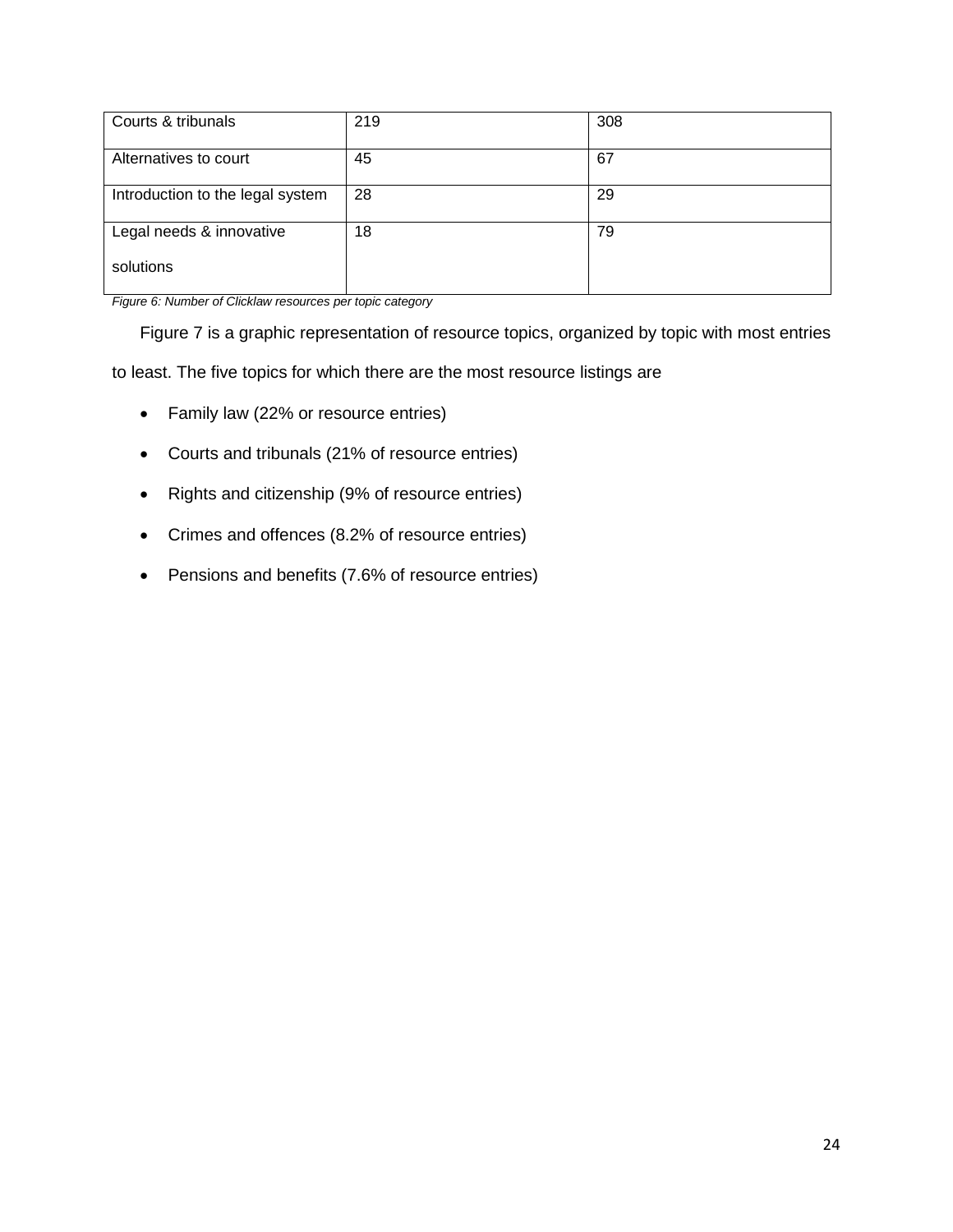

*Figure 7: Number of Clicklaw resource entries per topic 2014*

As in 2009, "Family law" and "Courts and tribunals" topic categories have the most resource entries. "Rights and citizenship" has moved into third ranking (up from seventh in 2009). Changes in taxonomy since 2009 to create two categories ("Crimes and offences" and "Victims of crime") from the former "Victims and crime", have contributed to changes to topic rankings for these. Additionally, of note is a greater current number of resource listings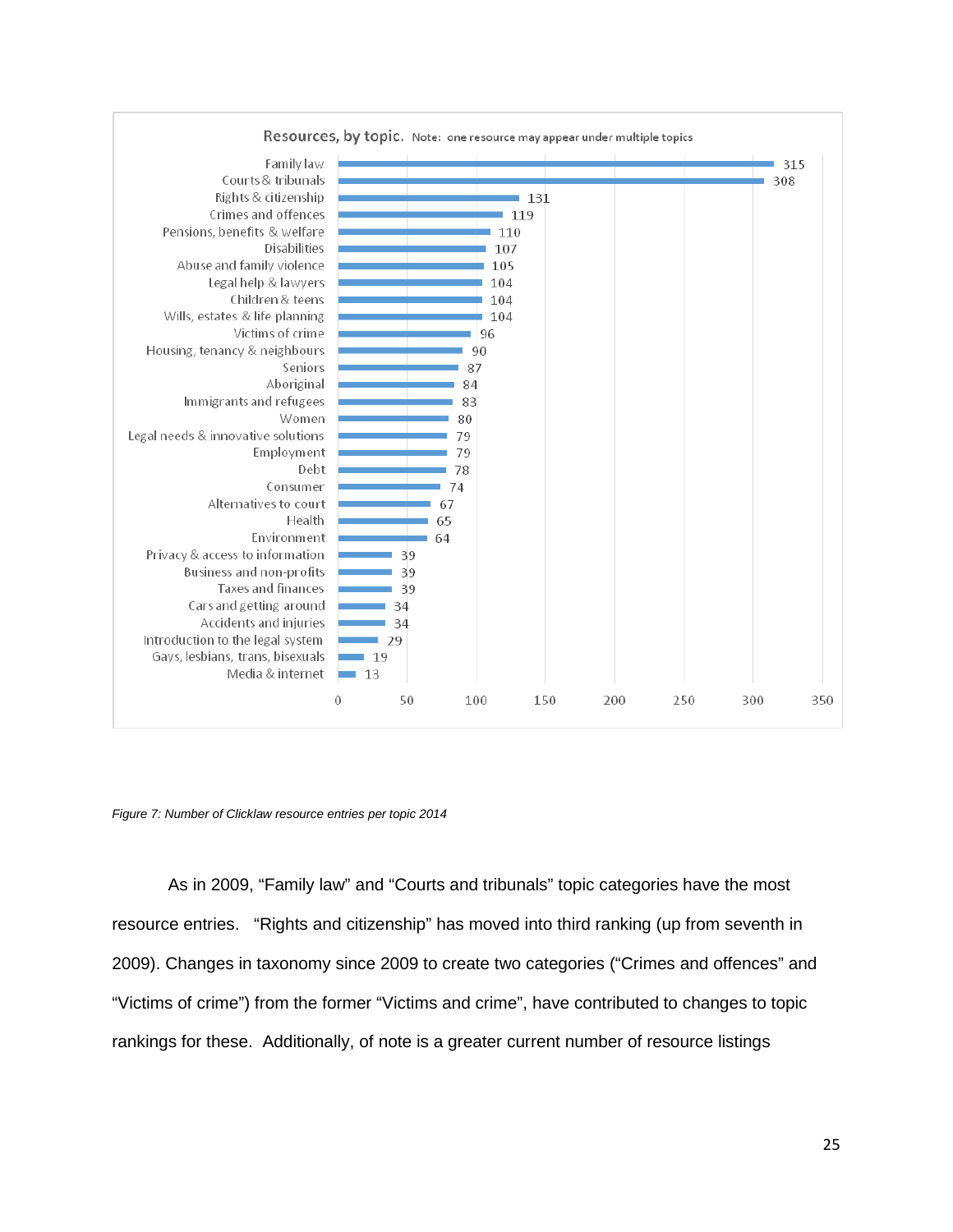"Disabilities" (now sixth, up from  $16<sup>th</sup>$  in 2009) and a decrease in entries for "Employment" (now  $17<sup>th</sup>$ , down from fifth in 2009).

## *Resource Types*

The seven resource type categories have not changed since 2009. Figure 8 indicates the percentage of total resources in each category in 2009 and in 2014. Figure 9 presents 2014 percentages in chart format.

| <b>Resource type</b> | % of Total Resources--2009 | % of Total Resources--2014 |  |
|----------------------|----------------------------|----------------------------|--|
| <b>Basics</b>        | 58%                        | 47%                        |  |
| Self-help and forms  | 15%                        | 17%                        |  |
| Reports & documents  | 9%                         | 16%                        |  |
| Manuals & books      | 7%                         | 10%                        |  |
| Gateways             | 6%                         | 7%                         |  |
| Teaching materials   | 3%                         | 3%                         |  |
| Programs & courses   | 2%                         | 2%                         |  |

*Figure 8: Format of Clicklaw resources, as % of total Cicklaw resources*

The most marked change from 2009 is the decrease in the percentage of total resources represented by "basics" resources (11% decrease, athough the total number of "basics" resources increased). "Reports and documents" as a category has seen the greatest increase as a percentage of total (7% increase). Smaller increases occurred in the categories "Self-help and forms" and "Manuals & books". The remaining categories are largely unchanged.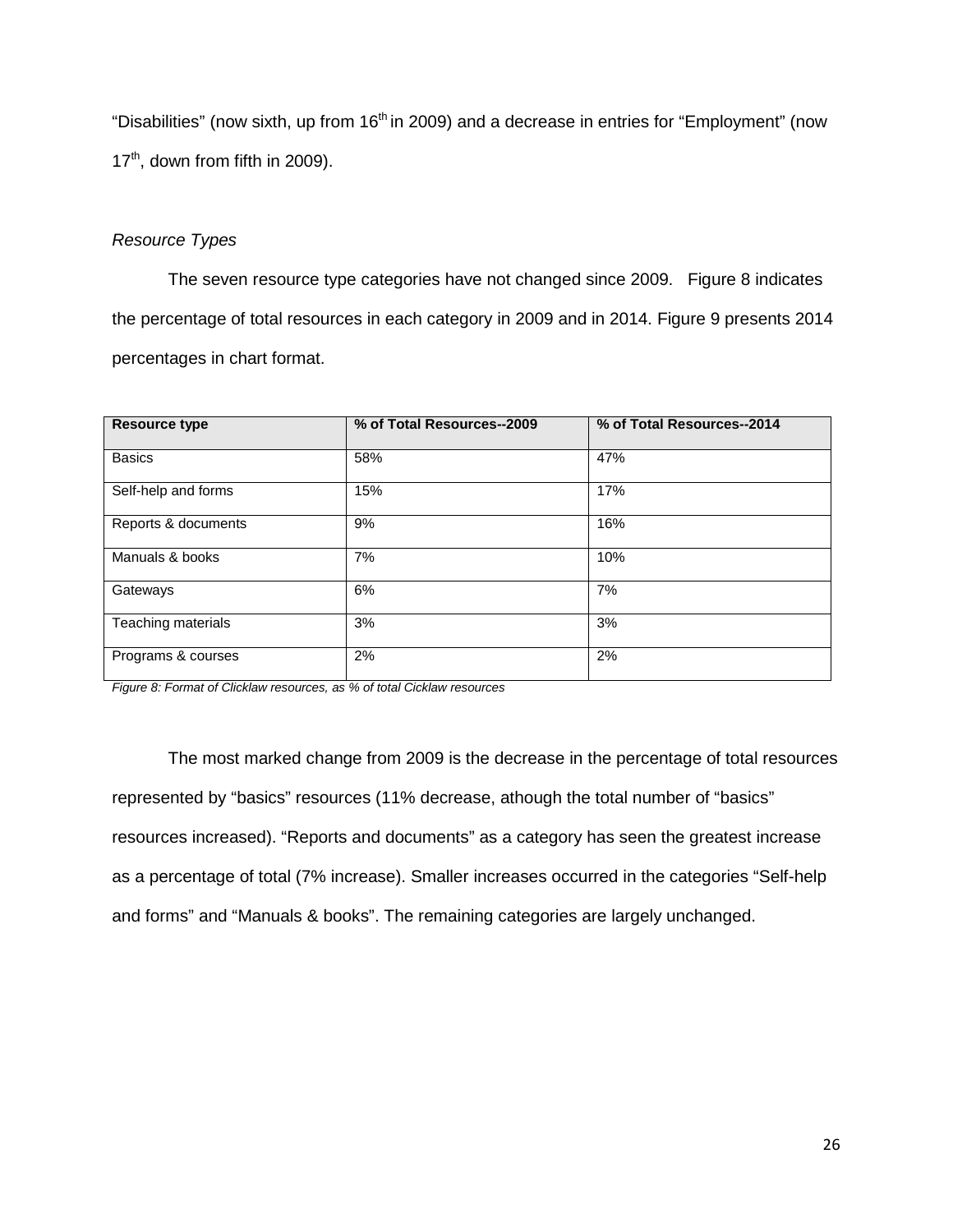

*Figure 9: Format %s 2014*

#### *Media Formats*

Comparisons between media formats for Clicklaw resources in 2009 and 2014 cannot be made easily at this point. The current structure of the Clicklaw database allows for simple extraction of only the **primary** media format for a resource. A significant number of resources have several media formats listed on Clicklaw. For example, a Dial-a-Law script on a particular topic typically has four formats listed: (one for "web" (the English web page); one for audio/podcast (the English audio/podcast); and two for PDF (Chinese and Punjabi translations of the content). The primary media format for a Dial-a-Law script is typically set to "web". The judgment of which format is the primary one is based on the Contributor's assessment of which format will be accessed more frequently by a user. Since only the **primary** media format can be easily extracted from the Clicklaw database, the data for media formats at the present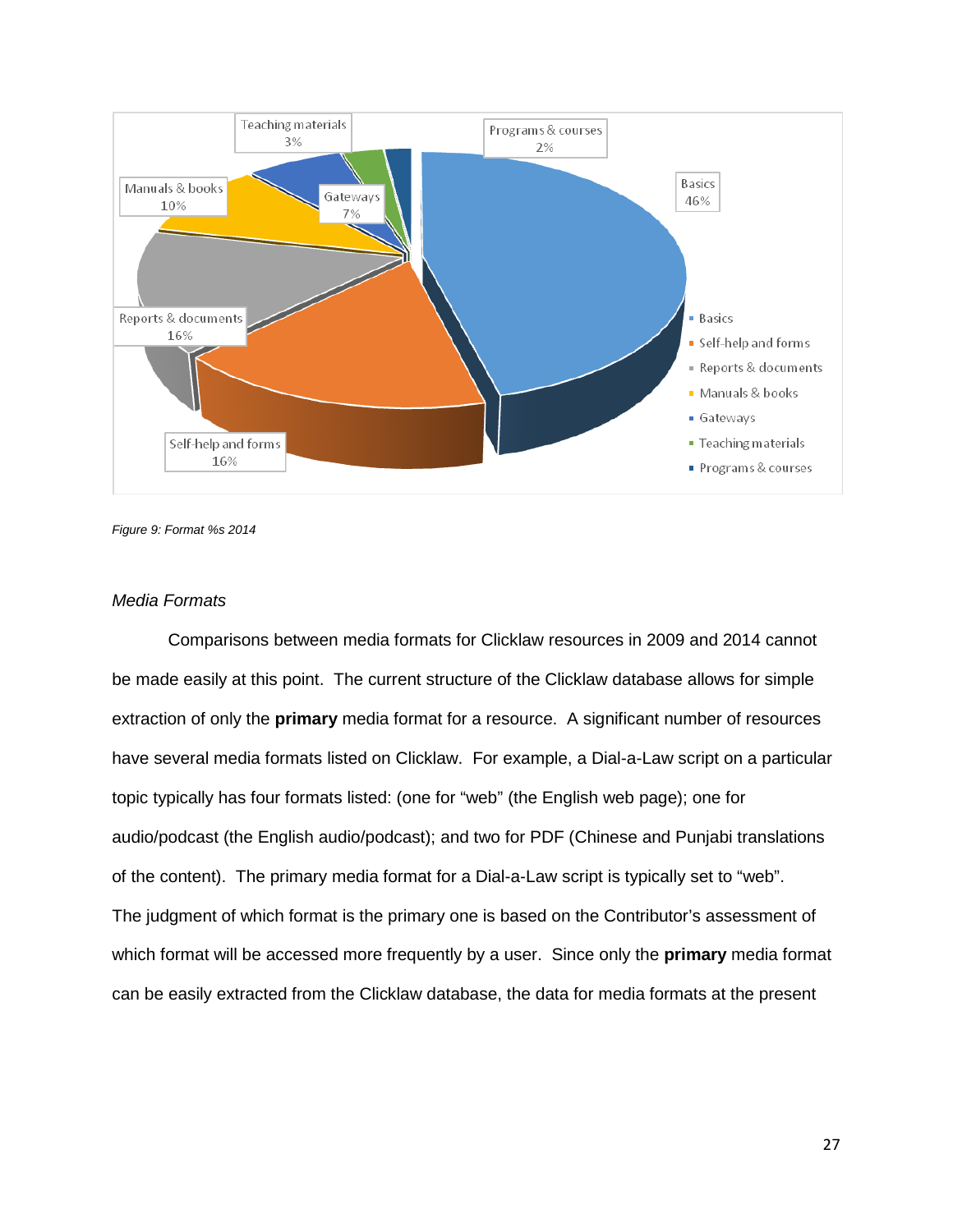time is incomplete. Because of this, this report does not compare 2009 results on resource media formats to 2014 results.<sup>[12](#page-27-0)</sup>

#### *Languages*

Currently, 21% of the content listed on Clicklaw is in languages other than English, a decrease as a percentage of total Clicklaw resources in 2009 (27%), despite the fact that the overall number of resources in languages other than English has increased . 25 languages are represented, an increase from the 17 identified in 2009. There are no longer resources in German or Romanian. New languages added since 2009 are primarily languages spoken in Africa and Central Asia (e.g. Afghanistan). The greatest increase (in actual numbers and as a percentage of total non-English language resources) in non-English language resources listed on Clicklaw are those translated into Dari, a variety of Persian spoken in Afghanistan.

Figures 10 and 11 identify the number of Clicklaw-listed resources in languages other than English. Figure 10 provides the total number of Clicklaw resources in each of 2009 and 2014 in languages other than English; Figure 11 identifies the top 12 languages as a percentage of the total of the non-English languages.

| Language              | # resources 2009 | # resources 2014 |  |
|-----------------------|------------------|------------------|--|
| Arabic                | 6                | 9                |  |
| <b>Burmese</b>        | 0                | 2                |  |
| Chinese <sup>13</sup> | 332              | 359              |  |
| Dari                  | 0                | 128              |  |
| Farsi                 | 16               | 30               |  |
| French                | 47               | 111              |  |
| Hindi                 | 4                | 12               |  |

<span id="page-27-0"></span><sup>&</sup>lt;sup>12</sup> Courthouse Libraries BC staff advise that it is possible to obtain current information regarding all formats in which a resource appears, but that it would require time and resources. This is beyond the current scope of this project. It would be appropriate, however to commission a full database examination of resource formats in the context of further focused research on media formats.

<span id="page-27-1"></span><sup>&</sup>lt;sup>13</sup> Includes Clicklaw references under Mandarin, Chinese (simplified) and Chinese (traditional)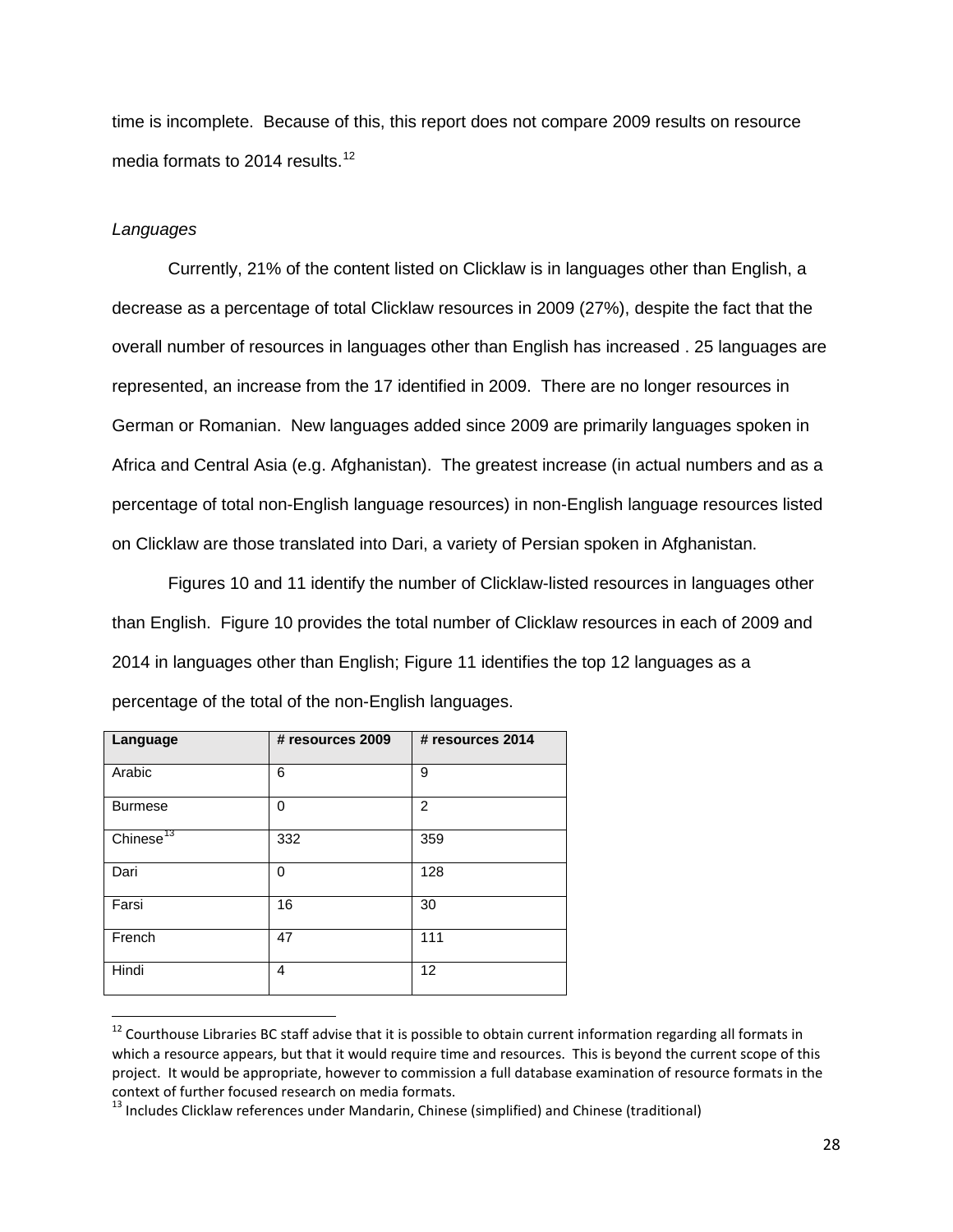| Japanese    | 6              | 14              |
|-------------|----------------|-----------------|
| Karen       | $\mathbf 0$    | $\mathbf{1}$    |
| Kinyarwanda | $\mathbf 0$    | $\overline{2}$  |
| Kirundi     | $\overline{0}$ | $\overline{2}$  |
| Korean      | 10             | 38              |
| Oromo       | $\mathbf 0$    | $\overline{2}$  |
| Polish      | 1              | $\overline{1}$  |
| Portuguese  | $\mathfrak{S}$ | 5               |
| Punjabi     | 141            | 190             |
| Russian     | $\overline{5}$ | $\overline{7}$  |
| Somali      | $\mathbf 0$    | $\overline{2}$  |
| Spanish     | 55             | 76              |
| Swahili     | $\overline{0}$ | $\overline{2}$  |
| Tagalog     | 17             | $\overline{26}$ |
| Tamil       | $\overline{1}$ | $\overline{1}$  |
| Tigrinya    | $\overline{0}$ | $\overline{2}$  |
| Urdu        | $\overline{0}$ | $\overline{3}$  |
| Vietnamese  | 29             | $\overline{51}$ |

*Figure 10: Number of resources in non-English languages, Clicklaw 2009, 2014*



*Figure 11:Number of resources in non-English languages on Clicklaw, 2014*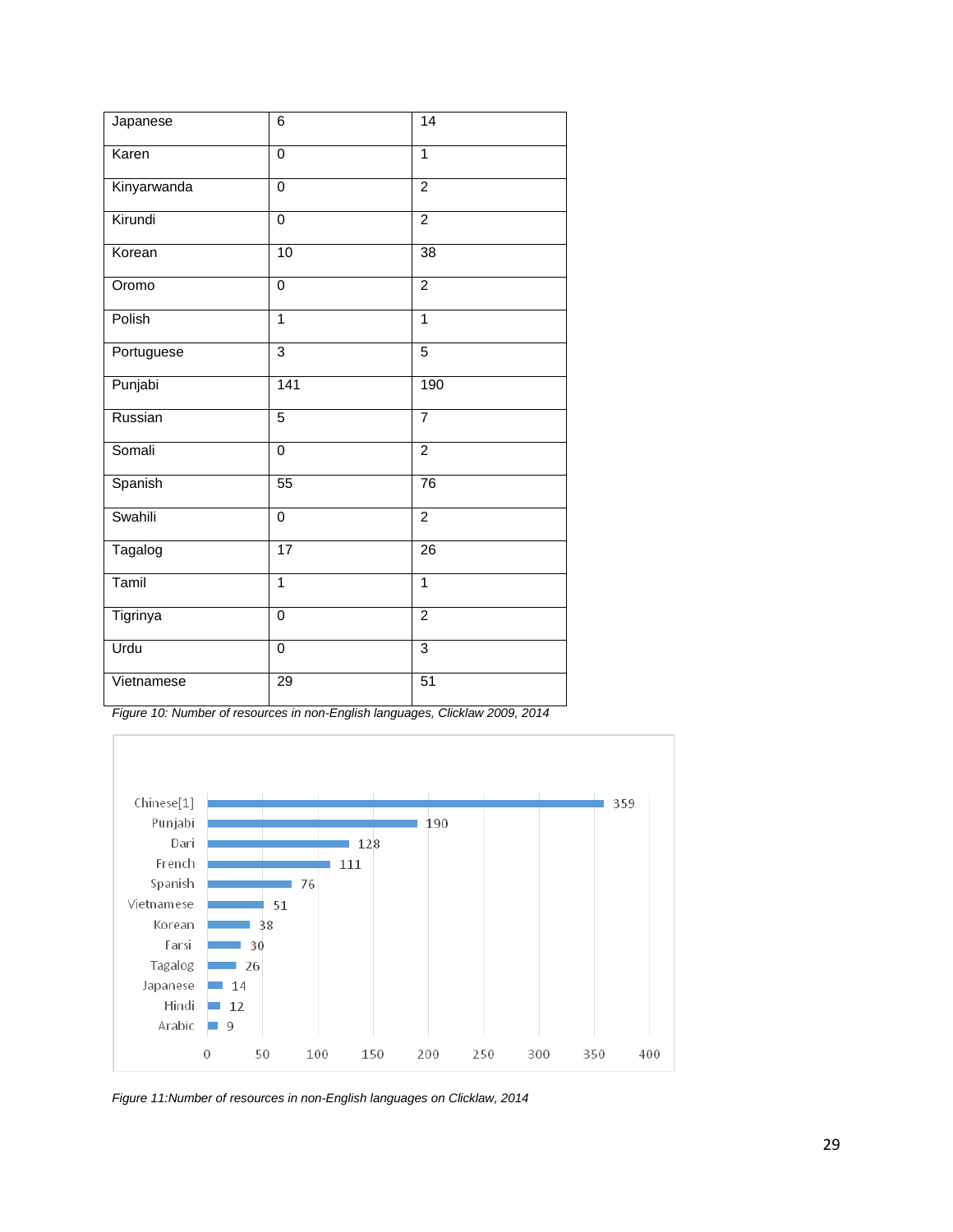## *HelpMap*

At the date of the 2009 Report's release, the HelpMap was under development. Later that year this feature of Clicklaw was launched. As of April 2014, there were 112 services throughout BC listed on the HelpMap. Figure 12 illustrates the then-current number of services offering legal help under each topic category on the HelpMap. Many of the 112 services offer legal help in multiple topic categories.

| Services are provided relating | Number of services offering legal help on this |
|--------------------------------|------------------------------------------------|
| to following topics            | topic                                          |
| Your safety                    |                                                |
| Abuse and family violence      | $\overline{31}$                                |
| Victims of crime               | 29                                             |
| Crimes and offences            | $\overline{27}$                                |
| Your money                     |                                                |
| <b>Debt</b>                    | 39                                             |
| Pensions, benefits & welfare   | 59                                             |
| <b>Taxes and finances</b>      | 15                                             |
| Your daily life                |                                                |
| Accidents and injuries         | 15                                             |
| Business and non-profits       | 12                                             |
| Cars and getting around        | $\overline{6}$                                 |
| Consumer                       | 26                                             |
| Employment                     | 46                                             |
| Environment                    | $\overline{4}$                                 |
| Housing, tenancy & neighbours  | 60                                             |
| Media & internet               | $\overline{7}$                                 |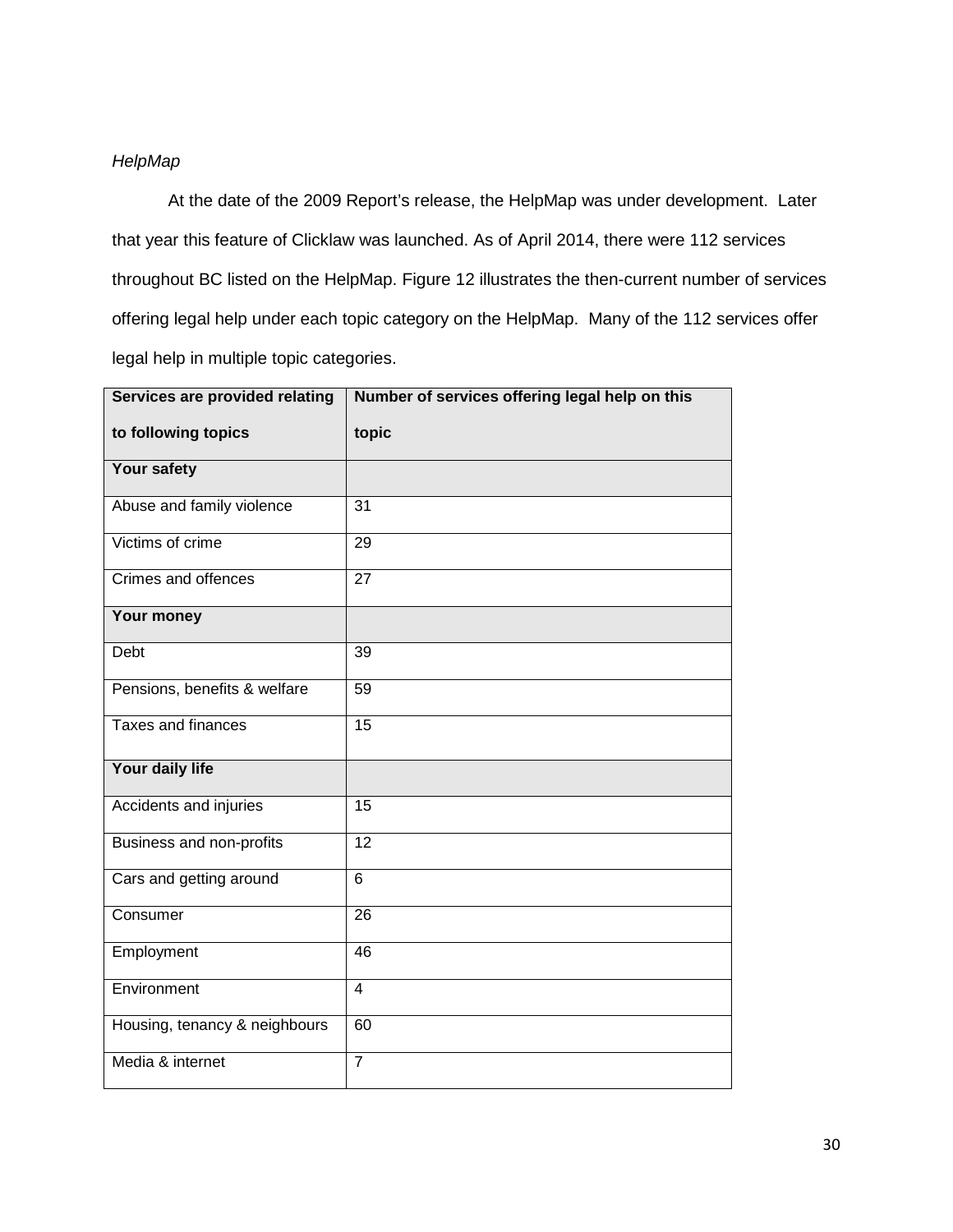| Privacy & access to information  | 24              |
|----------------------------------|-----------------|
| Rights & citizenship             | 38              |
| <b>Your communities</b>          |                 |
| Aboriginal                       | $\overline{22}$ |
| <b>Disabilities</b>              | 19              |
| Gays, lesbians, trans, bisexuals | $\overline{2}$  |
| Immigrants and refugees          | 15              |
| Seniors                          | 8               |
| Women                            | 11              |
| <b>Your family</b>               |                 |
| <b>Family law</b>                | 45              |
| <b>Health</b>                    | $\overline{22}$ |
| Wills, estates & life planning   | $\overline{23}$ |
| Children & teens                 | $\overline{18}$ |
| Your legal system                |                 |
| Legal help & lawyers             | 50              |
| Courts & tribunals               | 39              |
| Alternatives to court            | 33              |
| Introduction to the legal system | $\overline{2}$  |
| Legal needs & innovative         | $\overline{1}$  |
| solutions                        |                 |

*Figure 12: number of organizations offering services per topic 2014*

Figure 13 is a graphic representation of number of services offering legal help organized by topic.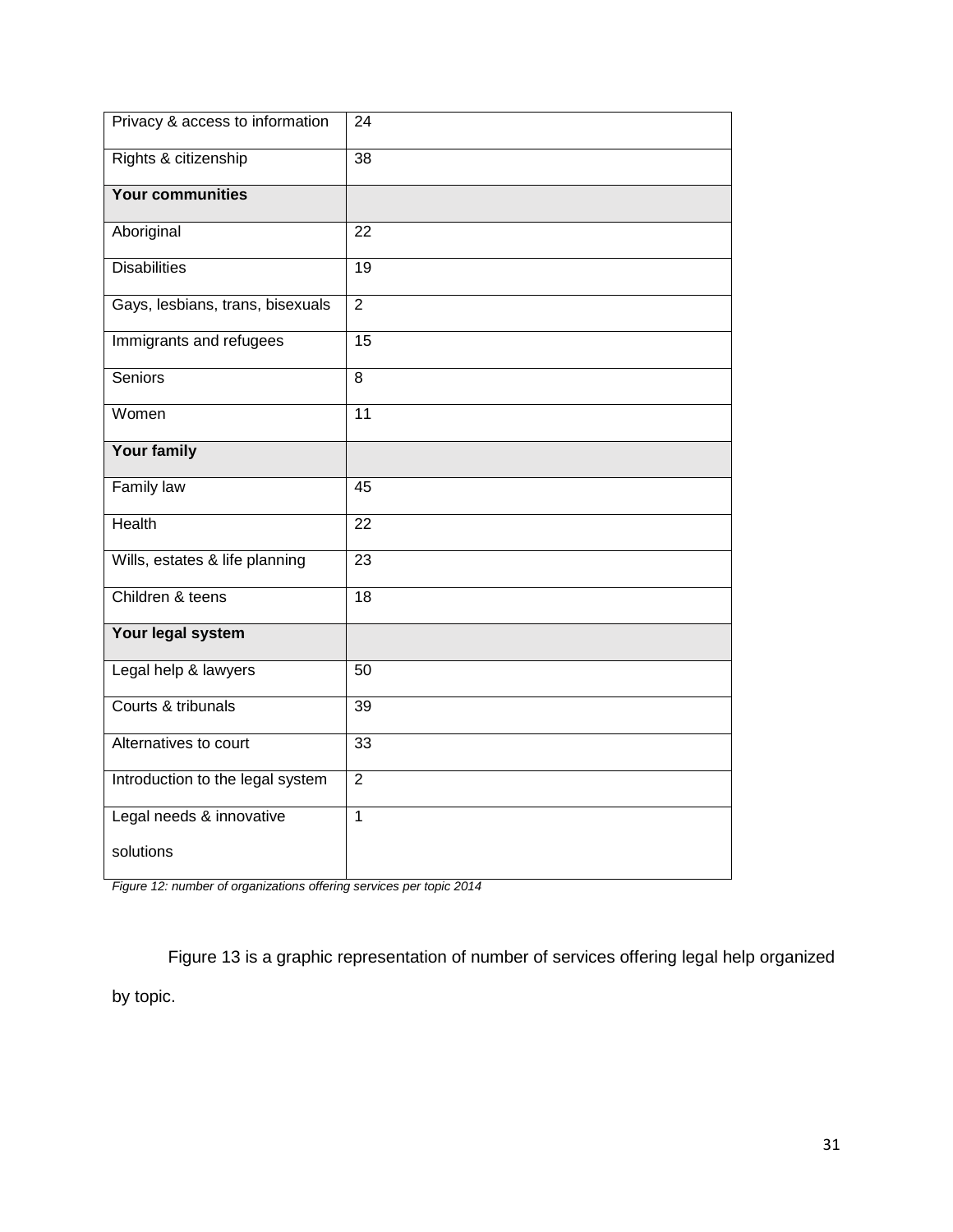

*Figure 13: number of services offering legal help per topic, 2014*

## *Summary*

From this overview of Clicklaw producers and content, some general observations can be made:

• BC PLEI organizations continue to be the primary producers of resources listed on Clicklaw, with lawyers/law associations (e.g. CBABC) and Provincial Government ministries/agencies closely following.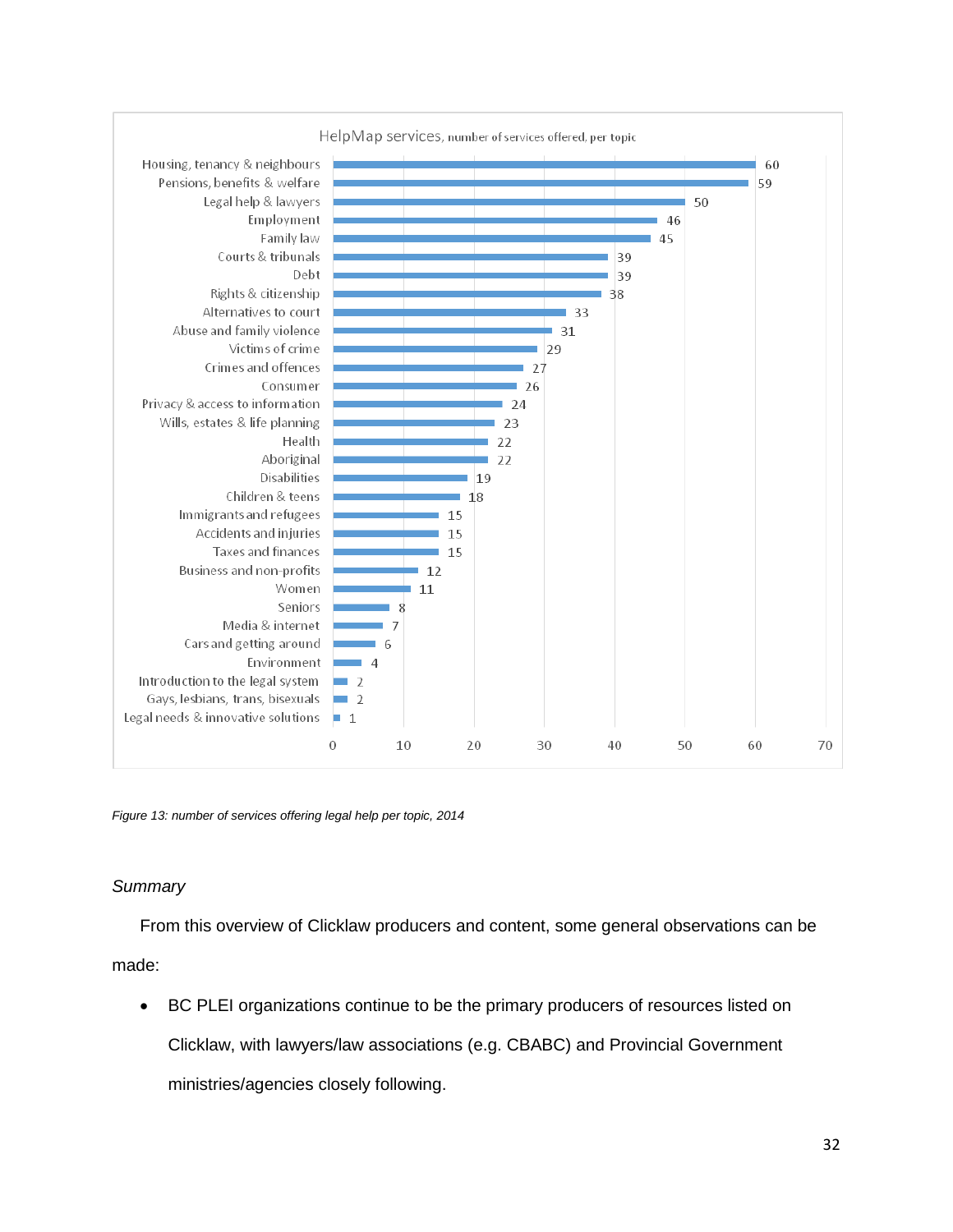- Although it appears that the number of resource listings on Clicklaw has increased by 23% since 2009, caution must be exercised when considering this statistic, given the inconsistencies in data collection in 2009 compared to 2014. See paragraph #7 under "Limitations to the Data on Resources".
- The number of resources listed in languages other than English has increased, as has the number of languages represented; non-English language resources have declined as a percentage of total Clicklaw listed resources.
- "Family law" resource listings are the most numerous of all topics, followed closely by "courts and tribunals", a result unchanged since 2009. The number of resources on "Disabilities" has increased significantly since 2009 (now 107 resources compared to previously-recorded 38 resources.
- Since 2009, Wikibooks have emerged as a new content delivery format. Currently there are 12 Wikibook titles appearing on Clicklaw.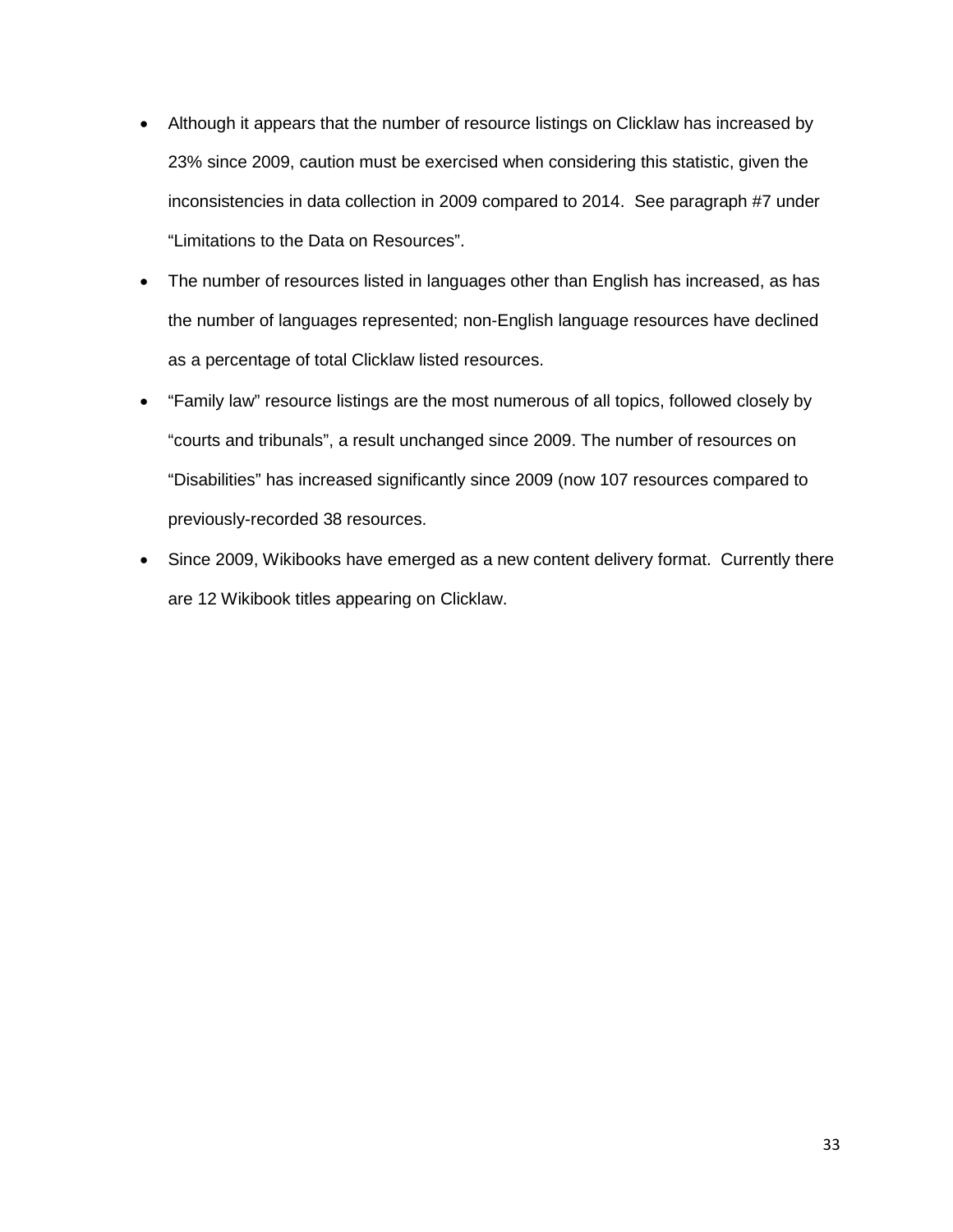## **Section Three: What are the Current Legal Needs?**

How people experience legal problems and what they need to resolve them continues to be an important area of study in justice communities within Canada and elsewhere. The legal needs surveys conducted by Dr. A. Currie and the Department of Justice Canada in 2004, 2006 and 2008<sup>[14](#page-33-0)</sup> remain relevant in their characterization of the types of legal problems encountered by people (12 categories) and the effect these problems have on people, as measured by incidence of the problem, its level of disruption and its importance to resolve. Subsequent surveys and reports in BC and elsewhere have referenced and/or employed this framework for assessing the problem of legal needs.<sup>15</sup> The survey, "Problems of Everyday Life (2013)" completed by Ipsos Reid for the Legal Services Society of BC in May 2013 supports the analytical framework used by Currie; this more recent survey is particularly relevant to assessing legal needs for British Columbians.

Figure 15 is taken from the 2009 Report, complete with its adaptations of the Currie survey topics to Clicklaw topics for purposes of comparison.<sup>[16](#page-33-2)</sup> Figure 16 illustrates the 2013 Ipsos Reid findings for the same problem categories along the dimensions of incidence, level of disruption and importance to resolve.

<span id="page-33-1"></span><span id="page-33-0"></span> <sup>14</sup> See Ab Currie, *The Incidence of Justiciable Problems in Civil Matters in Canada: Three national surveys in 2004, 2006, 2008.* (Department of Justice Canada, 2008) and *The Legal Problems of Everyday Life: The Nature, Extent and* <sup>15</sup> See Ipsos Reid, Legal Services Society of BC Problems of Everyday Life (2013) supra note 2; Carol McEown, Civil *Legal Needs Research Report*, 2nd edition (Law Foundation of BC, 2009); Michael Trebilcock et al, *Middle Income Access to Civil Justice Initiative* (University of Toronto Faculty of Law, 2011); Dr. Julie Macfarlane, *The National Self-Represented Litigants Project: Identifying and Meeting the Needs of Self-Represented Litigants Final Report* (Law Foundation of Ontario, Law Foundation of Alberta, Law Foundation of British Columbia/Legal Services Society of British Columbia, May 2013).

<span id="page-33-2"></span> $16$  See 2009 Report, p. 36.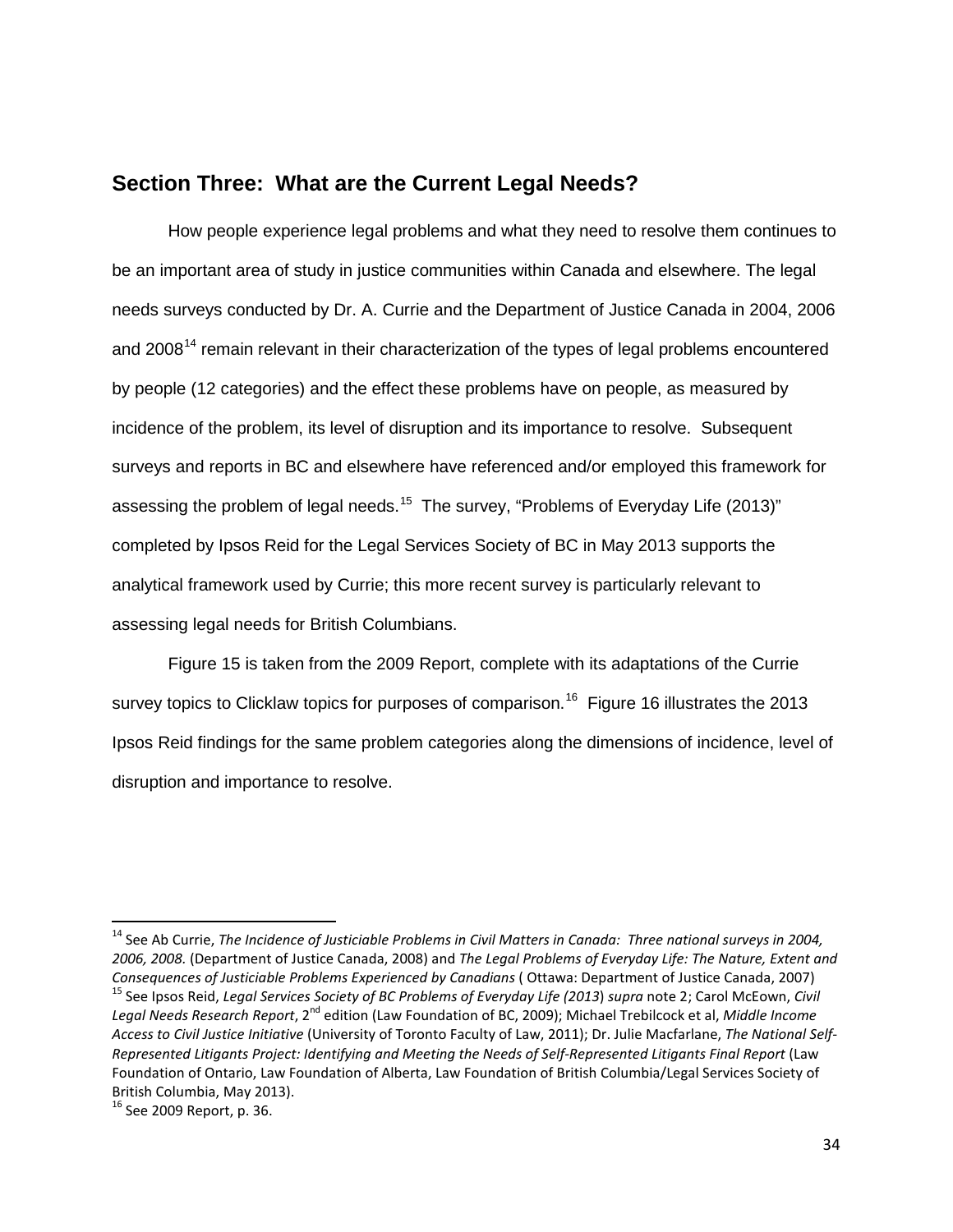A note of caution in comparing the results of both surveys. The Department of Justice surveys were conducted by telephone in 2004 (4201 persons surveyed), 2006 (6665 persons surveyed) and 2008 (7002 persons surveyed) on a random sample of adults across Canada in all income levels (except for 2004 where low income population only was surveyed). During those years an average 47.3% of the survey population reported experiencing at least one legal problem within the time period. This number increased to 54% when a new category (neighbourhood problems) was added in 2008.[17](#page-34-0)

The Legal Services Society survey was conducted online between April 17 and April 23, 2013. The survey population consisted of 1208 adults from low income<sup>[18](#page-34-1)</sup> households in BC. During that period, 79% of the population (down from 83% in 2008) surveyed reported having experienced at least one of  $13^{19}$  $13^{19}$  $13^{19}$  legal problems over the previous three years.

Differences in survey wording, methodology and population surveyed can account for the differences reported in the percentages of population who experienced at least one legal problem. Currie reports that internet surveys obtain a higher incidence rate than telephone surveys. This may in part account for the higher incidence figures reported in the Legal Services Society survey. As well, the difference in income levels in the populations surveyed (general income for the Department of Justice 2006 and 2008 surveys; low-income for the Legal Services Society 2013 survey) may contribute to this difference in incidence levels. The research indicates that people with low income levels are more likely to experience more justiciable problems than the general population. What is similar to both surveys, however is the ranking of problem types.

<span id="page-34-0"></span> $17$  In "Civil Needs Research Report"  $2^{nd}$  ed. at p. 7 McEown cites Currie's 2008 research as demonstrating a BCspecific general incidence rate of 63%.

<span id="page-34-1"></span>Defined as either a single person household with an annual household income of less than \$40,000 per year or two or more person household with an annual household income of less than \$55,000 per year. See Tan, "Legal Services Society of BC Problems of Everyday Life (2013)", supra note 16.

<span id="page-34-2"></span><sup>&</sup>lt;sup>19</sup> The Legal Services Society survey contains one more category ("legal action problems") than the Department of Justice surveys.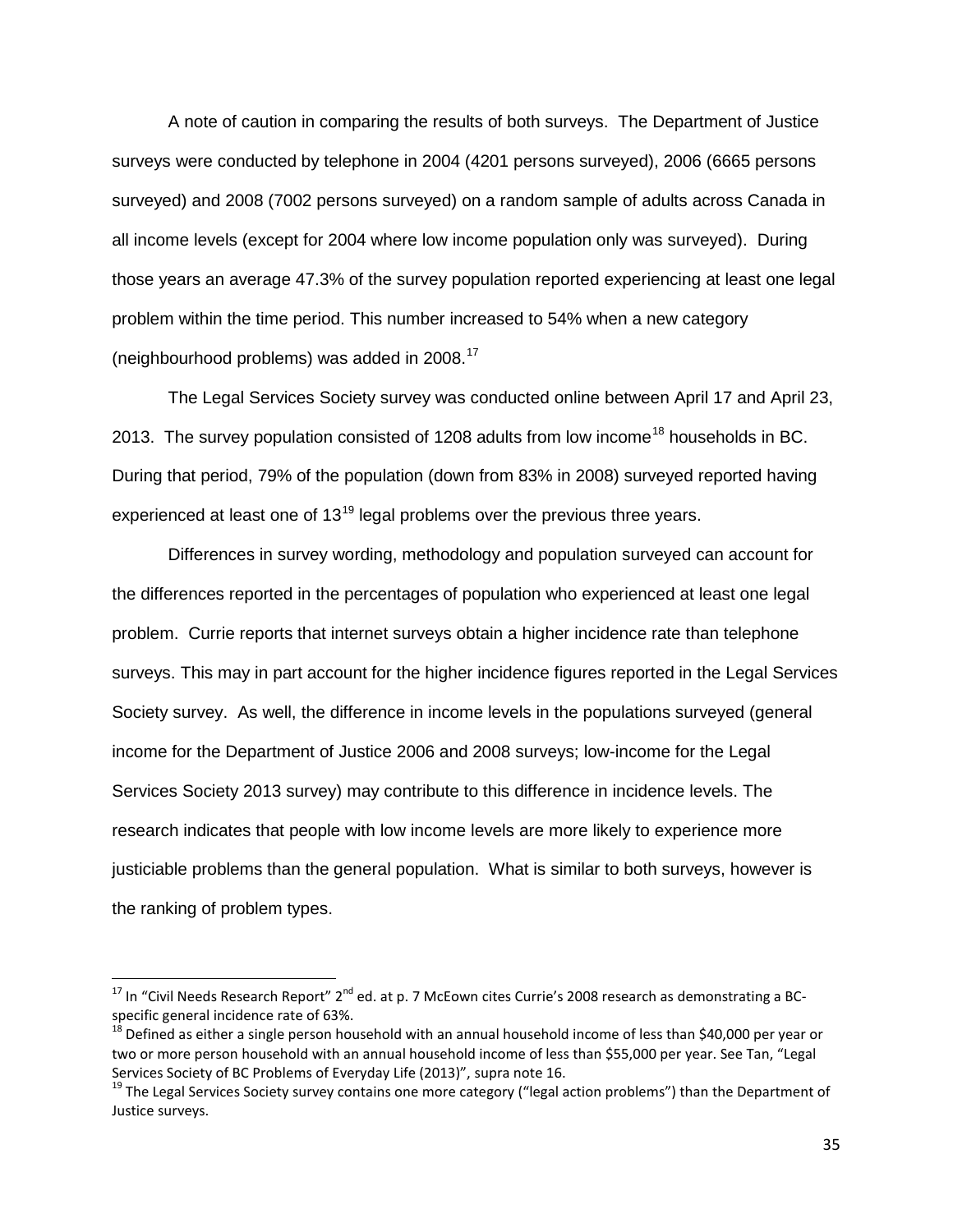| Department of Justice Legal Needs Survey, with data adapted for the purposes of comparison with Clicklaw |                  |                   |                            |                   |                      |
|----------------------------------------------------------------------------------------------------------|------------------|-------------------|----------------------------|-------------------|----------------------|
| Problem                                                                                                  | Incidence of     | Problem           | <b>Level of disruption</b> | Problem           | <b>Importance to</b> |
| Category                                                                                                 | problem types by | Category          | by percentage              | Category          | resolve by           |
|                                                                                                          | percentage       |                   | of population              |                   | percentage           |
|                                                                                                          | of population    |                   | experiencing               |                   | of population        |
|                                                                                                          | experiencing     |                   | problem                    |                   | experiencing         |
|                                                                                                          | problem          |                   |                            |                   | problem              |
| Consumer                                                                                                 | 22               | <b>Disability</b> | 60.4                       | Immigration       | 92.8                 |
|                                                                                                          |                  | pensions          |                            |                   |                      |
| Debt                                                                                                     | 20.3             | Hospital          | 55.4                       | Family            | 88.4                 |
|                                                                                                          |                  | treatment or      |                            | breakdown and     |                      |
|                                                                                                          |                  | release           |                            | other family      |                      |
|                                                                                                          |                  |                   |                            | problems          |                      |
| Employment                                                                                               | 17.8             | Personal injury   | 53.1                       | Hospital          | 86                   |
|                                                                                                          |                  |                   |                            | treatment or      |                      |
|                                                                                                          |                  |                   |                            | release           |                      |
| Wills & powers                                                                                           | 5.2              | Family-           | 44.48                      | Personal injury   | 86.5                 |
| of attorney                                                                                              |                  | breakdown and     |                            |                   |                      |
|                                                                                                          |                  | other family      |                            |                   |                      |
|                                                                                                          |                  | problems          |                            |                   |                      |
| Family-                                                                                                  | 5.0              | Social            | 37.5                       | <b>Disability</b> | 83.3                 |
| breakdown and                                                                                            |                  | assistance        |                            | pensions          |                      |
| other family                                                                                             |                  |                   |                            |                   |                      |
| problems                                                                                                 |                  |                   |                            |                   |                      |
| <b>Discrimination</b>                                                                                    | 4.0              | Immigration       | 35.3                       | Wills & powers    | 81.9                 |
| and police                                                                                               |                  |                   |                            | of attorney       |                      |
| action                                                                                                   |                  |                   |                            |                   |                      |
| Personal Injury                                                                                          | 2.9              | Employment        | 33.8                       | Housing           | 65.8                 |
| Housing*                                                                                                 | 1.7              | Discrimination    | 32.94                      | Employment        | 63.9                 |
| 2006 survey                                                                                              |                  | and police        |                            |                   |                      |
| results as                                                                                               |                  | action            |                            |                   |                      |
| interpreted by                                                                                           |                  |                   |                            |                   |                      |
| 2009 Report                                                                                              |                  |                   |                            |                   |                      |
|                                                                                                          |                  |                   |                            |                   |                      |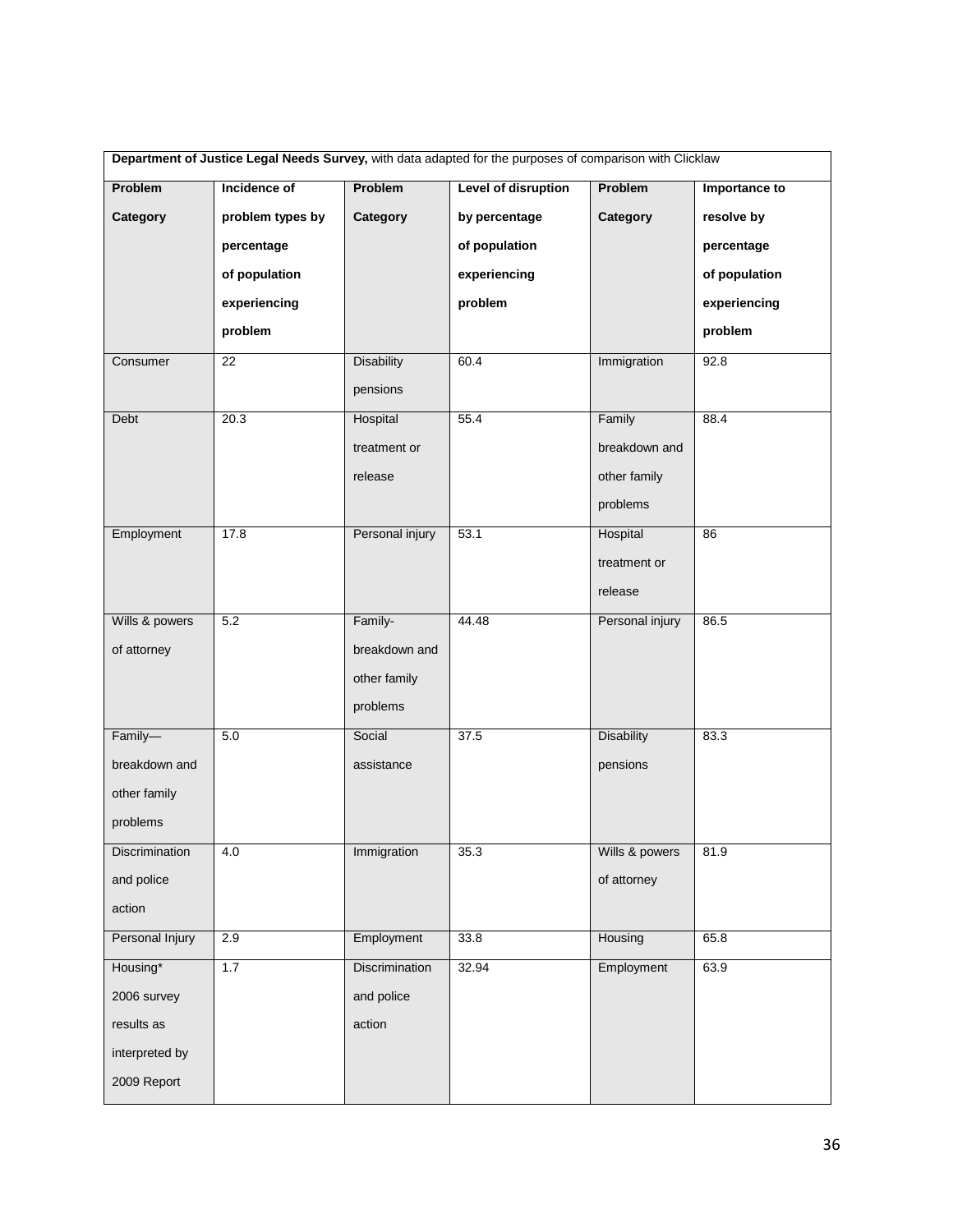| Hospital          | 1.6 | Housing        | 31.2 | Debt                  | 55.4  |
|-------------------|-----|----------------|------|-----------------------|-------|
| treatment or      |     |                |      |                       |       |
| release           |     |                |      |                       |       |
| Social            | 1.2 | Wills & powers | 28   | Social                | 62.5  |
| assistance        |     | of attorney    |      | assistance            |       |
| <b>Disability</b> | 1.0 | Debt           | 18.7 | Consumer              | 47.5  |
| pensions          |     |                |      |                       |       |
| Immigration       | .6  | Consumer       | 12.6 | <b>Discrimination</b> | 43.57 |
|                   |     |                |      | and police            |       |
|                   |     |                |      | action                |       |

*Figure 15: select problem types by incidence, disruption and importance to resolve: ranked in descending order by percentage,* 

*2009 Report*

| 2013 LSS Legal Needs Survey                            |                  |                                                  |                 |                                                  |                 |
|--------------------------------------------------------|------------------|--------------------------------------------------|-----------------|--------------------------------------------------|-----------------|
| Problem                                                | Incidence of     | Problem                                          | Level of        | <b>Problem</b>                                   | Importance to   |
| Category                                               | problem types by | Category                                         | disruption by   | Category                                         | resolve by      |
|                                                        | percentage of    |                                                  | percentage      |                                                  | percentage      |
|                                                        | population       |                                                  | of population   |                                                  | of population   |
|                                                        | experiencing     |                                                  | experiencing    |                                                  | experiencing    |
|                                                        | problem          |                                                  | problem         |                                                  | problem         |
| Consumer                                               | 42               | Debt                                             | 85              | Debt                                             | 91              |
| Debt                                                   | $\overline{35}$  | Employment                                       | 75              | Social assistance                                | 87              |
| Employment                                             | $\overline{35}$  | <b>Legal Action</b><br>problems                  | $\overline{75}$ | Wills & powers of<br>attorney                    | 85              |
| Housing                                                | 27               | Family-breakdown<br>and other family<br>problems | 74              | Legal Action                                     | 85              |
| Personal Injury                                        | 25               | Social assistance                                | 74              | Personal injury                                  | 83              |
| Family-<br>breakdown and<br>other family<br>problems   | 22               | Personal injury                                  | 70              | Family breakdown<br>and other family<br>problems | 82              |
| <b>Discrimination</b>                                  | 19               | Housing                                          | 70              | Employment                                       | 82              |
| Social assistance<br>(includes disability<br>pensions) | 17               | <b>Hospital treatment</b><br>or release          | 67              | <b>Hospital treatment</b><br>or release          | 81              |
| <b>Hospital treatment</b><br>or release                | 14               | Immigration                                      | 64              | Housing                                          | 81              |
| Wills & powers of<br>attorney                          | $\overline{14}$  | <b>Discrimination</b>                            | $\overline{58}$ | Immigration                                      | $\overline{77}$ |
| Police Incidents                                       | 13               | Police incidents                                 | 56              | Police incidents                                 | 75              |
| <b>Legal Action</b><br>problems                        | $\overline{7}$   | Wills & powers of<br>attorney                    | 44              | <b>Discrimination</b>                            | 69              |
| Immigration                                            | 6                | Consumer                                         | 37              | Consumer                                         | 68              |

*Figure 16: select problem types by incidence, disruption and importance to resolve: ranked in descending order by percentage,* 

*Ipsos Reid 2013*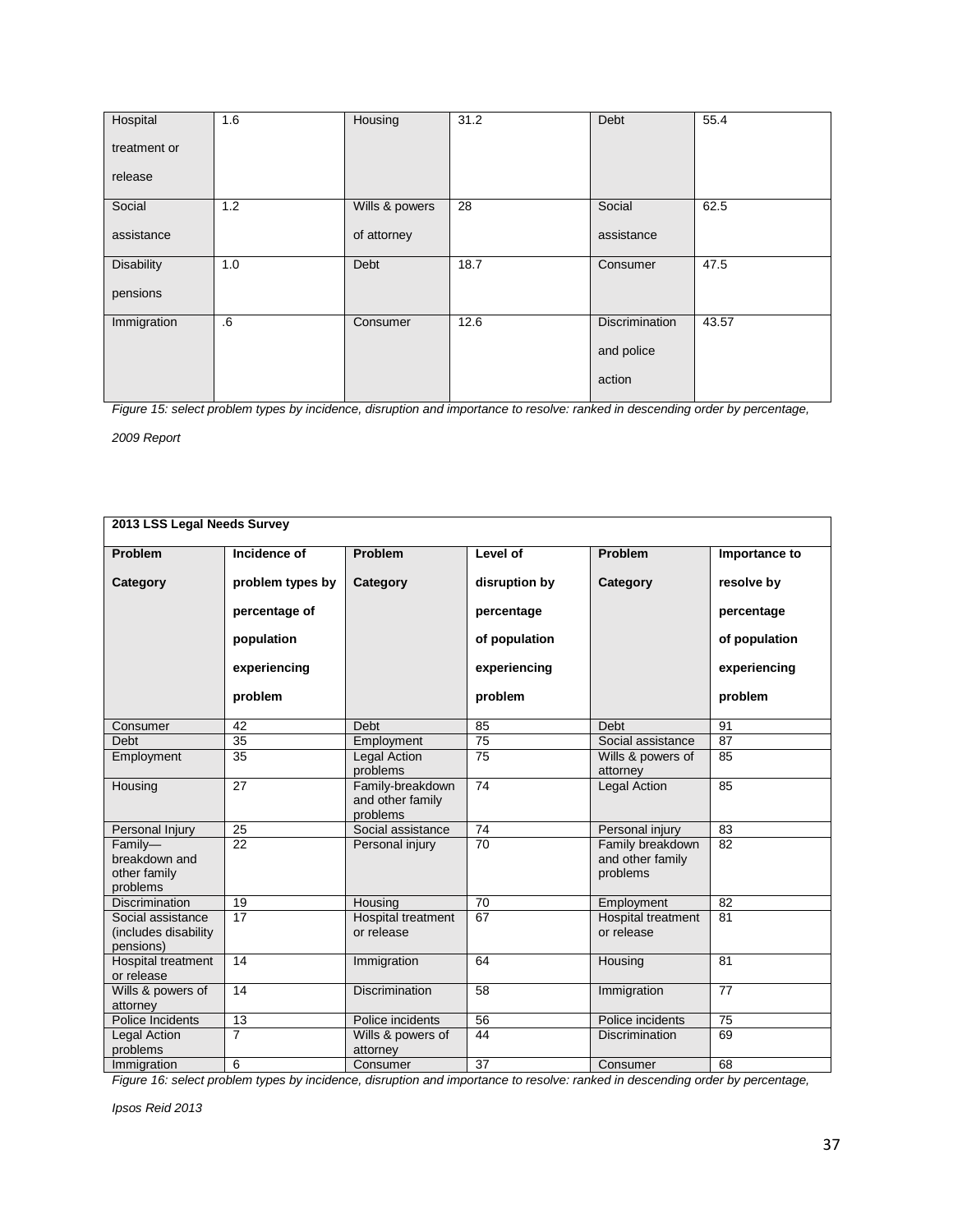*Points of Comparison: Department of Justice Survey and 2013 Legal Services Society Survey*

The surveys can be broadly compared along the dimensions of incidence frequency, disruption and importance to resolve.

#### **Incidence**

- For each survey, the top three legal problems in terms of the prevalence with which they occur in the population are consumer<sup>[20](#page-37-0)</sup>, debt and employment. Housing, wills and estates, personal injury and family relations problems also figure prominently in both surveys. These findings are consistent with information drawn from other jurisdictions across Canada and abroad.<sup>[21](#page-37-1)</sup>
- By contrast, legal problems related to immigration and hospital release have a low incidence rate among populations of both surveys.
- In the 2008 Department of Justice survey, "housing" was added as a justiciable topic category<sup>[22](#page-37-2)</sup>; it ranked third (at 19.5%) in order of frequency. In the 2013 LSS survey. "housing" ranked in fourth place (at 27%, down from its third placement of 36% on the LSS 2008 survey).

# **Level of Disruption**

• Family law problems figure prominently in both surveys as causing disruption to daily lives. The largest proportion of the LSS survey population cited money/debt problems and employment problems as being disruptive. In contrast, the Department of Justice survey results indicated disability and hospital release problems as being the categories most often cited as being disruptive to daily life.

<span id="page-37-0"></span><sup>&</sup>lt;sup>20</sup> The incidence of consumer problems remained the most prevalent type of problem encountered by the BC survey population in 2013 (42%); it declined from 2008 (51%).<br><sup>21</sup> See McEown, supra note 15 at p. 4.

<span id="page-37-1"></span>

<span id="page-37-2"></span><sup>&</sup>lt;sup>22</sup> The Figure 15 reference to "housing" is Reid's interpretation of the Department of Justice 2006 survey results, modified for purposes of comparing them to Clicklaw inventory. For explanation, see 2009 Report at pp 36 and 37.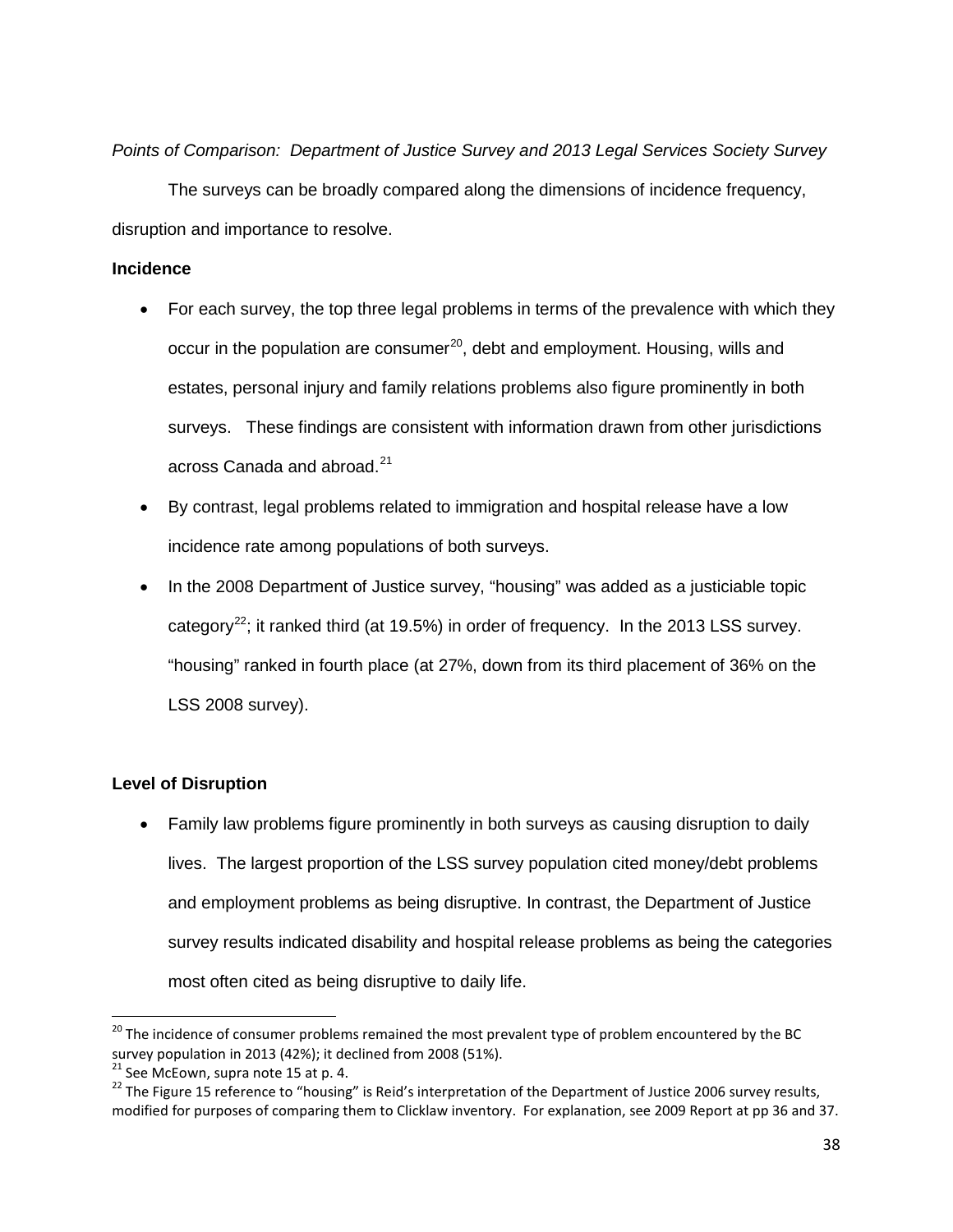- For both surveys, consumer problems caused the least disruption to daily life.
- With the exception of consumer and wills and powers of attorney categories, in the LSS survey, the majority (56%-85%) of those who experienced legal problems say they have disrupted their daily lives.

# **Importance to Resolve**

- In the LSS survey, the large majority of BC residents who indicated that they have experienced at least one legal problem (68% to 91%) say it is extremely important to get the issues resolved.
- Debt, social assistance and wills and powers of attorney rank in the top three categories of problems extremely important to resolve in the BC survey. This is a change from 2008, when employment and family relationship problems ranked first and third respectively as important to resolve.
- Immigration, family problems and hospital treatment or release rank in the top three categories of problems extremely important to resolve in the Department of Justice survey.

# *How Do People Deal with Their Problems?*

The 2013 Ipsos Reid report for the Legal Services Society of BC identifies six key findings $^{23}$  $^{23}$  $^{23}$ :

• A sizable proportion (60%) of BC residents who faced justiciable problem(s) chose to resolve them on their own.

As would be expected, the action taken depended on the nature of the problem. A greater percentage of people who experienced the following problems chose to "do it

<span id="page-38-0"></span> $23$  See supra note 5 at pp.12, 13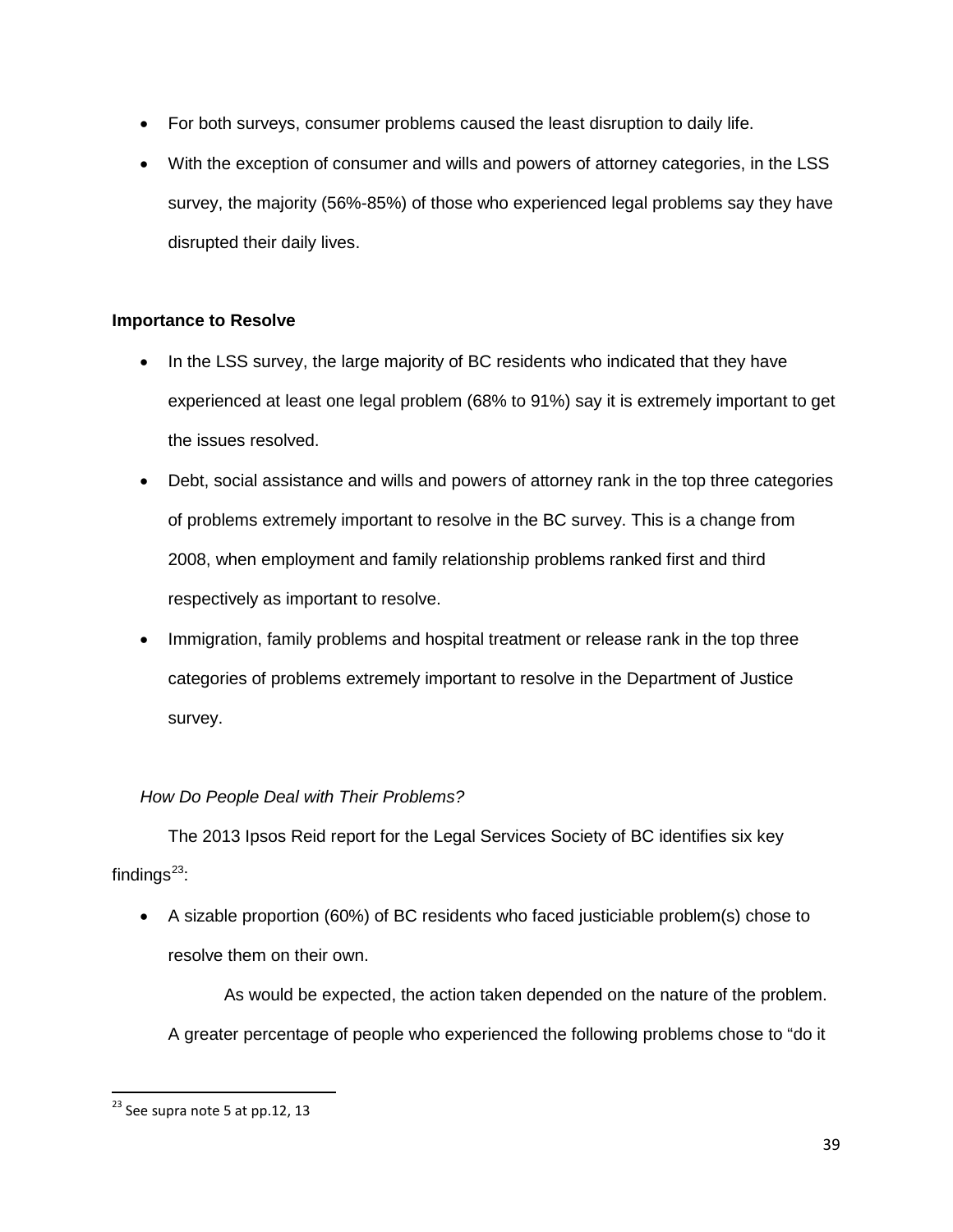on their own": money/debt problems, consumer problems, housing/land problems, welfare/social assistance problems, employment problems, discrimination problems. For all other problems, BC residents were more or equally likely to seek legal or nonlegal help than solve it on their own.

For more technical problems (family, wills, legal action), BC residents were more likely to seek legal help, however a sizable proportion of BC residents with such problems try to resolve them on their own .

- BC residents are not always aware of their rights when dealing with particular problems and are not fully familiar with the services available to assist them or how to access these services.
- Those who are most marginalized (e.g. those who experience welfare/social assistance problems) need help the most. 39% who experienced welfare/social assistance problems reported that they resolved the issue on their own. 29% took no action at all. 47% thought the resolution would have improved if they had more assistance.
- The majority of respondents who have experienced legal problems and sought assistance are likely to be satisfied with the assistance, whether it is legal or non-legal type of assistance.
- BC residents perceive legal assistance as too expensive and therefore may choose not to seek legal assistance even in cases when it might be needed.
- BC residents identified non-legal support as the type of assistance they believe would have helped them achieve a better resolution. Examples of their preferred types of support were "additional or better information" followed in preference by "someone to explain the legal aspects and/or help fill out the forms" and "someone to intervene with the opposing party".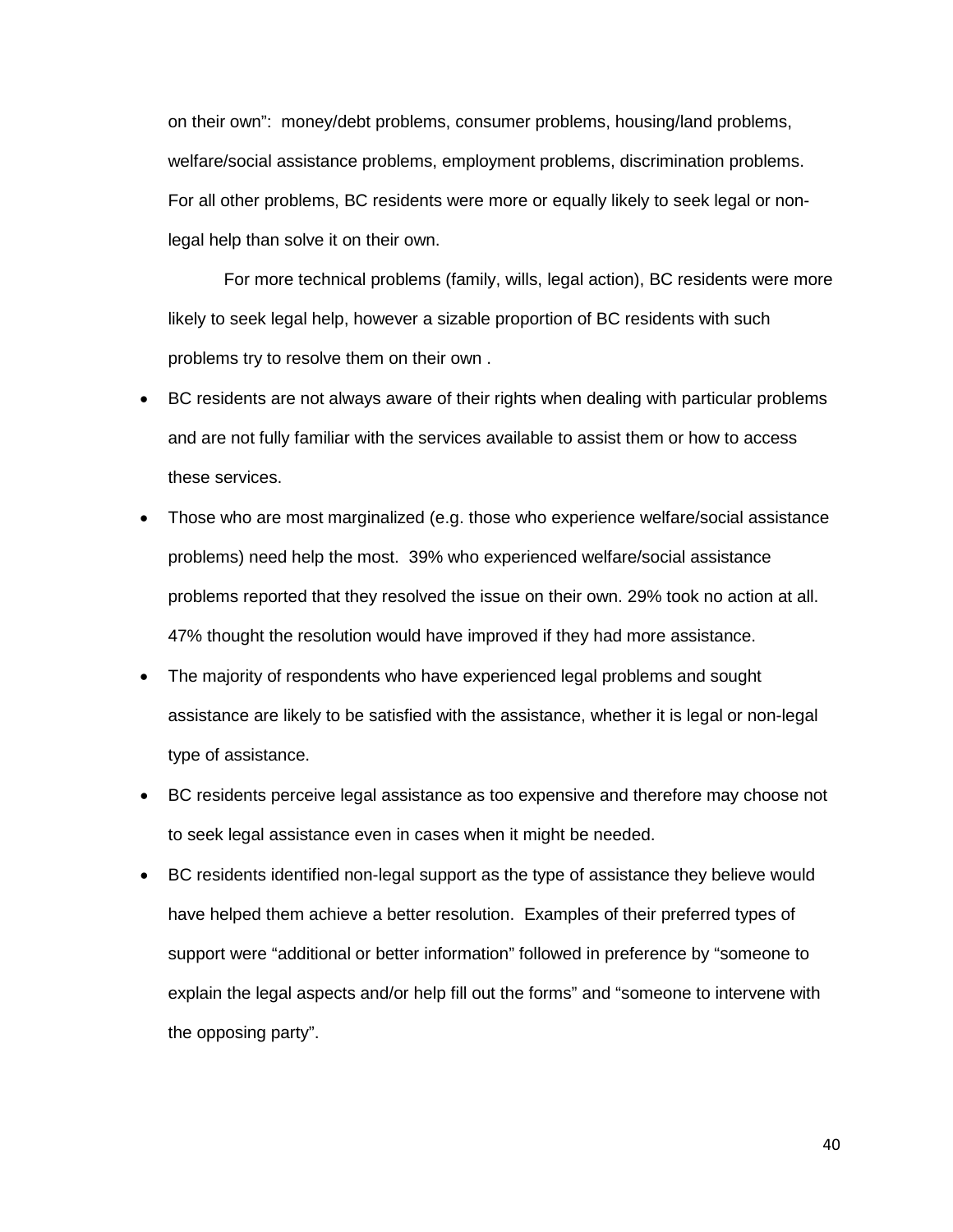A survey of the literature on how people in a variety of jurisdictions respond to legal problems reveals subtle differences among them, possibly culture-based. $^{24}$  $^{24}$  $^{24}$  Canadian and English studies indicate that survey respondents are likely to seek out a variety of resolution strategies, including seeking social services. By contrast, in the American studies, seeking legal help features more prominently among problem resolution strategies. Despite this, a number of similarities exist among jurisdictions:

- People are more likely to seek legal help for family law problems than for other civil and administrative law problems. This is consistent with the 2013 Ipsos Reid findings.
- A large percentage of people across jurisdictions do not deal with their legal problems (in BC, 23%--LSS survey; in Canada, 22%--Department of Justice 2006 survey)
- Reasons for not dealing with a problem: thinking nothing can be done was the main reason cited in the Ipsos Reid survey for not taking action, followed by not knowing what to do and high stress.
- Demographics influence the individual's experience with dealing with justiciable problems. Educated, middle aged, middle income persons are better able to resolve their problems; they are more equipped to engage with complex legal institutions.
- The poor and the vulnerable (single parents, the unemployed, Aboriginals, immigrants, members of visible minority groups, people on welfare/social/disability assistance, the unemployed) are more likely than the general population to report at least one legal problem.
- One type of legal problem (e.g. domestic violence) often leads to another (e.g. relationship breakdown) as well as to problems of other types e.g. (health, financial).  $^{25}$  $^{25}$  $^{25}$ All of these have social and economic cost.

<span id="page-40-1"></span><span id="page-40-0"></span><sup>&</sup>lt;sup>24</sup> See McEown supra note 16 at pp 11 and 12<br><sup>25</sup> See Currie, *The Legal Problems of Everyday Life*, *supra* note 14, at pp42-48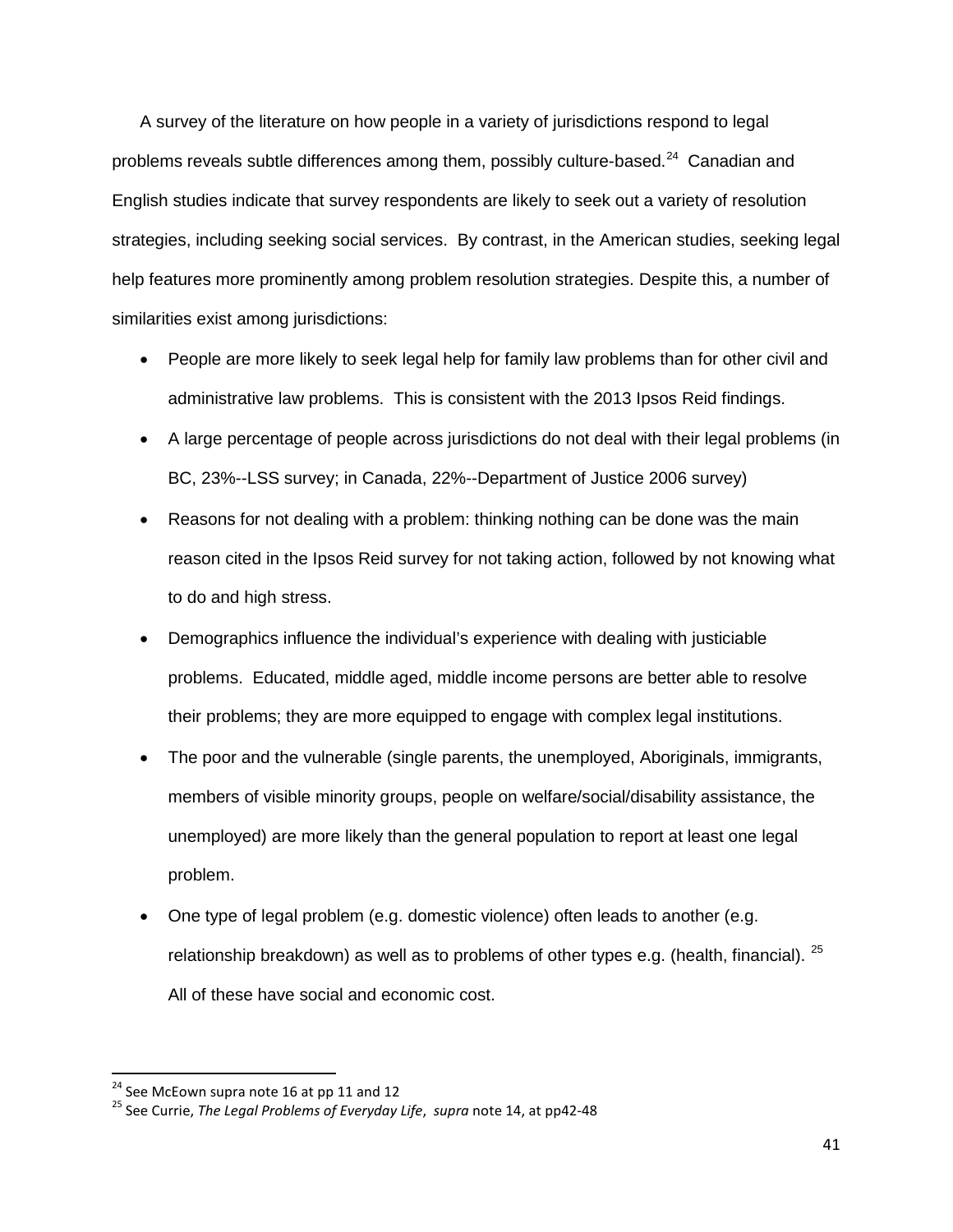Over the past decade, the number of self-represented litigants in family and civil court has increased dramatically.<sup>26</sup> This is primarily the result of their inability to afford to retain, or continue to retain legal counsel. Financial eligibility levels for legal aid funding are low<sup>[27](#page-41-1)</sup>, and available for only a limited numbers of areas of legal services.<sup>28</sup> Cost of legal services and length of legal proceedings continue to increase. Unaffordability of legal services is not only the experience of low-income earners but also middle-income earners, the latter who earn too much to qualify for legal aid, but not enough to retain a lawyer for a matter of any complexity or length.<sup>[29](#page-41-3)</sup>

In her study of self-represented litigants<sup>[30](#page-41-4)</sup> ("SRLs'), Dr. Macfarlane identifies four aspects of how SRLs engage with the justice system. These are relevant to a discussion of the legal needs of this cohort of the BC population.

• SRLs and court forms

SRLs experience difficulty with completing court forms, whether in online or paper formats. Most common complaints are: which form applies?; the forms are too complex; language on the forms is not understandable; inconsistent information received from court staff/judges; court guides to forms not helpful—too complex, confusing, not understandable. Online court forms are not user-friendly (e.g. inconsistencies within form re: formats of fields, technical difficulties with completing fields).

• Online resources for SRLs

<span id="page-41-0"></span> <sup>26</sup> See Macfarlane, *The National Self-Represented Litigants Project: Identifying and Meeting the Needs of Self Represented Litigants*, *supra* note 15 at p 15. Dr. Macfarlane notes at p.25 that in BC at the time of her report 60% of her survey population were in family court, either provincial or divorce court. The figures for non-family civil

<span id="page-41-1"></span>court were 18 % civil, 13% small claims, 9% tribunals (survey population in BC, Alberta and Ontario). <sup>27</sup>E.g. To be eligible in BC, net monthly income for a household of 1 must be \$1480 or less; for a household of 2, \$2070 or less.<br><sup>28</sup> For services covered in BC, see http://www.lss.bc.ca/legal\_aid/legalRepresentation.php.

<span id="page-41-2"></span>

<span id="page-41-3"></span><sup>&</sup>lt;sup>29</sup> Rt. Honourable Beverley McLachlin, P.C., from "Forward" in Trebilcock, Duggan and Sossin, eds., "Middle Income Access to Justice", *supra* note 15 at ix.<br><sup>30</sup> See supra note 15.

<span id="page-41-4"></span>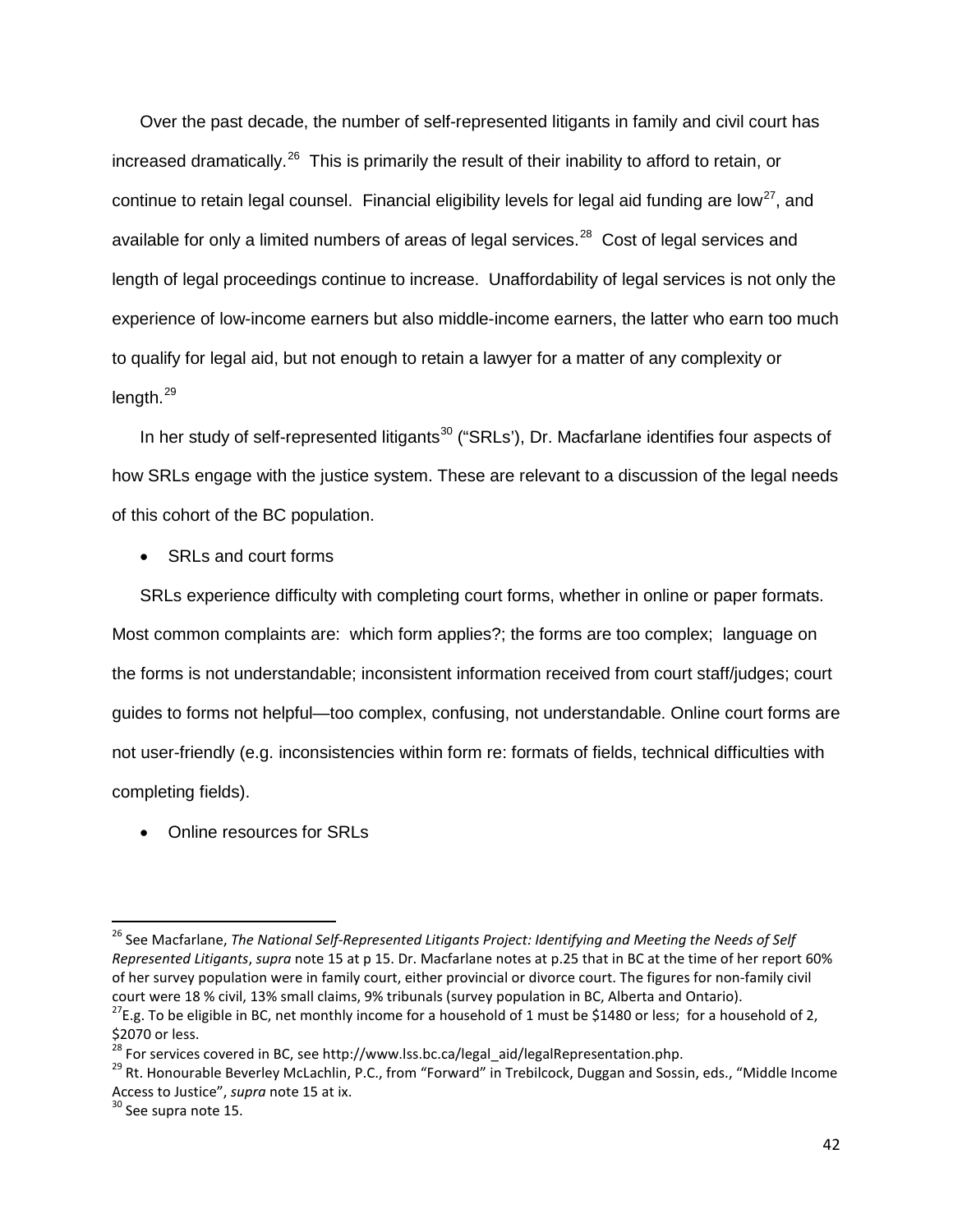Much of the information provided by courts and other organizations consists of online forms, informational websites and related technologies. The assumption of the information providers is that the internet can enhance access to justice. Dr. Macfarlane provides a note of caution to this:

*While many of [the new initiatives in programming and support for SRLs] are in relatively early stages of development, this study suggests there are significant limitations and deficiencies to this material. On-line resources often require some level of understanding and knowledge in order to be able to make best use of them*. [31](#page-42-0)

Common weaknesses to online resources identified by SRLs in Dr. Macfarlane's survey include: an emphasis on substantive legal information and a lack of practical, procedural information; advice on negotiation and speaking to the other side needed; information on presentation techniques missing; broken links; legal jargon in guides; multiplicity of websites, online resources with inconsistencies in information among them; no means of identifying which of the online resources are reliable or most "legitimate".

She concludes

*The study data also shows that no matter how complete, comprehensive and user-friendly…..online resources are insufficient to meet SRL needs for face-to-face orientation, education and other support. Enhanced on-line technologies can be an important component of SRL programming……but cannot provide a complete service.*[32](#page-42-1)

It should be noted that the 62% of the BC-resident portion of the survey population in Dr. Macfarlane's study reported having a university degree (this explained in part by the voluntary opt-in nature of her study). There was no evidence that the persons who participated in the study had mental health issues in percentages different from those found in the general population.

• Legal Information for SRLs

<span id="page-42-0"></span><sup>&</sup>lt;sup>31</sup> See Macfarlane, *supra* note 15 at p.10<br><sup>32</sup> Ibid. at p. 10

<span id="page-42-1"></span>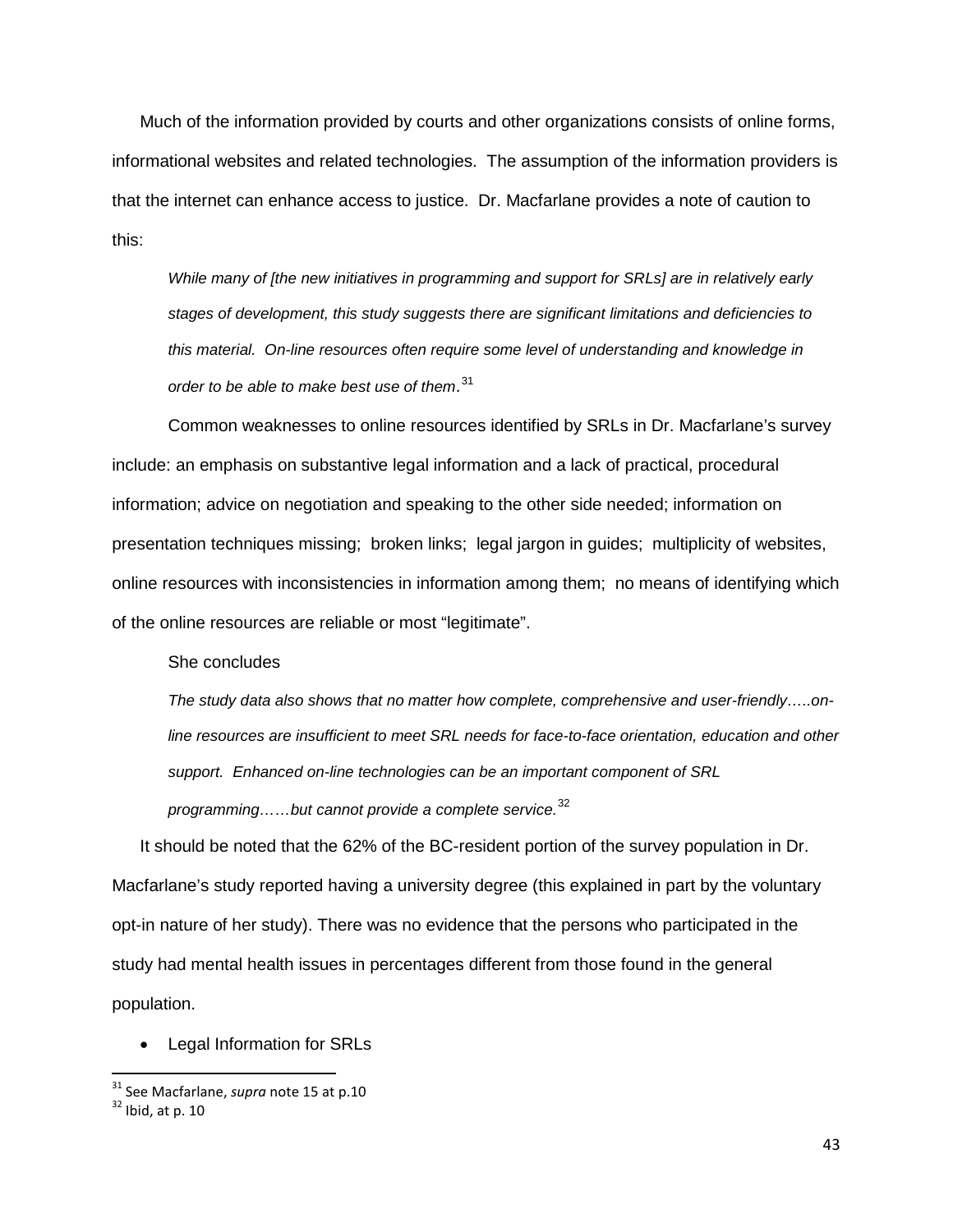Dr. Macfarlane's study notes that SRLs want more and better legal information. Court staff (registry staff and BC Justice Access Centre (JAC) staff) are identified as the most common source for legal information for SRLs. There are however, difficulties with SRLs accessing information from them: Information services such as the JAC or mediation services are not clearly "signposted" in courthouses or on court websites; JAC and registry staff also work within time constraints (number of persons seeking information increasing) and have the limitation of providing legal information only—not legal advice.

• Other Support and Resources for SRLs

SRLs identified a number of additional needs to support them in representing themselves in court: general orientation and education workshops regarding what to expect in selfrepresenting; practical tools (advocacy, completing forms); one-on-one coaching (e.g. document review, answering questions); office support—printing, photocopying, computers.

#### *Summary*

Despite the limitations of legal needs surveys<sup>[33](#page-43-0)</sup>, some general observations can be made:

- Law-related problems are prevalent throughout society, being reported in different surveys between 19% to 87% of the population, depending on the survey.
- The socially excluded tend to experience multiple problems, although a high percentage of the general population experiences at least one problem.
- Middle-income, middle aged people are better able to resolve their problems with fewer consequences than other segments of society.

<span id="page-43-0"></span> $33$  See Trebilcock et al, supra note 15 at 22-24. Among limitations cited are 1) limited ability to assess severity of legal problems (subjective judgments of respondents) 2) limited time period surveyed does not lend itself to proper assessment of long-term impact of legal problems 3) Legal needs surveys are limited in their abilities to predict future needs. Future needs may be influenced by demographic trends (e.g. aging population) not within the scope of typical legal needs surveys.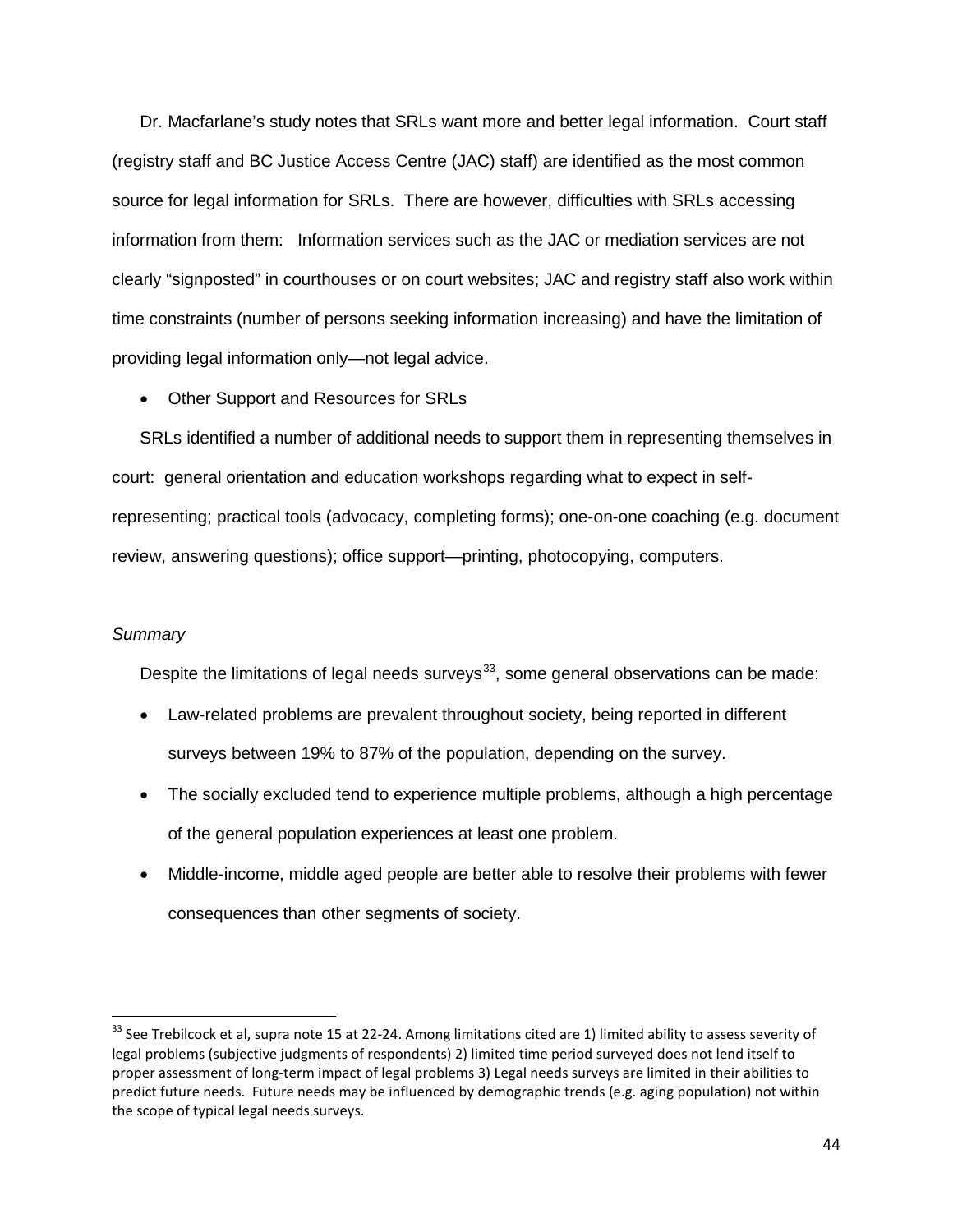- Debt and employment legal problems figure prominently among British Columbians in the 2013 Ipsos Reid survey along all of the dimensions of frequency, disruption to everyday life and importance to resolve.
- Family breakdown problems, while not as frequent as some other legal problems, follow closely behind in frequency. However, in terms of disruption and importance to resolve, they rank high.
- What action, if any, people take in response to their legal problem depends upon the nature of the problem. Types of legal problems that people tend to handle themselves include debt, consumer, housing problems. For more complex/high consequence matters (e.g. family, legal action), they are more likely to seek help.
- A large percentage of BC residents (60%) who face legal problems choose to handle them on their own. This is due primarily to the high cost of legal services.
- A large percentage (23%) of BC residents with legal problems do nothing to resolve them. Primary reasons for this response: thinking nothing could be done and not knowing what to do.
- The prevalence of justiciable problems throughout the general population may suggest the need for more non-court resolution options.
- The number of self-represented litigants in recent years has grown dramatically. This segment of the population has high information and resource needs. Information on both procedural and substantive matters is important, along with advice on what to expect in the litigation process (length of time, risks, possible outcomes), forms completion and strategy.
- The availability of resources on the internet does not replace the need, especially for self-represented litigants, for in-person help.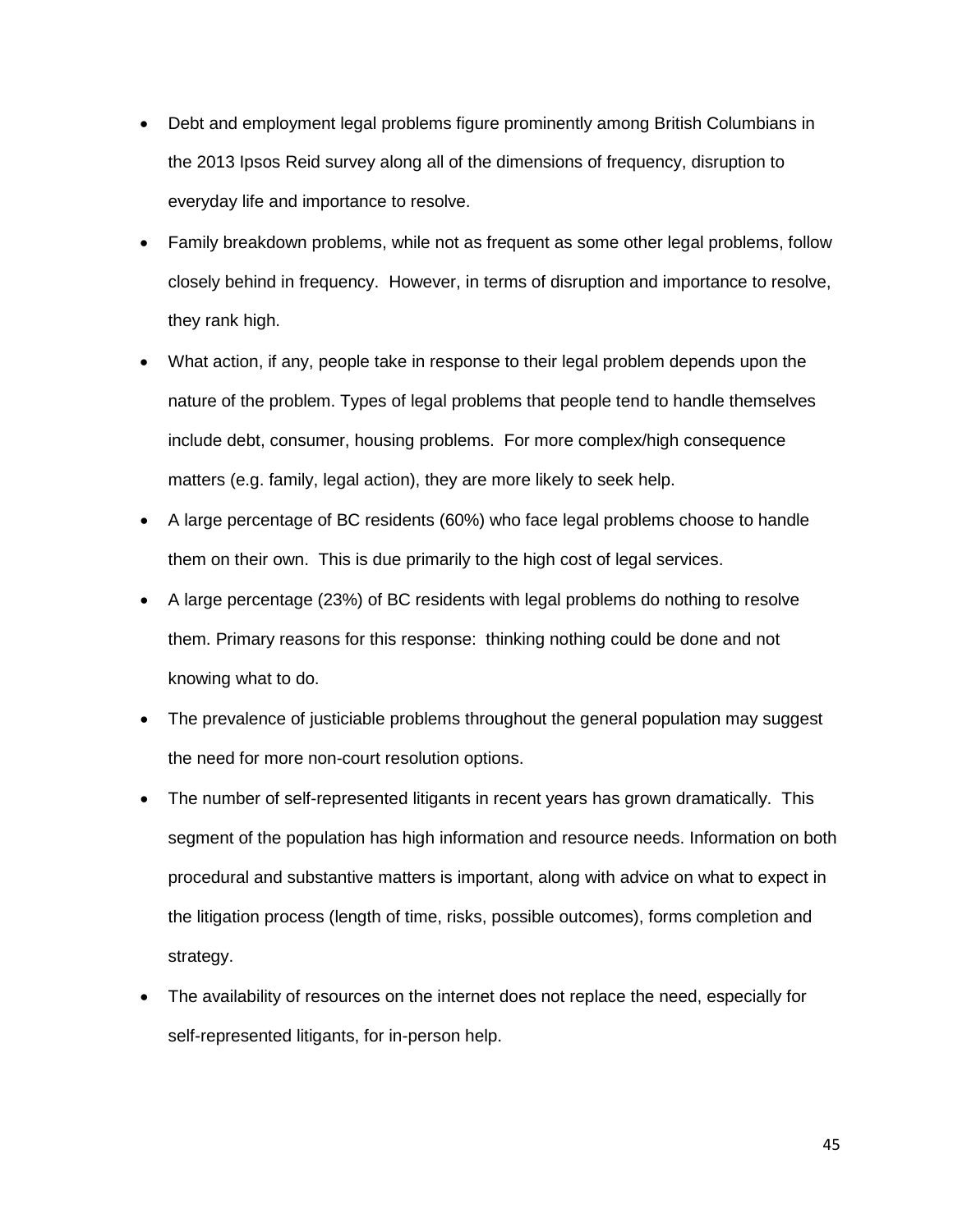# **Section Four: Comparison of Clicklaw Content to Needs Surveys**

Figure 17 uses the same categories used in the Currie legal needs study and ranks

them by the numbers of resources listed on Clicklaw (most to fewest resources).

|                | <b>Clicklaw topics matching</b><br><b>Department of Justice study</b><br>and LSS survey <sup>34</sup> | Number-April, 2014 | Percentage of total resources in<br>12 categories |
|----------------|-------------------------------------------------------------------------------------------------------|--------------------|---------------------------------------------------|
| 1              | Family law                                                                                            | 315                | 24.8                                              |
| $\overline{2}$ | Rights & citizenship (includes<br>police action, discrimination)                                      | 131                | 10.3                                              |
| 3              | Pensions, benefits& welfare                                                                           | 110                | 8.7                                               |
| $\overline{4}$ | Disabilities <sup>35</sup>                                                                            | 107                | 8.4                                               |
| 5              | Wills, estates and life planning                                                                      | 104                | 8.2                                               |
| 6              | Housing, tenancy &<br>neighbours                                                                      | 90                 | 7.1                                               |
| $\overline{7}$ | Employment                                                                                            | 79                 | 6.2                                               |
| 8              | Immigrants & refugees                                                                                 | 83                 | 6.5                                               |
| 9              | Debt                                                                                                  | 78                 | 6.1                                               |
| 10             | Consumer                                                                                              | 74                 | 5.8                                               |
| 11             | Health                                                                                                | 65                 | 5.1                                               |
| 12             | Accidents & injuries                                                                                  | 34                 | 2.7                                               |
|                |                                                                                                       | 1270               | 100                                               |

*Figure 17: Clicklaw Inventory 2014: selected topics ranked by prevalence.*

It should be noted that for a number of the topic categories in Figure 17 (e.g. "Rights and citizenship"), the majority of resources are of the "reform and research" type and of limited use to persons with a legal problem seeking to exercise their rights.

Figure 18 compares the topics in the Clicklaw inventory with the rankings of incidence, disruption and importance to resolve contained in the 2013 Ipsos Reid survey for the Legal Services Society. Each was ranked on a scale of 1-12, with 12 being, most frequent, most disruptive, most important to resolve. Figure 18 differs somewhat from Figure 20 in the 2009 Report: the 2009 Report compared 2009 Clicklaw resource inventory to the 2006 Department

<span id="page-45-0"></span> $34$  Ipsos Reid 2013 survey has separate categories for "discrimination problems" and "police incidents". Corresponding Clicklaw resources are contained under one topic "Rights and Citizenship". The Ipsos Reid survey also contains the category, "legal action problems". Since there is no comparable Clicklaw topic, this category has been omitted from this analysis.

<span id="page-45-1"></span> $35$  No comparable category for "disabilities" in Ipsos Reid survey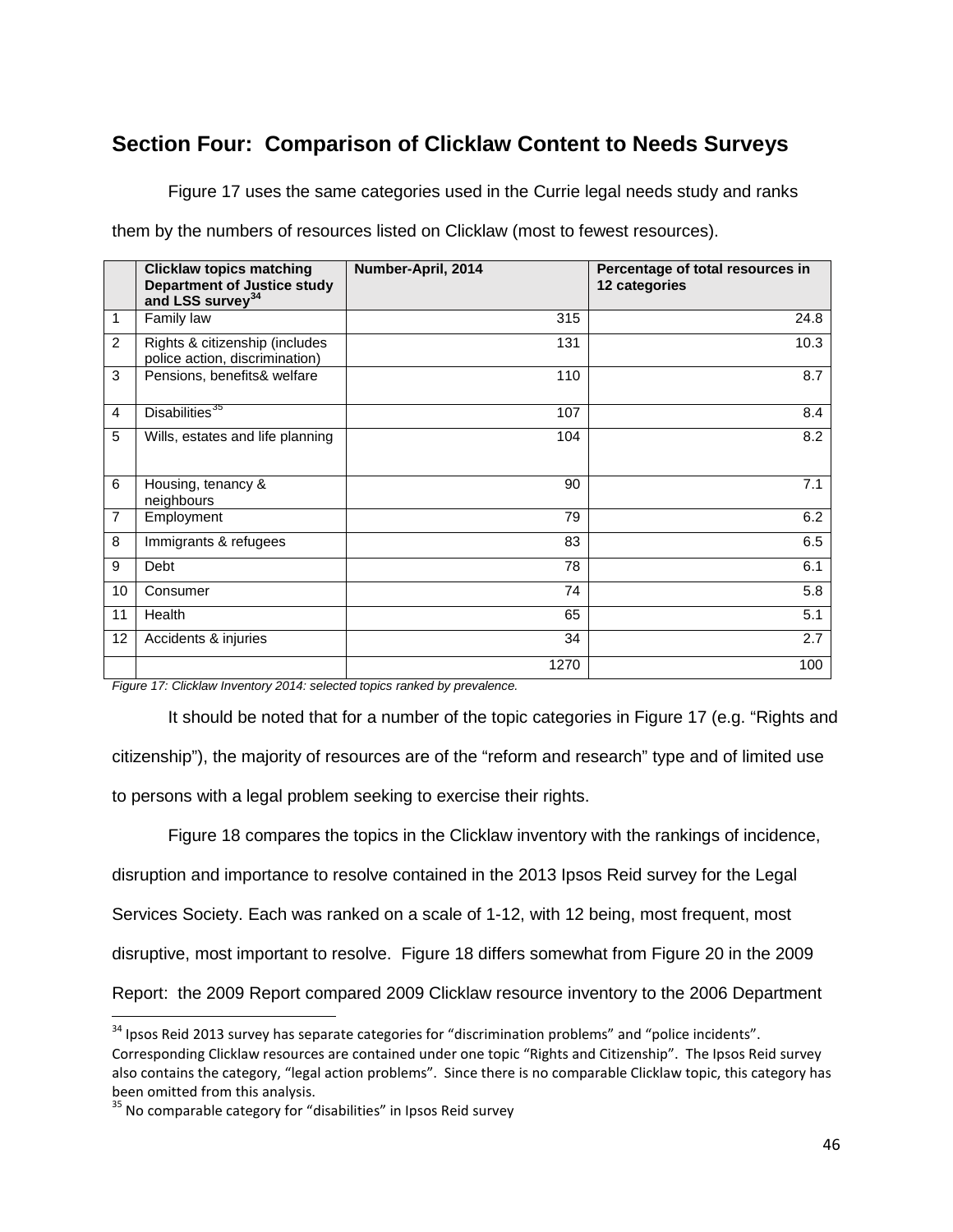of Justice survey results on legal needs; Figure 18 in this report compares the 2014 Clicklaw resource inventory to the 2013 Ipsos Reid survey results on legal needs. Also, as previously stated, the Department of Justice 2006 and 2008 surveys were conducted on a general population (all income levels) throughout Canada by telephone, while the Ipsos Reid survey was conducted on low income<sup>[36](#page-46-0)</sup> British Columbians by internet. Wording of questions and a few categories of legal need (e.g. "disabilities") identified in each survey differed. These factors in part will contribute to differences in survey results.

Figure 18 may provide some insight into legal needs and the availability of Clicklaw resources on legal needs topics. The bars represent the percentage each topic represents of the total number of resources in the 12 topic categories. The circle, square and diamond shapes represent rankings of incidence, disruptiveness and importance, respectively. Some general observations based on Figure 18 include:

- Debt issues rank highest along all three dimensions combined, but low in the Clicklaw inventory scale.
- Family law issues rank moderate along all three dimensions combined, and high on the Clicklaw inventory scale.
- Pensions, benefits, welfare and employment rank moderate to high along all three dimensions combined and low to medium on the Clicklaw inventory scale.
- Disabilities ranks moderate on the Clicklaw list of inventory, however they were not identified as a separate topic category on the Ipsos Reid survey. Nevertheless I have included this category because of its increased ranking in the 2014 inventory when compared to the 2009 inventory.

<span id="page-46-0"></span> $36$  Up to \$40,000pa, single person household; up to \$55,000pa, 2+ person household.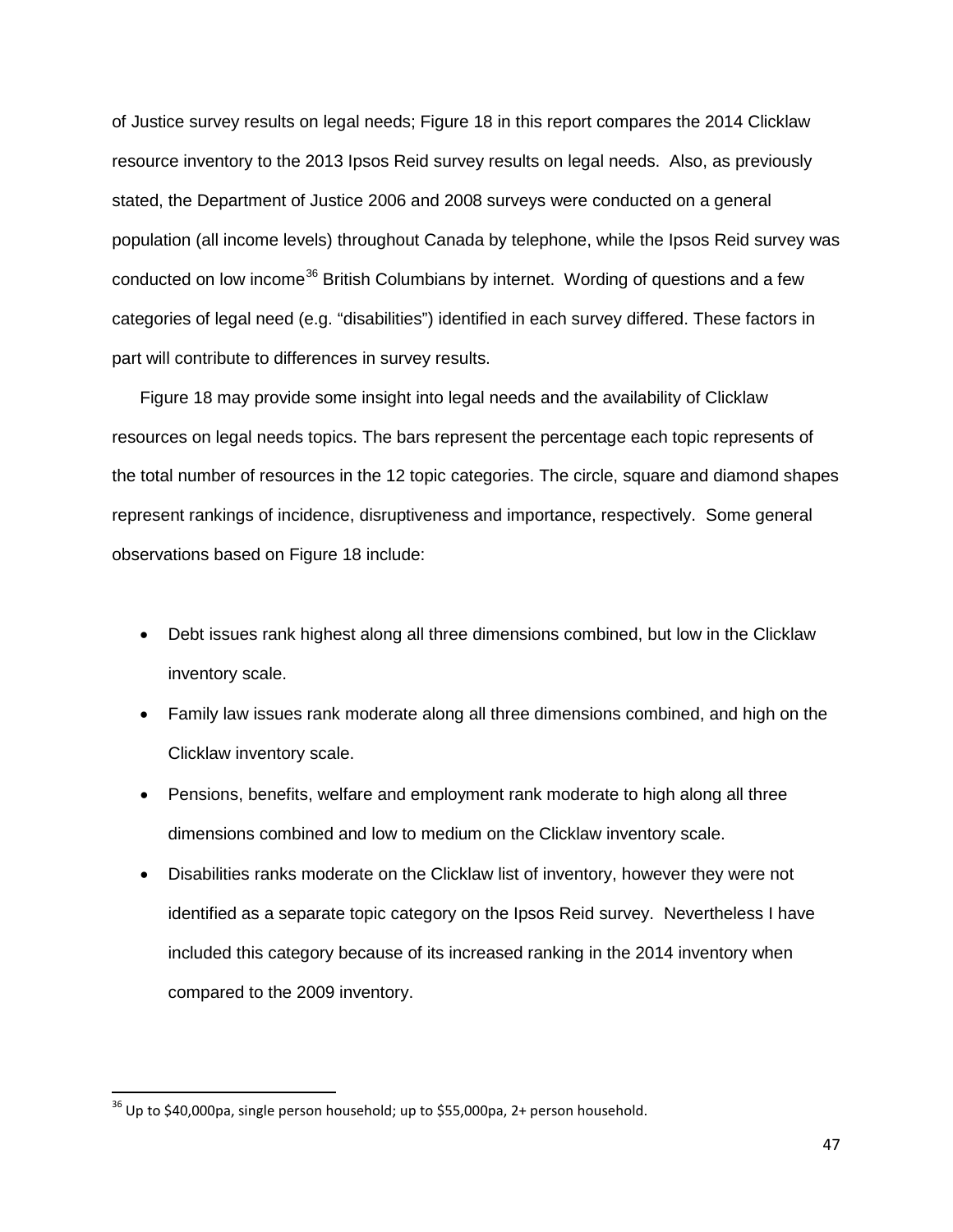• The differences among the amounts of resources per topic category in the 2014 inventory of 12 resources are greater than the differences were in 2009. For example, in 2014, family law resources make up close to 25% of the resources in the 12 topic categories. In 2009, it represented 19% of total resources in these topic categories. Also in 2014, the next most numerous category, rights and citizenship represents 10.5% of Clicklaw inventory for 12 topics, down from 12% in 2009. Similarly in 2014, each of employment, housing and neighbours and pensions categories represent a smaller percentage of the total than they did in 2009. The percentage increase in family law resources relative to other categories is due in part to the introduction of new family legislation in BC in 2011.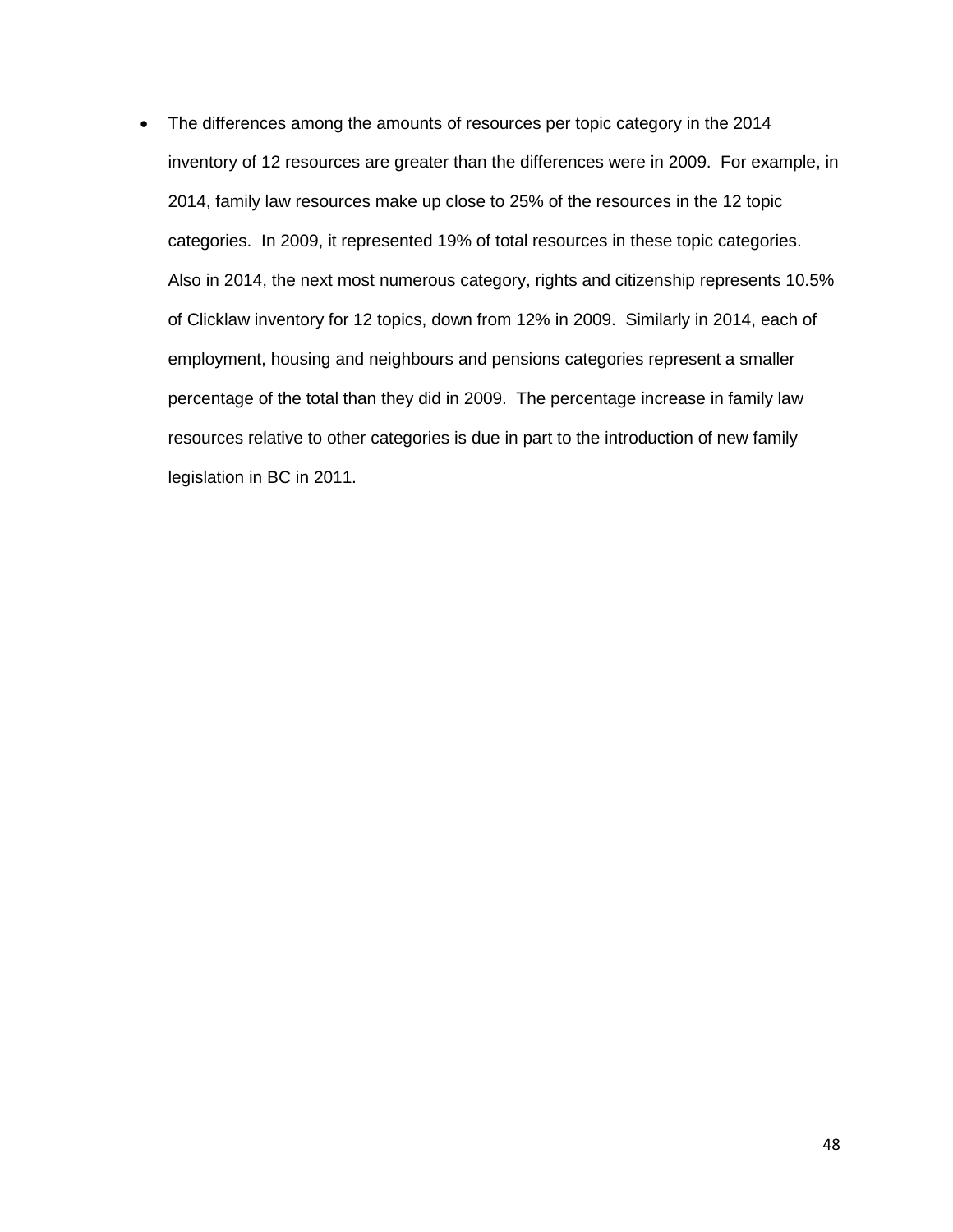

*Figure 18: Comparison of 12 topics in Clicklaw Inventory with 3 Dimensions of Legal Needs, 2014*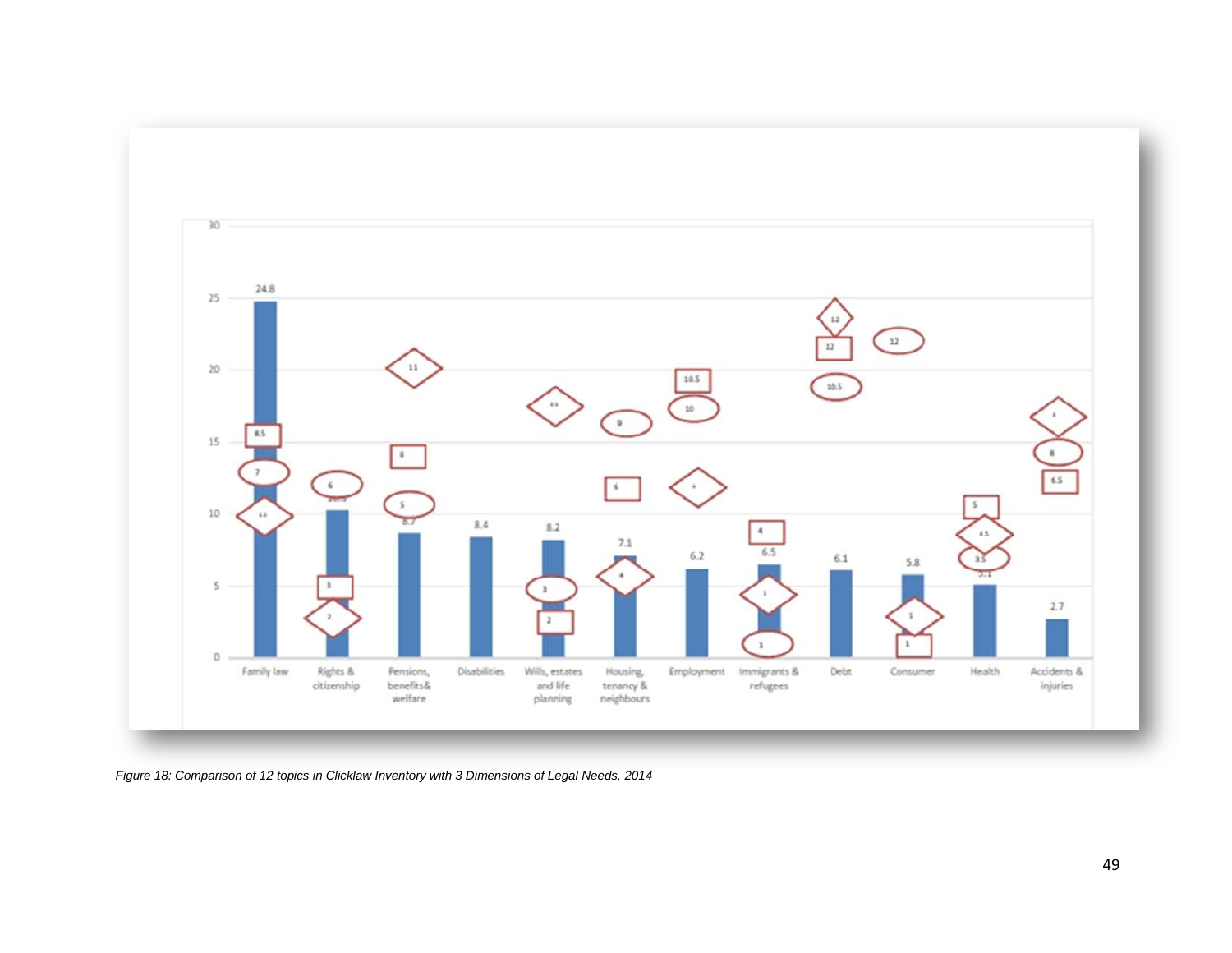# **Legend** frequency disruptiveness importance to resolve % Clicklaw resources/ topic, total of 12 topics

# $\equiv$

#### *Gaps*

When we talk about gap analysis in the PLEI sector, we typically mean how well current resources allocated to a legal need meet the targeted legal need. The distance between actual performance of the resources in satisfying the need and optimal performance of the resources constitutes the "gap". The gap represents the area for improvement and provides a foundation for measuring the investment of time, money and human resources to achieve a particular outcome.

The "optimal performance" of resources in the PLEI sector could be defined as resources that succeed in developing "legal capability" in the user of the resources. Legal capability generally means possessing the knowledge, skills and confidence needed to successfully resolve everyday problems. [37](#page-49-0)

There are challenges to determining whether PLEI resources are successful in developing legal capability for the users of those resources. Put simply, gap identification is "tricky":

- Resources in any one legal category are varied: multiple media formats, languages, learning levels, types (forms, reports etc).
- Resource users are varied: education levels, language, culture, physical abilities, geography, gender, reasons for wanting legal information

<span id="page-49-0"></span><sup>&</sup>lt;sup>37</sup>The Law For Life Foundation for Public Legal Education, a UK charity, has developed a body of research on legal capability. See http://www.lawforlife.org.uk.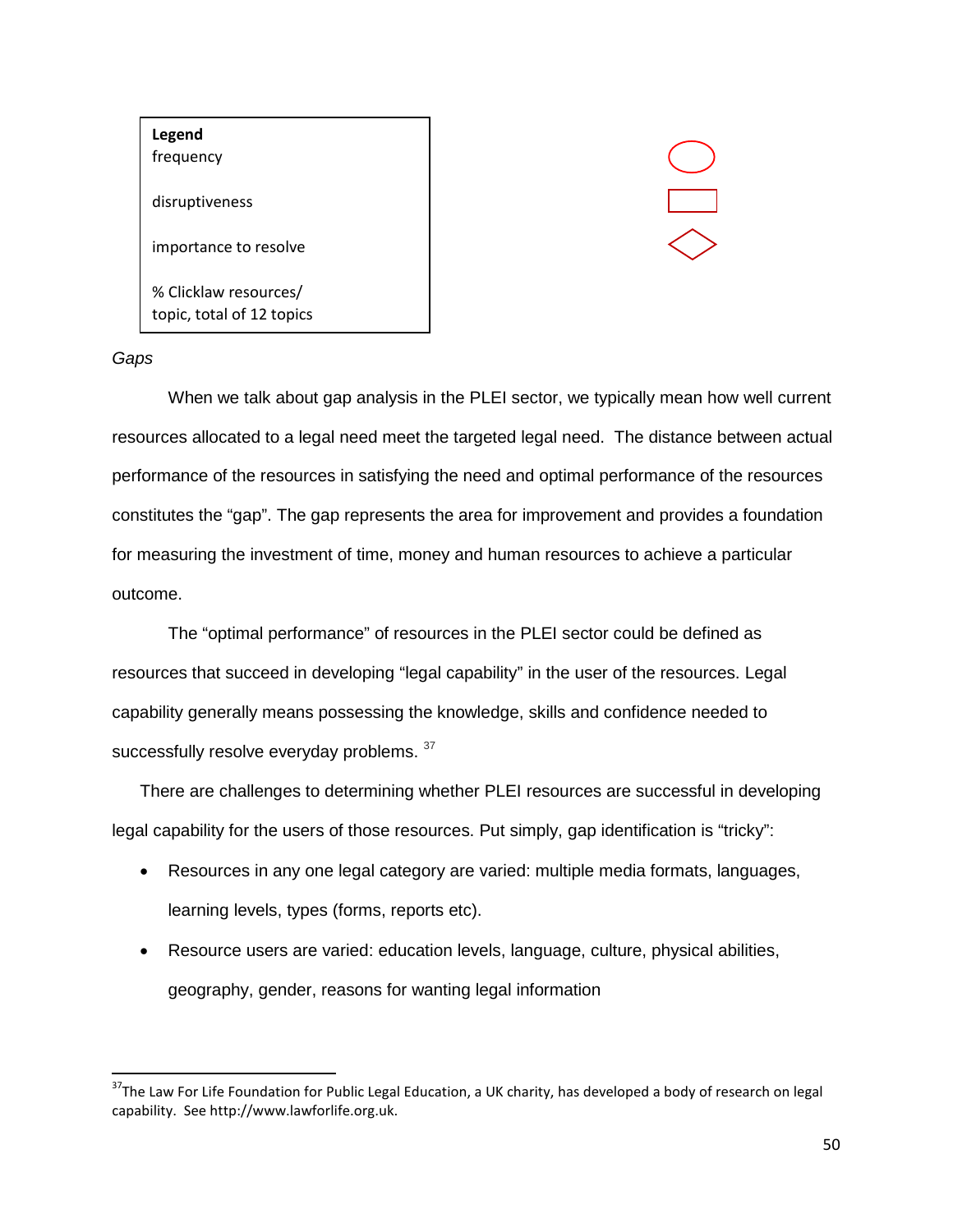- Evaluation is difficult. Does each resource satisfy the requirements of being legally accurate, understandable (to whom—basic, intermediate, advanced learner), user friendly? Was the resource effective in developing legal capabilities (knowledge of legal issues, skills in applying, attitudes (e.g. confidence) to enable the user to deal with the legal problem? Assessing one resource—let alone multiple resources within one topic category—along these dimensions requires an investment of human resources trained in evaluation, time (especially for longitudinal evaluation) and money.
- Extrinsic events can affect need and create a gap that may not have existed previously. Examples: demographic changes (aging population, increased number of refugees from specific geographic area), changes to law (e.g. new family, wills legislation).

The methodology used to identify gaps in the 2009 Report and this report gives prominence to the **number** of resources in a legal category as a measure of the adequacy of resources to meet a need in that legal category. Of course, it is not: for example, although there are relatively few Clicklaw resources in the area of consumer law, this in itself does not mean that these few resources do not satisfy perfectly well the needs of people seeking information to help them with their consumer law problems. $38$  Similarly, the volume of resources in any one legal category is not determinative of the quality (accuracy, usability, effectiveness) of the resources. Number of resources therefore is at best an imprecise tool to measure sufficiency to meet a need. Number of resources in a category must be accompanied by an assessment of other factors (resource types, formats; demographic, economic information) to gain a more accurate picture as to whether current resources are meeting a need—in short whether or not there is a

<span id="page-50-0"></span><sup>&</sup>lt;sup>38</sup> Also, as stated earlier, individual resources in a legal category can be more lengthy and comprehensive and offer a greater amount of information than topics with many more individual resources.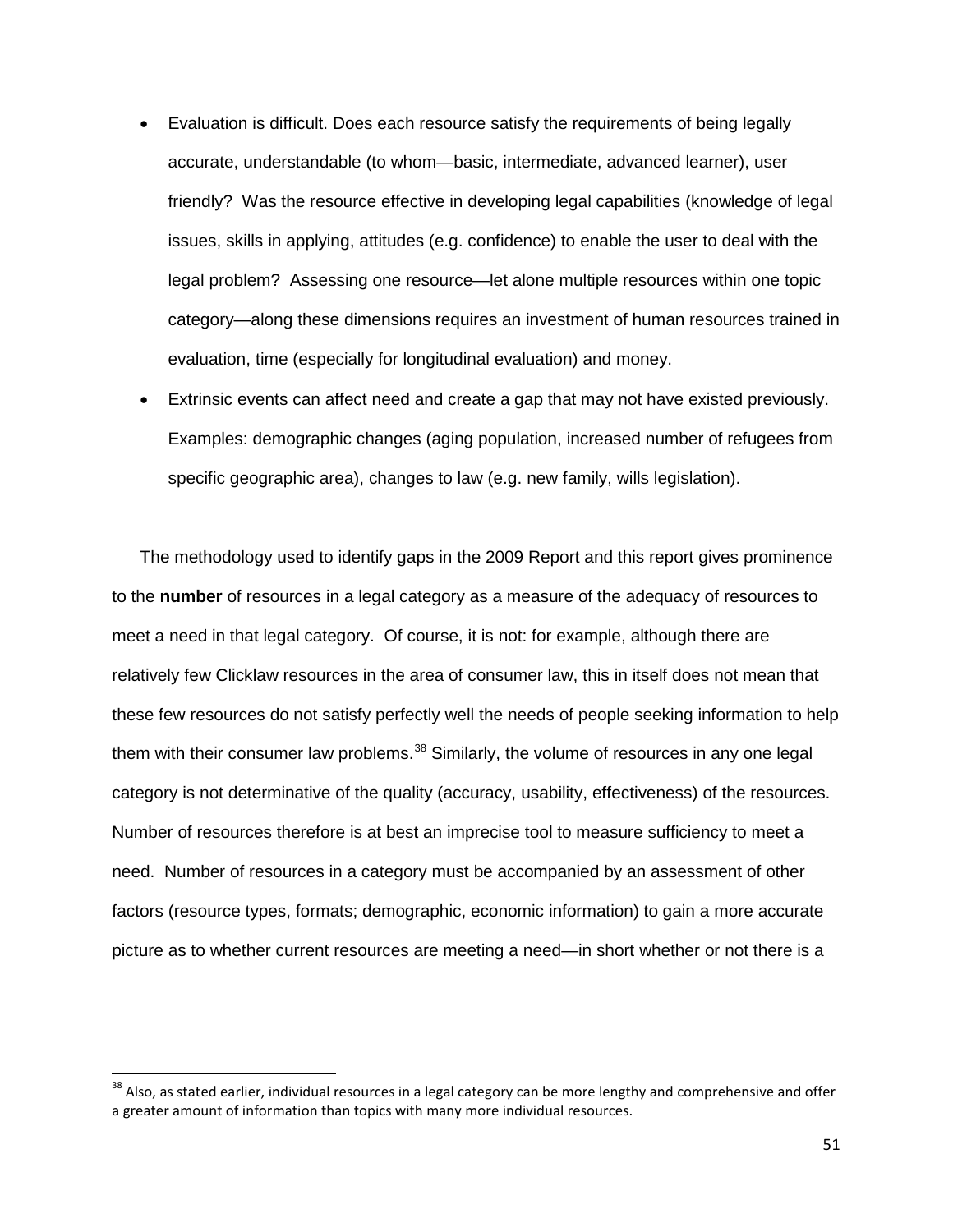"gap". A more rigorous analysis of resources involving assessment through user testing or expert review would also be required; this however is beyond the scope of this report.<sup>[39](#page-51-0)</sup>

Figure 19 is a matrix of gaps. As in the 2009 Report, the matrix is organized by legal topics as the user would approach them. Assessment of size of gap is based primarily on **number** of resources per topic together with the author's evaluation of research findings on user need based on culture, demographics, and the Department of Justice and Ipsos Reid needs surveys findings.

Information on the currency of the resources is not available at this time. The Clicklaw database reflects the year a resource was produced, but does not always reflect when the resource was updated. Prior to the introduction of new legislation on family law and wills and estates law, Courthouse Libraries BC staff encouraged Clicklaw Contributors to include new or update material on the site and to remove outdated material. Staff advise that most Contributors are good at removing outdated resources, but that sometimes Contributors "need a nudge" to do so. In limited instances where the material was obviously outdated, Courthouse Libraries BC staff themselves removed the resource and informed the Contributor of this.

Courthouse Libraries BC staff have identified promoting resource currency and resource dating as a high priority for its coming year. Recently they enhanced Clicklaw contributor and administrator tools to enable them to support Contributors in the latter's "housekeeping" of their listed resources. It is Courthouse Libraries' goal to encourage all Contributors<sup>[40](#page-51-1)</sup> to keep their materials up to date and to identify a legal review date on their materials (an annual review of materials would be optimal). This would assist the user in judging the currency of a resource.

<span id="page-51-0"></span><sup>&</sup>lt;sup>39</sup> The 2009 Report identified its approach to gaps as :"this paper takes a content approach, which provides broadbrush information" It acknowledged the limitations to the content (i.e. legal topics) approach and considered additional contextual factors in reaching its assessment of whether a gap was "small" , "medium" or "large". It cautioned using the quantitative approach to gap analysis "Neither the matrix not the paper as a whole examines topic areas with an eye to passing editorial judgment (e.g. "this topic area has x pieces of clear, user-focused information and y pieces of information that could be improved"). This would, however, be an appropriate task<br>for network members as they plan collaboratively for the future." See 2009 Report, pp 52 and 53.

<span id="page-51-1"></span><sup>&</sup>lt;sup>40</sup> Currently, Legal Services Society and The People's Law School include a legal review date on their materials.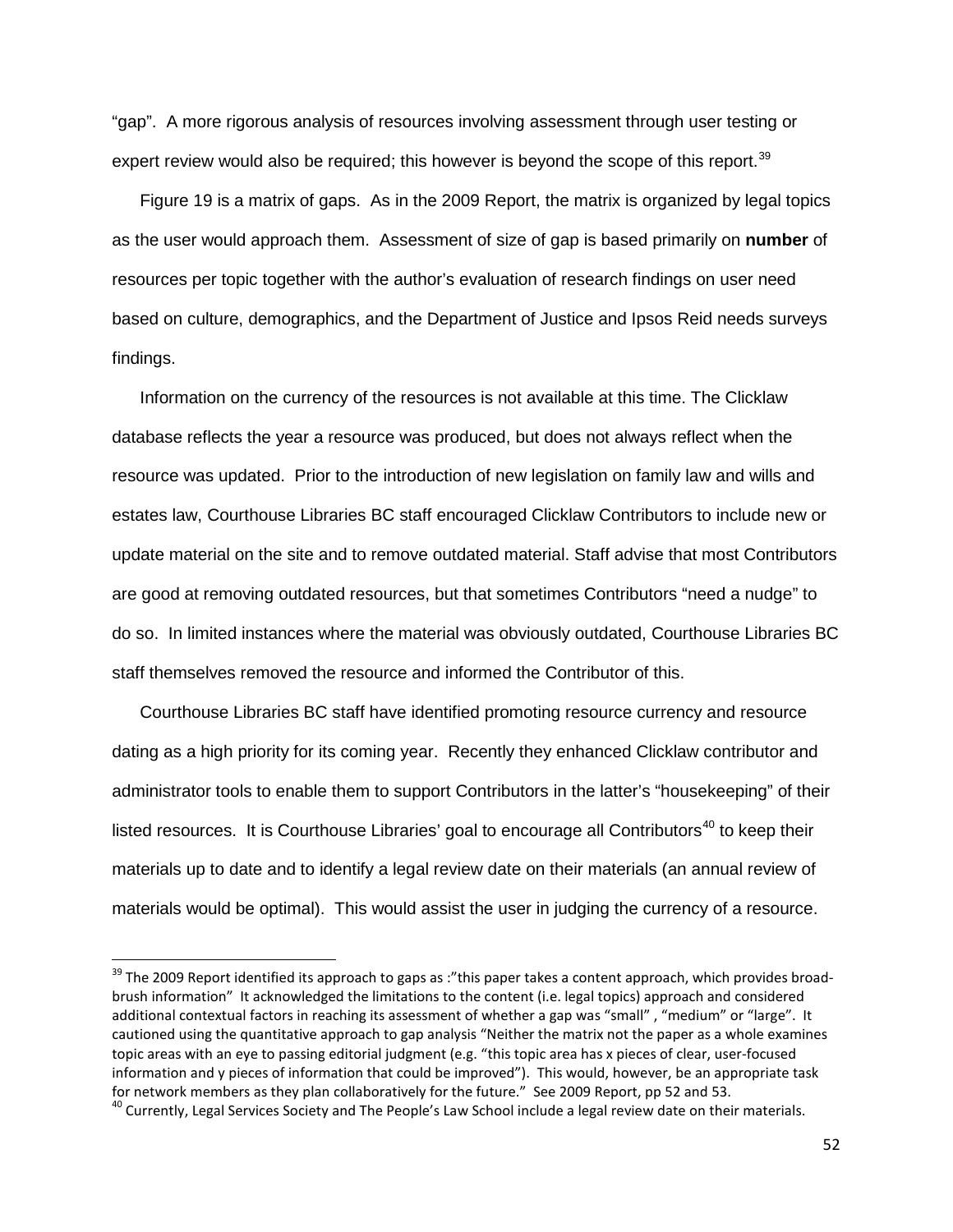| Topic                                                  | Clicklaw Resources Profile-April 2014                                                                                                                                                                                                                                                                                                                                                                                                                                                                                                                                                                                                                                                                                                                                                                                                                                                                                                                                                                                                                                                                                                                                                                                                                                                                                                                                                                                   | Comments                                                                                                                                                                                                                                                                                                                                                                                                                                                                                                      | Gap            |
|--------------------------------------------------------|-------------------------------------------------------------------------------------------------------------------------------------------------------------------------------------------------------------------------------------------------------------------------------------------------------------------------------------------------------------------------------------------------------------------------------------------------------------------------------------------------------------------------------------------------------------------------------------------------------------------------------------------------------------------------------------------------------------------------------------------------------------------------------------------------------------------------------------------------------------------------------------------------------------------------------------------------------------------------------------------------------------------------------------------------------------------------------------------------------------------------------------------------------------------------------------------------------------------------------------------------------------------------------------------------------------------------------------------------------------------------------------------------------------------------|---------------------------------------------------------------------------------------------------------------------------------------------------------------------------------------------------------------------------------------------------------------------------------------------------------------------------------------------------------------------------------------------------------------------------------------------------------------------------------------------------------------|----------------|
| (alphabetical                                          |                                                                                                                                                                                                                                                                                                                                                                                                                                                                                                                                                                                                                                                                                                                                                                                                                                                                                                                                                                                                                                                                                                                                                                                                                                                                                                                                                                                                                         |                                                                                                                                                                                                                                                                                                                                                                                                                                                                                                               |                |
|                                                        |                                                                                                                                                                                                                                                                                                                                                                                                                                                                                                                                                                                                                                                                                                                                                                                                                                                                                                                                                                                                                                                                                                                                                                                                                                                                                                                                                                                                                         |                                                                                                                                                                                                                                                                                                                                                                                                                                                                                                               |                |
| order)                                                 |                                                                                                                                                                                                                                                                                                                                                                                                                                                                                                                                                                                                                                                                                                                                                                                                                                                                                                                                                                                                                                                                                                                                                                                                                                                                                                                                                                                                                         |                                                                                                                                                                                                                                                                                                                                                                                                                                                                                                               |                |
| Aboriginal                                             | The category "Aboriginal" has two meanings:<br>a) "aboriginal law" as a body of law that includes<br>such matters as the Constitution Act (sections), the<br>Indian Act, Indian Health Transfer Policy, treaties,<br>land claims, fishing rights, band rights, residential<br>schools settlement, case law (e.g. Gladue,<br>Delgamuukw) dealing with aboriginal peoples and<br>b) aboriginal people as a particular "cohort" of<br>PLEI users, with special needs. Under this<br>definition, "aboriginal" PLEI resources would be<br>those that cover "mainstream" areas of law (e.g.<br>family, courts and tribunals), however do so in<br>culturally sensitive ways. Examples of these<br>resources are the Justice Education Society's<br>Northern Native PLEI Education program, with its<br>resources on the justice system tailored for<br>aboriginal youth; its Aboriginal Parenting After<br>Separation Program; the Legal Service Society's<br>Aboriginal Law website with its variety of resources<br>on child protection, wills and estates, housing,<br>social assistance etc.<br>Since 2009, resource listings in this category have<br>increased as a % of total Clicklaw resource listings<br>(from 2% to 6%). 57 more resources listed<br>compared to 2009.<br>Extensive LSS website section on Aboriginal legal<br>issues.<br>Help map: 20% of listed services for legal help on<br>aboriginal topics. | Given high proportion of Aboriginals in<br>justice system and prevalence of low-<br>income levels among this population,<br>need is high.<br>Oral tradition of this cohort suggests<br>further investigation as to the<br>effectiveness of the existing<br>resources:<br>*Is text format effective? Is multimedia<br>(audio, video, guided enquiry) more<br>effective?<br>*Who uses resources:<br>intermediaries? People with<br>problems? Which is the most effective<br>media format for each type of user? | large          |
| Abuse & family<br>violence<br>Alternatives to<br>court | Since 2009, resource listings in this category have<br>increased as a % of total Clicklaw resource listings<br>(from 6.5% to 7.3%). 28 more resources listed<br>compared to 2009.<br>Extensive LSS family law website with multimedia<br>features and resources in multiple languages.<br>Help map: 28% of listed of listed services for legal<br>help on on abuse and family violence topics.<br>Since 2009, resource listings in this category have<br>increased as a % of total Clicklaw resource listings                                                                                                                                                                                                                                                                                                                                                                                                                                                                                                                                                                                                                                                                                                                                                                                                                                                                                                           | Statistics on the incidence of family<br>violence in Canada indicate that self-<br>reported spousal violence has<br>remained stable since 2009 (Statistics<br>Canada General Social Survey)<br>2009 report commented: "Current<br>networks [of front line service<br>providers with PLEI providers] are well<br>situated to determine the need for<br>new information, and community-<br>driven content has been developed by<br>BC PLEI".<br>Segment well served.                                            | small<br>small |
| Accidents and                                          | (from 4% to 4.6%). 22 new resources created since<br>2009.<br>A variety of websites: LSS (family, aboriginal), JES<br>(administrative law) and BC Ministry of Justice<br>(various)<br>Help map: 30% of listed services for legal help on<br>alternatives to court.<br>Incidence, importance is med-high; disruptiveness                                                                                                                                                                                                                                                                                                                                                                                                                                                                                                                                                                                                                                                                                                                                                                                                                                                                                                                                                                                                                                                                                                 | Keep watching brief on BC<br>government initiatives on dispute<br>resolution tribunals. May indicate<br>future demand for resources.<br>Resources needed. See 2009 Report                                                                                                                                                                                                                                                                                                                                     | large          |
| injuries                                               | medium.                                                                                                                                                                                                                                                                                                                                                                                                                                                                                                                                                                                                                                                                                                                                                                                                                                                                                                                                                                                                                                                                                                                                                                                                                                                                                                                                                                                                                 | comment on "middle-ground"                                                                                                                                                                                                                                                                                                                                                                                                                                                                                    |                |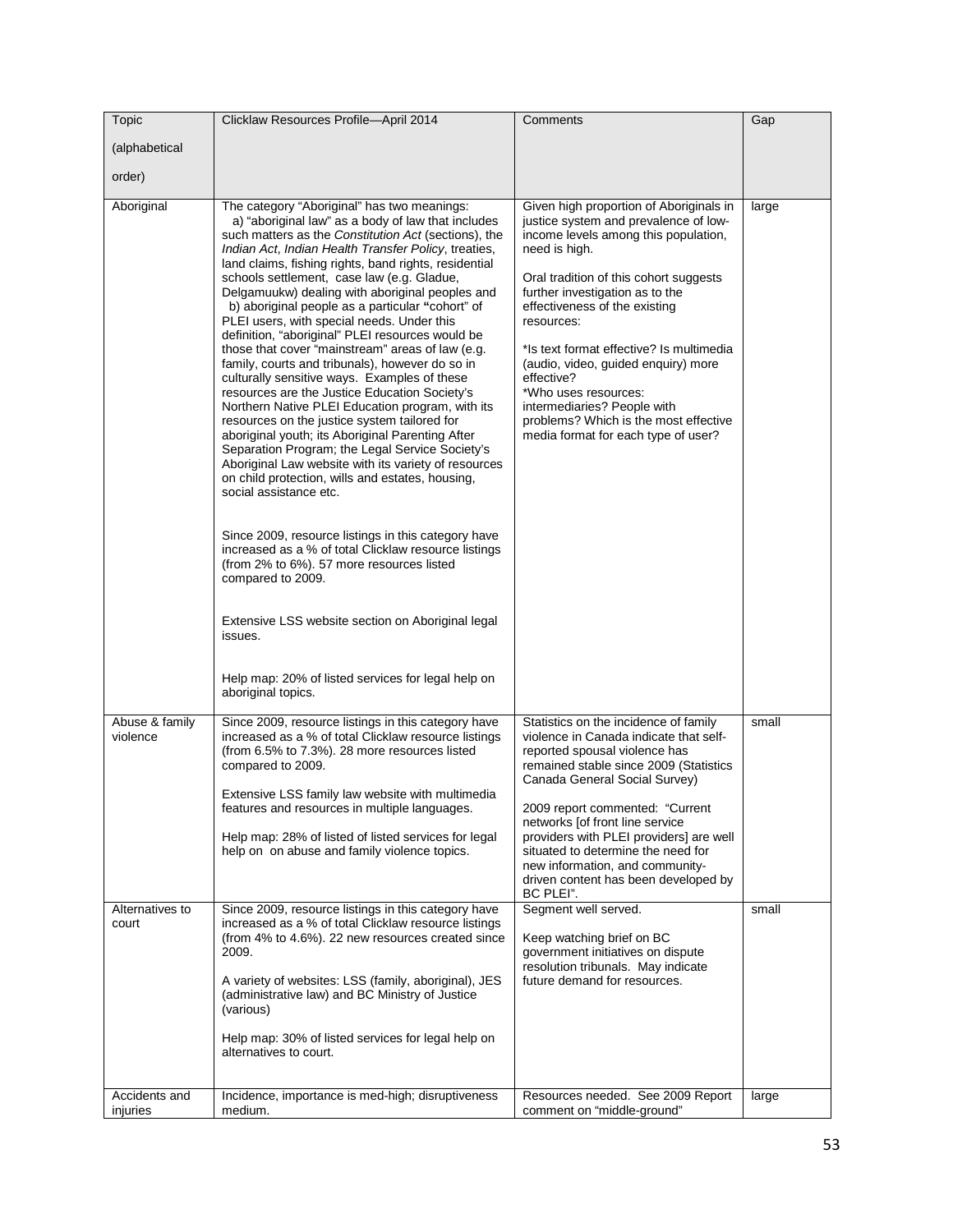|                             | Fewest number of listed resources among 12<br>"everyday legal problem" topics. Since 2009,<br>resource listings in this category have decreased<br>as a % of total Clicklaw resource listings (from 3%<br>to 2.4%). 7 more resources listed than in 2009.<br>Large percentage of resources are CBA Dial-a-law<br>scripts, BC Law Institute research papers and<br>material related to WCB claims.<br>Help map: 13% of listed services for legal help on<br>accidents and injuries.                                                                                                                                                                                                                                                                                                                                                                                                                                                                                                                                                                                                                                                                                                                                                                                                                                                                             | information needed.                                                                                                                                                                                                                                                                                                          |       |
|-----------------------------|----------------------------------------------------------------------------------------------------------------------------------------------------------------------------------------------------------------------------------------------------------------------------------------------------------------------------------------------------------------------------------------------------------------------------------------------------------------------------------------------------------------------------------------------------------------------------------------------------------------------------------------------------------------------------------------------------------------------------------------------------------------------------------------------------------------------------------------------------------------------------------------------------------------------------------------------------------------------------------------------------------------------------------------------------------------------------------------------------------------------------------------------------------------------------------------------------------------------------------------------------------------------------------------------------------------------------------------------------------------|------------------------------------------------------------------------------------------------------------------------------------------------------------------------------------------------------------------------------------------------------------------------------------------------------------------------------|-------|
| Business and<br>non-profits | Since 2009, resource listings in this category have<br>slightly increased as a % of total Clicklaw resource<br>listings (from 2% to 2.7%). 13 more resources<br>listed than in 2009.<br>High percentage of BCLI research papers<br>(advanced level) and material for non-profits and<br>charities.<br>New website "PLEI for Non Profits" does not<br>appear on Clicklaw currently, but has been<br>identified for listing.<br>Help map: 11% of listed services for legal help on<br>business and non-profits topics.                                                                                                                                                                                                                                                                                                                                                                                                                                                                                                                                                                                                                                                                                                                                                                                                                                           | Information sparse and not much at<br>middle-ground level.<br>No material addressing issues<br>businesses encounter between start<br>up and wind-up, except for some<br>material on D&O obligations.<br>Given demographics (increasing<br>number of self-employed), would<br>make sense to have material for this<br>cohort. | large |
| Cars and getting<br>around  | 34 resources listed<br>Majority of resources on driving offences. 1 Dial-a-<br>law script on buying a car.                                                                                                                                                                                                                                                                                                                                                                                                                                                                                                                                                                                                                                                                                                                                                                                                                                                                                                                                                                                                                                                                                                                                                                                                                                                     | New category.<br>Could benefit from additional<br>resources re: buying and selling a<br>vehicle and on licensing requirements<br>for vehicles in addition to cars.                                                                                                                                                           | small |
| Children and<br>teens       | Like the categories "Aboriginal" and "Seniors"<br>youth", "Children and youth" has a dual meaning:<br>a) as a body of law that applies specifically to<br>children and to youth (e.g. Youth Criminal Justice<br>Act, children's rights to express their views on<br>whether to get medical or psychiatric treatment))<br>and<br>b) children and youth as a particular "cohort" of<br>PLEI users, with special needs. Under this<br>definition, "children and youth" PLEI resources<br>would be those that cover "mainstream" areas of<br>law (e.g. criminal law, health care treatment and<br>consent, family ) however do so with a focus on the<br>needs of child and youth users. Examples of PLEI<br>resources designed specifically to address needs<br>of children and youth as users include Justice<br>Education Society's "Law Lessons: Youth and<br>Criminal Law" and "Families Change: Guide to<br>Separatio and Divorce" and West Coast Leaf's<br>"Youth in the Workplace" program.<br>Since 2009, resource listings in this category have<br>slightly increased as a % of total Clicklaw resource<br>listings (from 5% to 7%). 48 more resources listed<br>than in 2009.<br>In 2012, new websites "Legal Rights for Youth" and<br>"Law Lessons", both by JES.<br>Help map: 16% of listed services for legal help on<br>children and teens topics. | This category is general, with diverse<br>collection of resources for diverse<br>audiences (children, teens, their<br>parents, teachers).<br>Resources need curating-one<br>resource seemingly repeated 5 times<br>("Changeville" and variations thereof.<br>A number of others may be outdated.                             | small |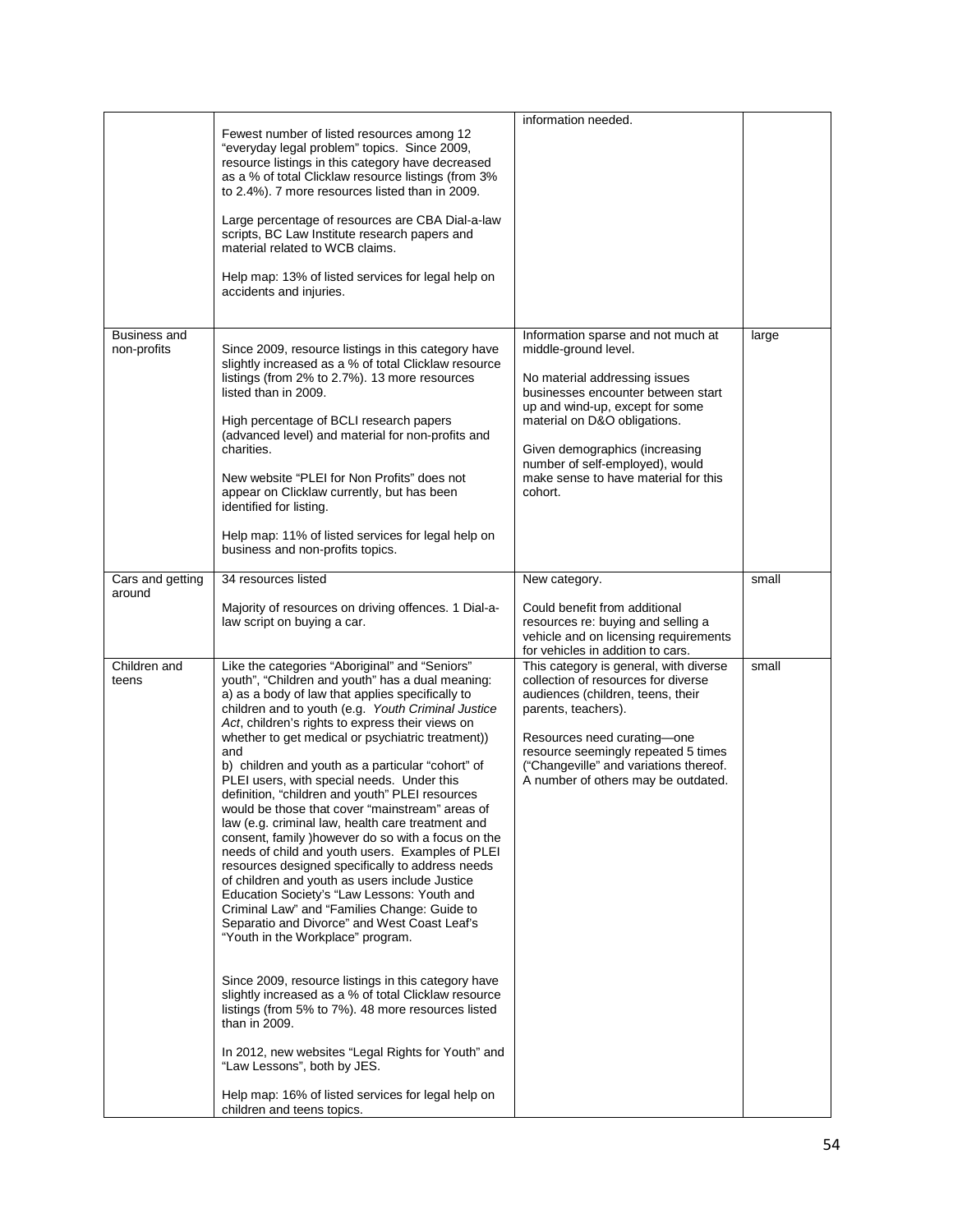| Consumer               | Incidence high, importance and disruptiveness low.<br>Third lowest number of listed resources among 12<br>"everyday legal problem" topics. Since 2009,<br>resource listings in this category have decreased<br>as a % of total Clicklaw resource listings (from 7%<br>to 5%). 6 fewer resources listed than in 2009.<br>New Consumer Law Wikibook by PLS.<br>Help map: 23% of listed services for legal help on<br>consumer topics.                                                                                                                       | High incidence in needs surveys +<br>comparatively low number of<br>resources argues for consideration of<br>creating new resources, particularly<br>those at mid level. Large percentage<br>of existing resources are basic or<br>advanced.                                                                                                                                                                                                                                                                                                                                                                                                                                                                                                                                     | large |
|------------------------|-----------------------------------------------------------------------------------------------------------------------------------------------------------------------------------------------------------------------------------------------------------------------------------------------------------------------------------------------------------------------------------------------------------------------------------------------------------------------------------------------------------------------------------------------------------|----------------------------------------------------------------------------------------------------------------------------------------------------------------------------------------------------------------------------------------------------------------------------------------------------------------------------------------------------------------------------------------------------------------------------------------------------------------------------------------------------------------------------------------------------------------------------------------------------------------------------------------------------------------------------------------------------------------------------------------------------------------------------------|-------|
| Courts &<br>tribunals  | Since 2009, resource listings in this category have<br>increased as a % of total Clicklaw resource listings<br>(from 19% to 21%). 89 more resources listed than<br>in 2009. Ranked second in number of listed<br>resources.<br>Lots of variety in formats offered (e.g. website:<br>Small Claims BC, JES).<br>Help map: 35% of listed services for legal help on<br>courts and tribunals topics.                                                                                                                                                          | Needs survey reveals steady increase<br>in: # of self-represented litigants;<br>continuing difficulties of SRLs in<br>navigating court processes and in<br>completing forms. Despite volume of<br>resources in this category, need<br>acute. (2009 Report: "users need all<br>the assistance they can get").<br>Increased prominence of civil tribunals<br>may occasion need for additional<br>resources in this category.<br>Recommend: further study,<br>evaluation of users (e.g.SRLs)<br>experience with selected resources in<br>this category. More resources may<br>not be necessary (exception: see<br>comment re: tribunals, above). Focus<br>should be on seeing whether existing<br>resources work, and improving<br>them/their delivery/their marketing to<br>users. | large |
| Crimes and<br>offences | 119 resources<br>Variety of resource topics, PLEI providers, learning<br>levels,<br>New JusticeBC website<br>Help map: 24% of listed services for legal help on<br>this topic.                                                                                                                                                                                                                                                                                                                                                                            | New category. Formerly "victims and<br>crime", with 146 listed resources in<br>2009. Two new categories "Crimes<br>and offences" and "Victims of crime"<br>total 215 resources.                                                                                                                                                                                                                                                                                                                                                                                                                                                                                                                                                                                                  | small |
| Debt                   | Since 2009, resource listings in this category have<br>increased as a % of total Clicklaw resource listings<br>(from 3% to 5%). 41 more resources listed than in<br>2009. Despite this continues to rank low in number<br>of listed resources when compared to other topic<br>categories<br>Resources are primarily basic (e.g. animated series<br>on credit cards, PLS) and advanced, designed<br>primarily for intermediaries (e.g. LSLAP, LSS, Law<br>Centre resources).<br>Help map: 35% of listed services for legal help on<br>debt-related topics. | Needs survey shows acute need<br>along all three dimensions. Acute<br>need+ low number of resources<br>suggests large gap.<br>Research indicates persons with debt<br>problems typically do not seek legal<br>assistance, but handle problems<br>themselves. This suggests more<br>resources for SRLs.<br>Recommend focus on needs of<br>individuals dealing with debt problems<br>themselves (i.e. as opposed to<br>intermediaries) and the resources<br>suitable for them. Conduct needs<br>analysis of this group plus user<br>testing with them of selected existing<br>resources to see what works and what<br>doesn't. Consider website of Credit                                                                                                                          | large |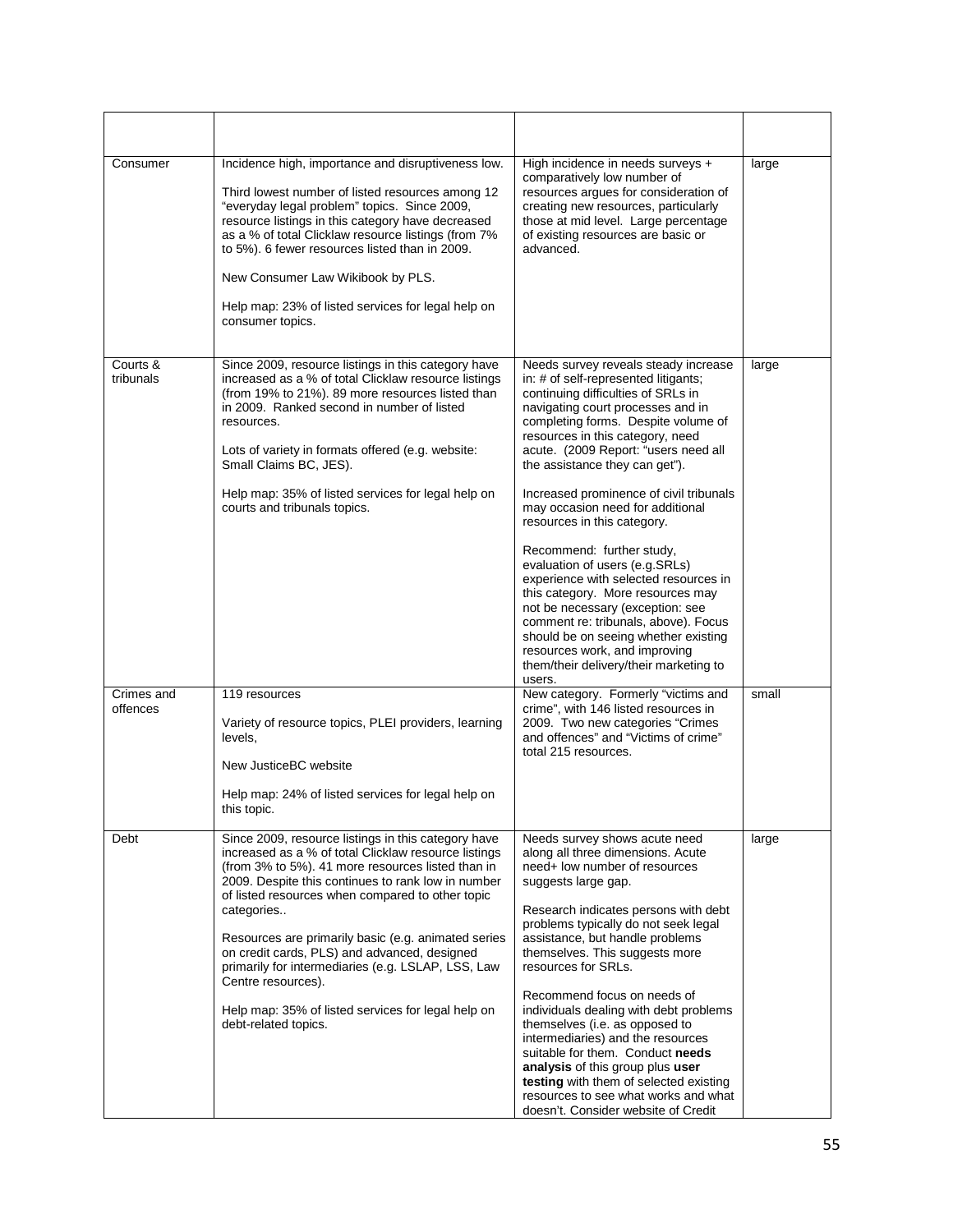|                     |                                                                                                                                                                                                                                                                                                                                                                                                                                                                                                                     | <b>Counseling Society</b><br>(www.nomoredebts.org) and<br>consulting with them for ideas for<br>types of topics, resources and<br>methods of educating this cohort.                                                                                                                                                                                                                                                                                                                                                                                             |        |
|---------------------|---------------------------------------------------------------------------------------------------------------------------------------------------------------------------------------------------------------------------------------------------------------------------------------------------------------------------------------------------------------------------------------------------------------------------------------------------------------------------------------------------------------------|-----------------------------------------------------------------------------------------------------------------------------------------------------------------------------------------------------------------------------------------------------------------------------------------------------------------------------------------------------------------------------------------------------------------------------------------------------------------------------------------------------------------------------------------------------------------|--------|
| <b>Disabilities</b> | Since 2009, resource listings in this category have<br>increased as a % of total Clicklaw resource listings<br>(from 3% to 7%). 69 more resources listed than in<br>2009. Ranked high in number of listed resources<br>when compared to other legal topics.<br>Numerous fact sheets from BC Coalition of People<br>With Disabilities; Povnet and various government<br>ministries prominent information providers in this<br>topic category.<br>Help map: 17% of listed services for legal help on<br>disabilities. | Need high: high incidence of legal<br>problems among the disabled(e.g.<br>social assistance problems).<br>Demographic shift: with aging<br>population, percentage of persons<br>with disabilities (physical, mental) will<br>increase, therefore creating greater<br>demand for PLEI resources.<br>Consider: Despite large increase in<br>number of resources since 2009, are<br>they effective? Consider working with<br>BC Centre of People with Disabilities<br>and/or comparable user groups for<br>analysis and PLEI resource testing<br>with this cohort. | medium |
| Employment          | Clicklaw statistics show decrease* in number of<br>resources in this category since 2009 (from 126 to<br>79)<br>Help map: 41% of listed services for legal help on<br>employment problems<br>* reason for decrease in this category and<br>subsequent categories in this matrix unknown.<br>See earlier section in this report, "Limitations to the<br>Data on Resources"                                                                                                                                           | Needs survey: high incidence,<br>disruptiveness; moderate importance<br>to resolve.<br>Users tend not to seek legal<br>assistance; those seeking help often<br>use intermediaries (government<br>agencies, advocates), therefore<br>creating demand for resources by<br>intermediaries. Also demand by<br>SLRs.                                                                                                                                                                                                                                                 | medium |
| Environmental       | Number of resources doubled in past five years,<br>from 31(3% of then-total) to 64 (4% of total).<br>West Coast environmental Law primary provider.<br>Help map: 4% of listed services for legal help on<br>environmental law issues                                                                                                                                                                                                                                                                                | No data on legal needs.                                                                                                                                                                                                                                                                                                                                                                                                                                                                                                                                         | small  |
| Family law          | Largest resource representation. Since 2009,<br>resource listings in this category have increased as<br>a % of total Clicklaw resource listings (from 20% to<br>22%). 86 more resources listed than in 2009.<br>New Family Law Act in 2011 resulted in new and<br>amended resources.<br>Help map: 40% of listed services for legal help on<br>family law issues                                                                                                                                                     | Needs survey shows moderate needs<br>along three dimensions.<br>PLEI resources meet need; evaluation<br>of resources by users and<br>intermediaries recommended.                                                                                                                                                                                                                                                                                                                                                                                                | small  |
| <b>GLTB</b>         | Since 2009, resource listings in this category have<br>stayed constant as a % of total Clicklaw resource<br>listings (at 1%). 3 more resources listed than in<br>2009.<br>Help map: 17% of listed services for legal help on                                                                                                                                                                                                                                                                                        | More research on legal needs of this<br>user cohort recommended.                                                                                                                                                                                                                                                                                                                                                                                                                                                                                                | medium |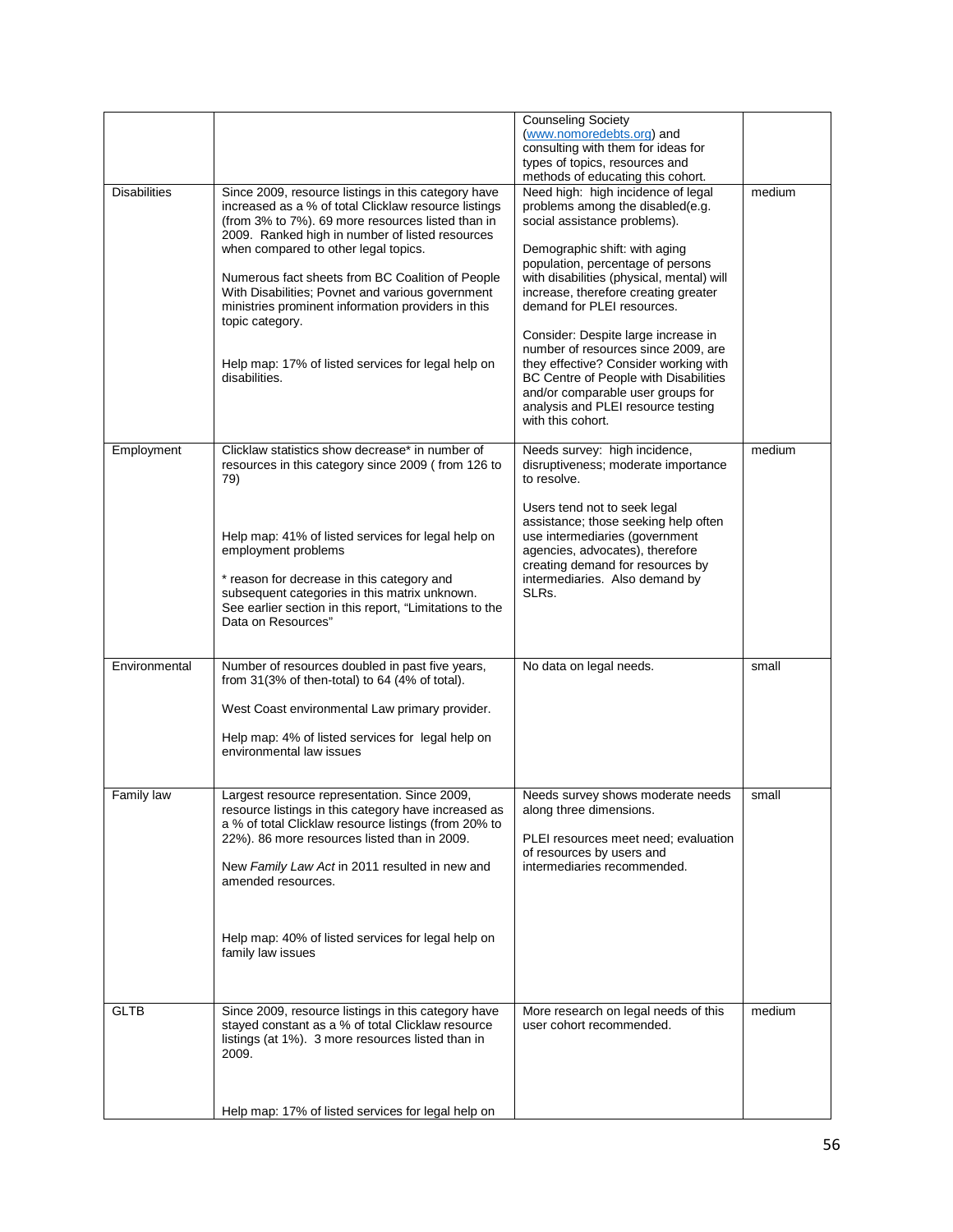|                                     | disabilities.                                                                                                                                                                                                                                                                                                                                                                                                                                                                                                                                        |                                                                                                                                                                                                                                                                                                                                                                                                                                                        |                                                                 |
|-------------------------------------|------------------------------------------------------------------------------------------------------------------------------------------------------------------------------------------------------------------------------------------------------------------------------------------------------------------------------------------------------------------------------------------------------------------------------------------------------------------------------------------------------------------------------------------------------|--------------------------------------------------------------------------------------------------------------------------------------------------------------------------------------------------------------------------------------------------------------------------------------------------------------------------------------------------------------------------------------------------------------------------------------------------------|-----------------------------------------------------------------|
| Health                              | Since 2009, resource listings in this category have<br>increased as a % of total Clicklaw resource listings<br>(from 3% to 4.5%). 32 more resources listed than<br>in 2009.<br>Most viewed on Clicklaw resources are Dial a law<br>scripts. Predominance of fact sheets, brochures<br>and short information pieces.<br>Help map: 20% of listed services for legal help on<br>health issues.                                                                                                                                                          | Needs survey shows moderate need<br>along all three dimensions. Access to<br>justice reform literature emphasizes<br>addressing health issues at early<br>stages of resolution continuum.<br>Demographics: aging population<br>over time will increase demand for<br>resources on this topic.<br>Consider: need for "middle ground"<br>information for problem-solver (e.g.<br>not intermediary, not basic overview<br>information)                    | Medium to<br>large.                                             |
| Housing,<br>tenancy &<br>neighbours | Clicklaw statistics show decrease in number of<br>resources in this category since 2009 (from 115 to<br>$90)*$<br>Largest percentage of resources are for tenancy;<br>second largest real property matters (e.g.<br>conveyancing, strata). Negligible number of<br>"neighbours" resources.<br>Good representation of resources offered in<br>languages other than English.<br>Help map: 54% of listed services for legal help on<br>housing issues<br>*but see caveat re: data collection methods under<br>"Limitations to the Data" in this report. | Needs survey (category:<br>"housing/land"): high frequency,<br>moderate disruptiveness, moderate to<br>low importance to resolve.<br>High frequency of issues suggests<br>consideration of resource creation,<br>particularly for "neighbours" topic (e.g<br>property disputes re: tree-cutting,<br>property line, nuisance problems)                                                                                                                  | Small:<br>tenancy<br>Medium:<br>housing<br>Large:<br>neighbours |
| Immigrants &<br>refugees            | Since 2009, resource listings in this category have<br>increased slightly as a % of total Clicklaw resource<br>listings (from 5% to 5.7%). 22 more resources<br>listed than in 2009.<br>Immigrant PLEI Consortium project (2009-2014)<br>created resources for immigrants and in its later<br>years online training for intermediaries.<br>Help map: 14% of listed services for legal help on<br>issues relating to immigrants.                                                                                                                      | Needs survey: low incidence,<br>importance to resolve; low to<br>moderate disruptiveness.<br>Research suggests this cohort relies<br>on intermediaries for help with legal<br>needs. Research also suggests<br>immigrants face higher barriers to<br>accessing justice than general<br>population.<br>Federal CIC funding changes effective<br>April 2014 may result in fewer law-<br>related resources produced by<br>settlement agencies thereafter. | medium                                                          |
| Introduction to<br>the legal system | Since 2009, resource listings in this category have<br>decreased as a percentage of total Clicklaw<br>resource listings (2.3% to 1.7%) 1 more resource<br>listed than in 2009.*<br>Category primarily for teachers and students.<br>Information also available for immigrants under<br>"immigrants and refugees".                                                                                                                                                                                                                                    | BC school curriculum on law-related<br>topics unchanged since 2009,<br>however revisions pending. <sup>41</sup><br>Challenge will be for PLEI<br>organizations to update existing<br>educational materials for teachers<br>with new lesson activities, case                                                                                                                                                                                            | small                                                           |

<span id="page-56-0"></span><sup>&</sup>lt;sup>41</sup> However, April 29, 2014 announcement by BC government of changes in curriculum for kindergarten to postsecondary levels may have the effect of directing a greater proportion of resources away from liberal arts subjects to labour-market-based trades training. It is unlikely that law and citizenship curriculum will figure prominently in the planned changes. Incorporating law and citizenship topics in new curriculum may be a challenge.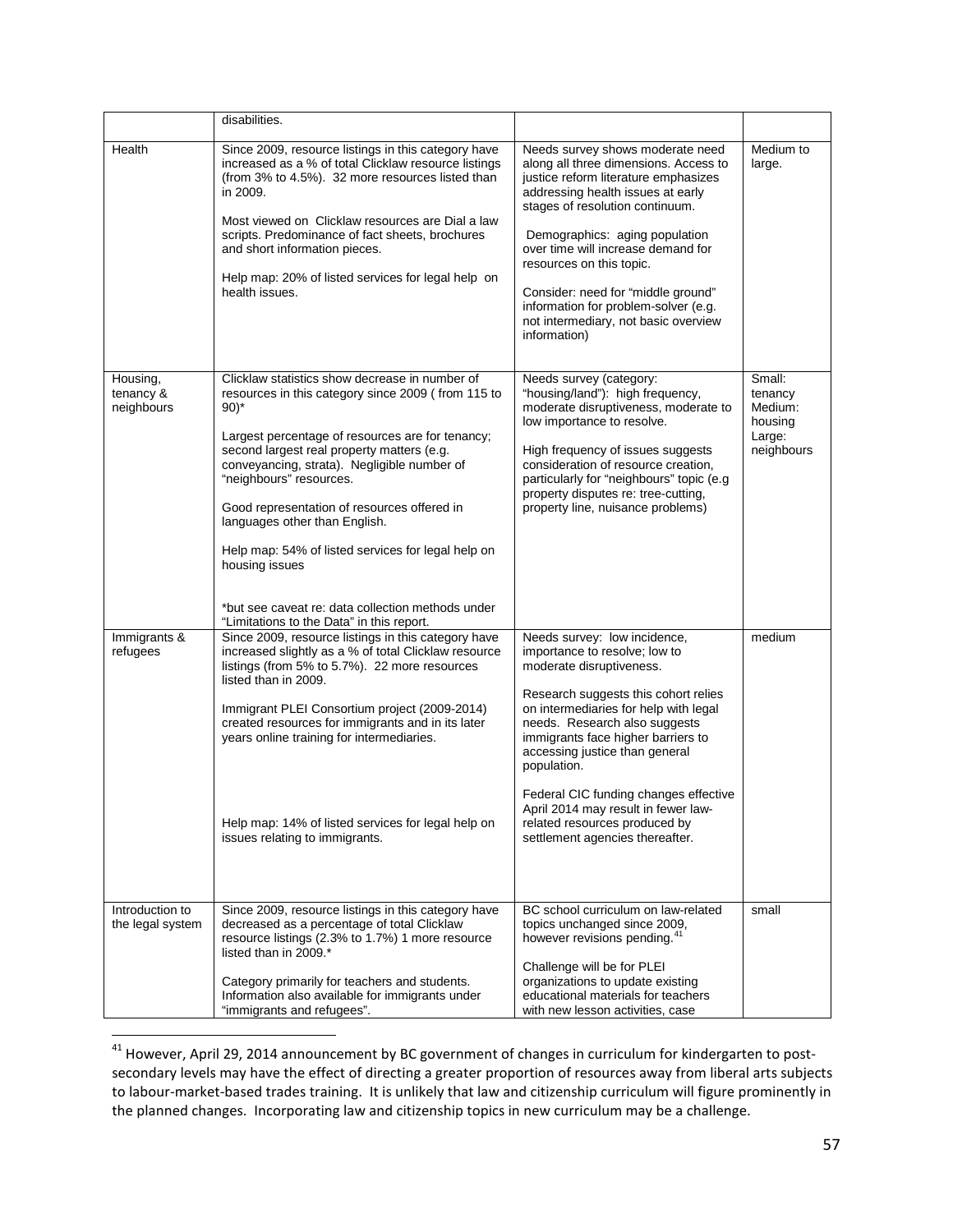|                                          |                                                                                                                                                                                                              | studies.                                                                                                                                                                                          |                  |
|------------------------------------------|--------------------------------------------------------------------------------------------------------------------------------------------------------------------------------------------------------------|---------------------------------------------------------------------------------------------------------------------------------------------------------------------------------------------------|------------------|
|                                          | A number of websites for teachers with resources<br>on the legal system (JES); websites re: specific<br>courts in BC (JES) and "Learning About the Law"<br>wikibook (PLS).                                   | Evaluation of resources should be<br>undertaken (teacher and student<br>evaluations for usability and<br>effectiveness) before commissioning<br>additional resources (exception:                  |                  |
|                                          | *but see caveat re: data collection methods under<br>"Limitations to the Data" in this report.                                                                                                               | updates referred to above).                                                                                                                                                                       |                  |
| Legal help and<br>lawyers                | Since 2009, resource listings in this category have<br>increased as a % of total Clicklaw resource listings<br>(from 4.3% to 7.2%). 53 more resources listed<br>than in 2009.                                | Since 2009, number of Clicklaw-listed<br>resources in this topic category has<br>doubled.<br>No large need to increase number of                                                                  | Medium-<br>large |
|                                          | Help map: 45% of listed services for legal help on<br>issues relating to this category.                                                                                                                      | resources, but need exists to raise<br><b>awareness</b> of their existence among<br>intermediaries (e.g. doctors, credit<br>counselors, service agencies) and the<br>general public.              |                  |
|                                          |                                                                                                                                                                                                              | Consideration should be given to<br>initiatives that raise visibility of PLEI<br>throughout general population, so that<br>they are aware that resources to solve<br>everyday problems exist.     |                  |
| Legal needs &<br>innovative<br>solutions | Since 2009, resource listings in this category have<br>increased dramatically as a % of total Clicklaw<br>resource listings (from 1.5% to 5.5%). 18<br>resources were listed in 2009; 79 listed in 2014      | Need exists to build capacity in more<br>PLEI providers to engage in analysis<br>of target resource users and<br>resource evaluation as integral to<br>their planning and operations.             | medium           |
|                                          |                                                                                                                                                                                                              |                                                                                                                                                                                                   |                  |
| Media & internet                         | Clicklaw statistics show decrease in number of<br>resources in this category since 2009 from 19 to 13<br>resources).*                                                                                        | Data needed on legal needs for this<br>category.                                                                                                                                                  | Small-<br>medium |
|                                          | Help map: 6% of listed services for legal help<br>relating to this category.                                                                                                                                 | Social trends: prominence of media<br>and internet in society suggests that<br>additional PLEI resources would be<br>useful (e.g. cyberbullying, torts: libel<br>and defamation; ownership issues |                  |
|                                          | *but see caveat re: data collection methods under<br>"Limitations to the Data" in this report.                                                                                                               | including copyright and trademark;<br>interface of social media and privacy,<br>employment practices.                                                                                             |                  |
| Pensions,<br>benefits &<br>welfare       | Third in ranking of most numerous of listed<br>resources.                                                                                                                                                    | Needs survey: high importance to<br>resolve; medium-high disruptiveness;<br>medium incidence.                                                                                                     | Medium-<br>large |
|                                          | However, Clicklaw statistics show decrease in<br>number of resources in this category since 2009<br>(from 142 to 110 resources; 12% of total then-listed<br>resources to 7.6% of current listed resources).* | Literature suggests that the poor are<br>particularly prone to legal problems<br>and have fewer personal resources to<br>address them.                                                            |                  |
|                                          | Help map: 53% of listed services for legal help<br>relating to this category.<br>*but see caveat re: data collection methods under<br>"Limitations to the Data" in this report.                              | Demographics: aging population<br>suggests growing demand for<br>information in this category.                                                                                                    |                  |
|                                          |                                                                                                                                                                                                              | Medium-high gap ranking due to<br>aging population and high ranking for<br>"important to resolve" need category.                                                                                  |                  |
| Privacy &<br>access to<br>information    | Clicklaw statistics show decrease in number of<br>resources in this category since 2009 (from 69 to<br>22 resources; 5.8% of total then-listed resources to<br>2.7% of current listed resources).*           | Despite decline in total numbers of<br>resources, resources including<br>website of Office of Freedom of<br>Information and Privacy<br>Commissioner appear sufficient to                          | small            |
|                                          | BCCLA, CBA and government agencies primary<br>providers of resources.                                                                                                                                        | serve cohort of users.                                                                                                                                                                            |                  |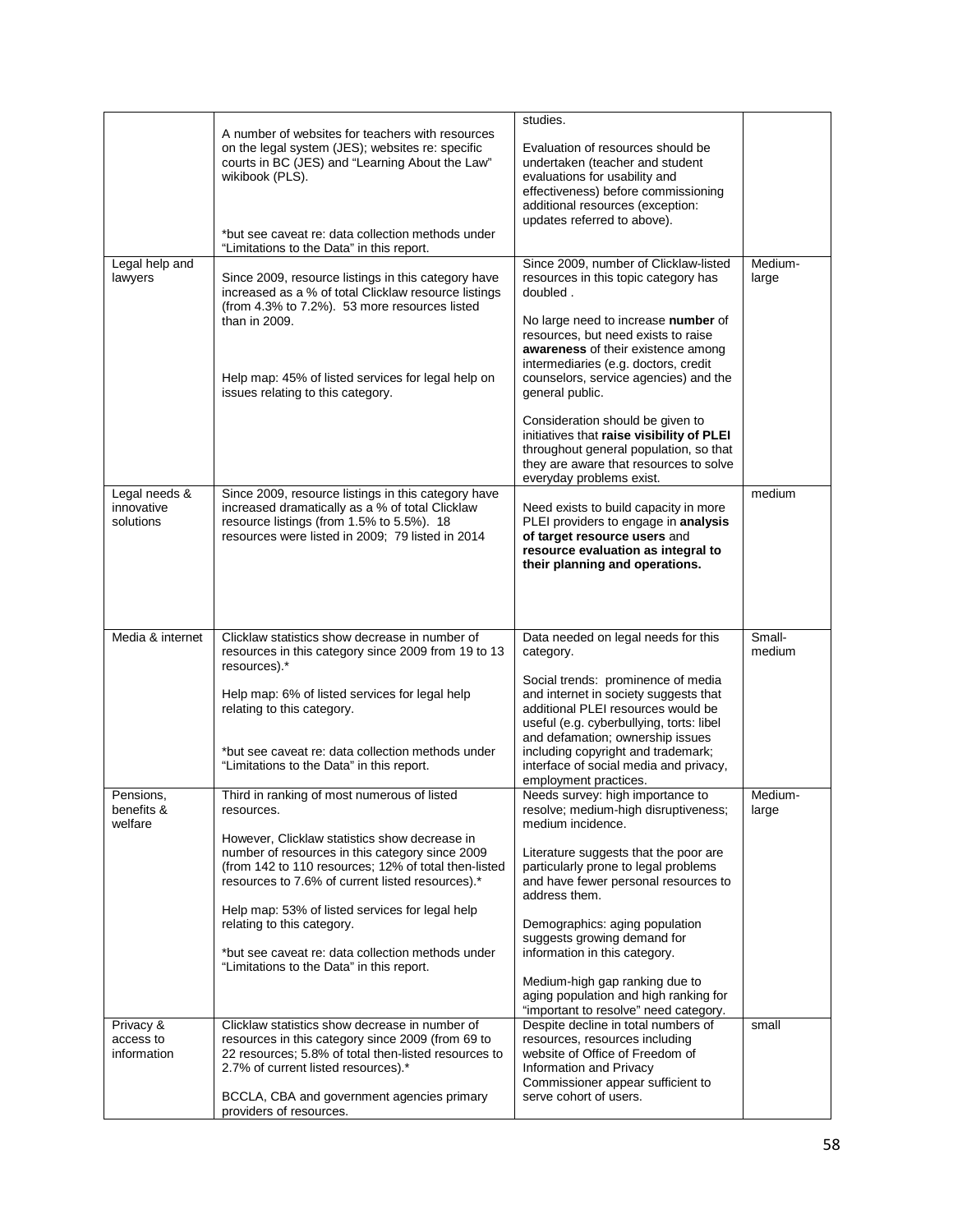|                         | Resources at all levels of learning (basic, medium<br>and advanced).                                                                                                                                                                                                                                                    |                                                                                                                                                                                |       |
|-------------------------|-------------------------------------------------------------------------------------------------------------------------------------------------------------------------------------------------------------------------------------------------------------------------------------------------------------------------|--------------------------------------------------------------------------------------------------------------------------------------------------------------------------------|-------|
|                         | Help map: 21% of listed services for legal help<br>relating to this category.                                                                                                                                                                                                                                           |                                                                                                                                                                                |       |
|                         | *but see caveat re: data collection methods under<br>"Limitations to the Data" in this report.                                                                                                                                                                                                                          |                                                                                                                                                                                |       |
| Rights &<br>citizenship | Second largest number of resources listed on<br>Clicklaw.<br>Since 2009, resource listings in this category have<br>increased as a % of total Clicklaw resource listings                                                                                                                                                | Needs survey: moderate incidence,<br>low disruptiveness and importance to<br>resolve.<br>Resources appear sufficient to serve                                                  | small |
|                         | (from 7.8% to 9%).                                                                                                                                                                                                                                                                                                      | cohort of users.                                                                                                                                                               |       |
|                         | Variety of resource providers (e.g. BCCLA, BCHRC,<br>PovNet), with BCCLA predominant. Includes<br>websites of Ombudsman, BCHR tribunal.                                                                                                                                                                                 |                                                                                                                                                                                |       |
|                         | Help map: 34% of listed services for legal help<br>relating to this category.                                                                                                                                                                                                                                           |                                                                                                                                                                                |       |
| Seniors                 | Like the categories "Aboriginal" and "Children and<br>youth", "Seniors" has a dual meaning:<br>a) as a body of law that applies specifically to<br>seniors (e.g. Protecting Canada's Seniors Act<br>(amendment to Criminal Code), laws on adult<br>guardianship) and                                                    | Demographics: aging population over<br>time will increase demand for<br>resources for this cohort. Despite<br>increase in number of resources since<br>2009, need still large. | large |
|                         | b) seniors as a particular "cohort" of PLEI users,<br>with special needs. Under this definition, "seniors"<br>PLEI resources would be those that cover<br>"mainstream" areas of law (e.g. wills and estates,<br>health care treatment and consent, assault, fraud),<br>however do so with a focus on the needs of older | See 2009 Report recommendations<br>re: additional resources for "housing"<br>issues including residential care,<br>assisted living.                                            |       |
|                         | users. Examples of PLEI resources designed<br>specifically to address needs of seniors include<br>Peoples' Law School publication "When I'm 64"<br>and BC Centre for Elder Advocacy and Support's<br>E-book "Understanding and Responding to Elder<br>Abuse".                                                           | HelpMap listings seem low for a<br>growing demographic group.                                                                                                                  |       |
|                         | Since 2009, resource listings in this category have<br>increased as a % of total Clicklaw resource listings<br>(from 2% to 6%; from 24 to 87 resources).                                                                                                                                                                |                                                                                                                                                                                |       |
|                         | Variety of resource providers: (e.g BCCEA, PLS<br>NIDUS, PovNet, CanadaBenefits.gc.ca).<br>Resources available on broader range of topics<br>since 2009, however emphasis still on abuse and<br>benefits.                                                                                                               |                                                                                                                                                                                |       |
|                         | Help map: 7% of listed services for legal help<br>relating to this category.                                                                                                                                                                                                                                            |                                                                                                                                                                                |       |
| Taxes and<br>finances   | Since 2009, resource listings in this category have<br>increased slightly as a % of total Clicklaw resource<br>listings (from 2% to 2.7%; from 23 to 39 resources).                                                                                                                                                     | Few resource listings for "everyday"<br>problems relating to real property<br>transfer, income tax (e.g. for the self-<br>employed; dealing with the CRA;),                    | large |
|                         | Resources weighted toward financial information<br>for seniors, separating parents and Canada<br>Revenue Agency site and publications.                                                                                                                                                                                  | HST, common commercial legal<br>documents (loan agreements,<br>mortgages, guarantees)                                                                                          |       |
|                         | Help map: 13% of listed services for legal help<br>relating to this category                                                                                                                                                                                                                                            |                                                                                                                                                                                |       |
| Victims of crime        | Like the categories "Aboriginal", "Children and<br>youth" and "Seniors", "Victims of crime" has a dual<br>meaning:                                                                                                                                                                                                      | New category. Formerly "victims and<br>crime", with 146 listed resources in<br>2009. Two new categories "Crimes"                                                               | small |
|                         | a) as a body of law that applies specifically to                                                                                                                                                                                                                                                                        | and offences" and "Victims of crime"                                                                                                                                           |       |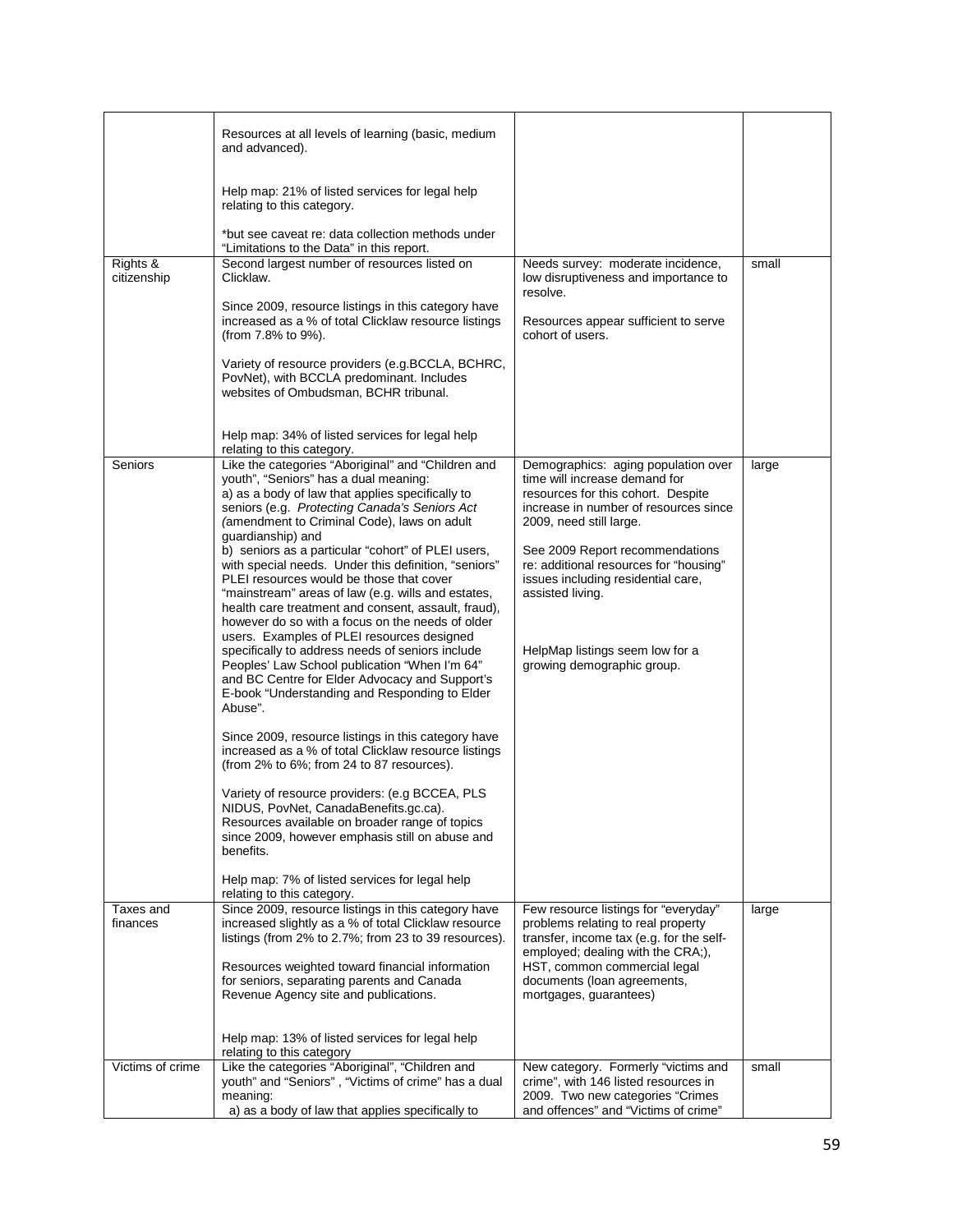|                                   | victims of crime (e.g. Criminal Code provisions<br>regarding victims, Correctional and Conditional<br>Release Act provisions regarding victims) and<br>b) victims of crime as a particular "cohort" of PLEI<br>users, with special needs. Under this definition,<br>examples of "victims of crime" PLEI resources<br>would be BC Freedom of Information and Privacy<br>Association's "PIPEDA and Identity Theft: Solutions<br>for Protecting Canadians" and CBA's Dial a Law<br>Script on "talking, Criminal Harassment and<br>Cyberbullying"<br>96 resources<br>Variety of resource topics, PLEI providers, learning<br>levels,<br>New JusticeBC website; VicrimsInfoBC website<br>(JES)<br>Help map: 26% of listed services for legal help on<br>this topic. | total 215 resources.                                                                                                                                                                                                                                                               |        |
|-----------------------------------|----------------------------------------------------------------------------------------------------------------------------------------------------------------------------------------------------------------------------------------------------------------------------------------------------------------------------------------------------------------------------------------------------------------------------------------------------------------------------------------------------------------------------------------------------------------------------------------------------------------------------------------------------------------------------------------------------------------------------------------------------------------|------------------------------------------------------------------------------------------------------------------------------------------------------------------------------------------------------------------------------------------------------------------------------------|--------|
| Wills & estates,<br>life planning | Since 2009, resource listings in this category have<br>increased slightly as a % of total Clicklaw resource<br>listings (from 5.5% to 7.2%; from 65 to 104<br>resources).<br>Resources weighted toward financial information<br>for seniors, separating parents and Canada<br>Revenue Agency site and publications.<br>Help map: 20.5% of listed services for legal help<br>relating to wills and estates.                                                                                                                                                                                                                                                                                                                                                     | Ranks high in importance to resolve<br>and low in terms of frequency and<br>disruptiveness. Aging population<br>suggests greater demand for these<br>resources.<br>Number of resources adequate.<br>Majority of resources are in text<br>appearing in PDF, wiki and web<br>format. | medium |

*Figure 19: Matrix of Gaps, 2014*

#### Figures 18 and 19, considered together suggest

#### *Overlaps, Duplication*

The 2009 Report observes:

- Some overlap in information is good—people access PLEI information in a variety of ways.
- Information on topics is presented from different points of view (e.g. government point of view, user point of view). This is desirable and does not constitute overlap.
- Small overlap exists in resources that provide "overviews" (various family law resources given as examples.)

It could be argued as well that differences in the media format used to communicate the same

information would not constitute overlap. For example, a resource consisting of video vignette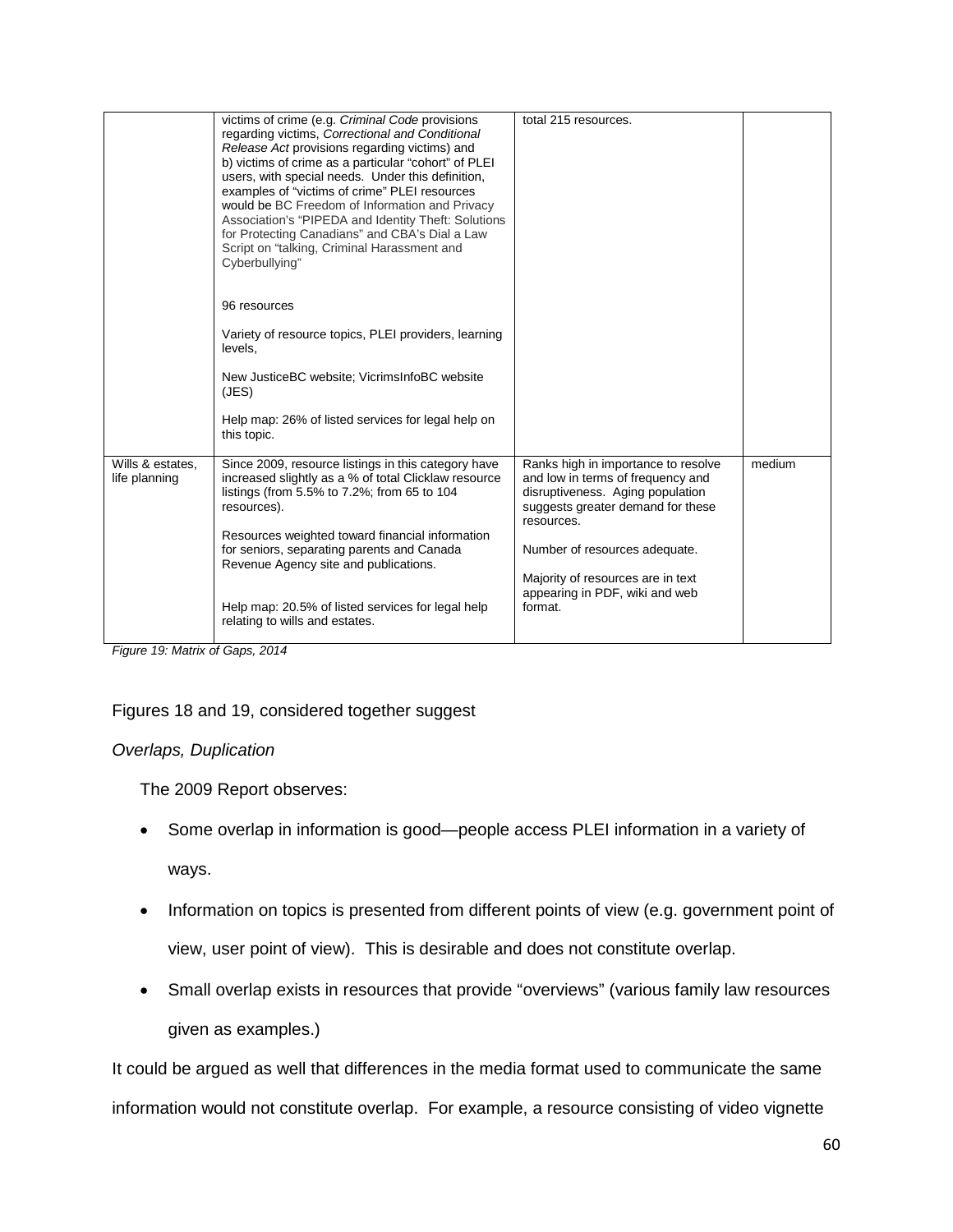dramatizing a mediation would be different from another resource consisting of a fact sheet that containing information and tips on mediation. Same topic, two approaches, no overlap.

Little has changed since 2009 to alter the 2009 Report findings on overlap. Family law continues to be an area where there is some overlap<sup>[42](#page-60-0)</sup>, especially among the additional resources created to respond to the 2011 introduction of the *Family Law Act* in BC. Duplication of resources (same resource repeated four times) is evident in the "Introduction to the legal system" category $43$ .

Given the large quantity of resources on Clicklaw, some of which appear to overlap or duplicate, it is not always clear to the user which ones to read or use. Which resource is accurate and up to date? Is the resource complete? If not, are there complementary resources? Clicklaw attempts to help the information-seeker: clicking on a resource listed under a Clicklaw topic produces a profile of the resource (overview, publisher, date of publication, media formats, translations etc.), a helpful feature to assist the user to find the "right" resource(s). More must be done however to help the user navigate the Clicklaw resources. This will require efforts among PLEI producers, working in concert with Courthouse Libraries BC staff, to ensure

- greater coordination among PLEI producers to avoid duplication of resources (duplication of their own resources as well as others' resources) and to link and refer users to one another's resources.
- PLEI organizations' commitment to continually review existing resources for currency, and to update them where necessary

<span id="page-60-0"></span><sup>&</sup>lt;sup>42</sup> Overlap exists among the general/overview information contained on the JusticeBC website, LSS website, LSS booklets and JP Boyd wikibook site. This overlap however can be justified: once the decision is made to create a website, the landing page of the site must provide context/overview. JusticeBC does so and provides links to LSS for more information for the user. (more use of links among websites of PLEI providers is recommended, as it was in the 2009 Report). Also, the audience for the JP Boyd wikibook is arguably the more "sophisticated" user (lawyer, intermediary) rather than the general public.

<span id="page-60-1"></span> $\frac{43}{43}$  The same series of videos is contained under 4 separate resource listings: "Guide to the BC Court System, "Courts of BC", "Courts of BC, "Your Guide to the BC Court System: Handout for Students" and Your Guide to the BC Court System: Teacher's Guide". And a fifth resource, "BC's Court System" consists of a page of explanatory text, a video and a link to the aforementioned site "Courts of BC". See also comment in Figure 19 Gap matrix category for "Children and teens".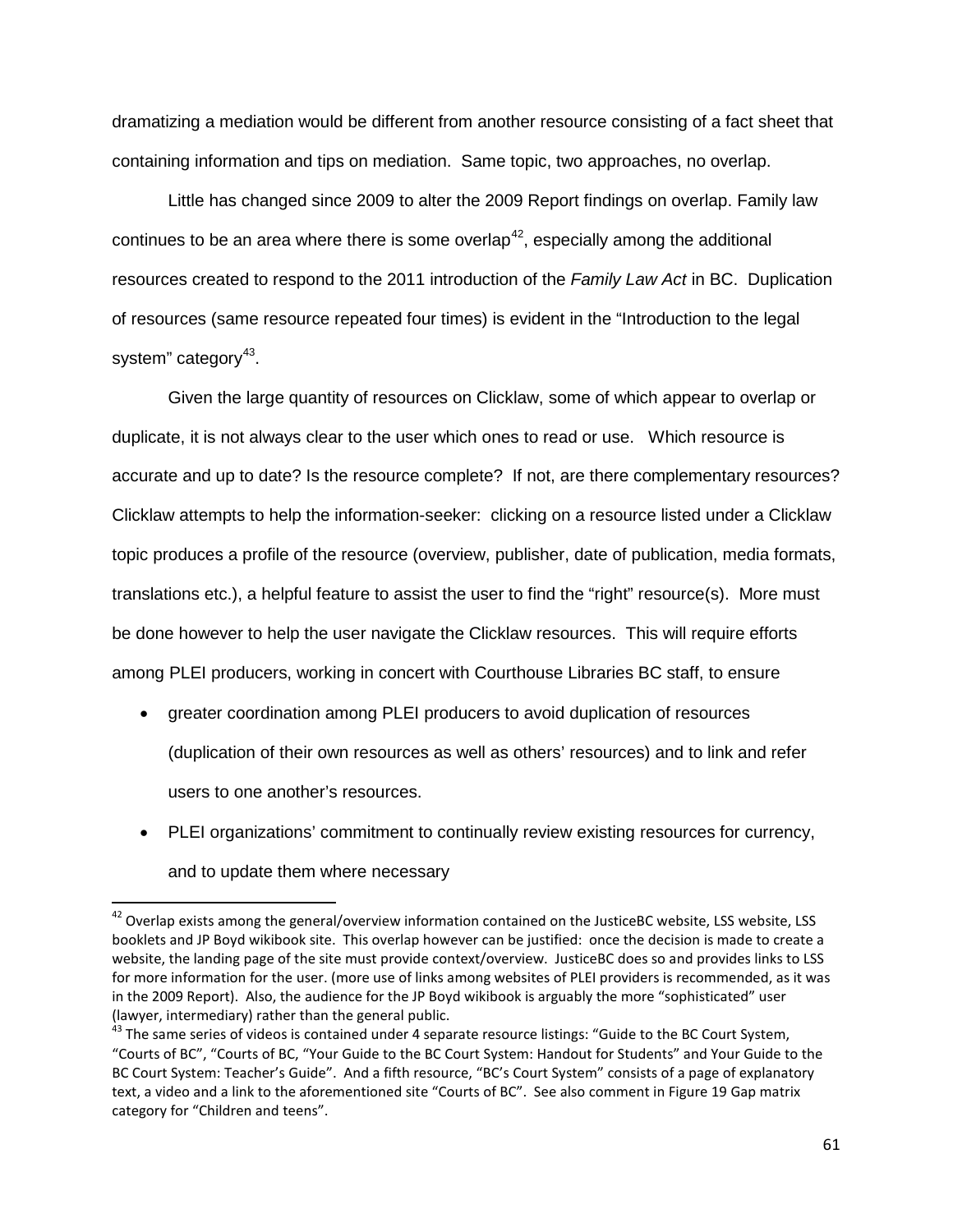- A commitment to remove resources that are consolidated into other resources or that are no longer relevant
- The development of best practices and protocols for describing and loading information on Clicklaw (e.g. inclusion of date when resource was last legally reviewed, not uploading same resource multiple times, with minimal variations)
- Investigation of ways to actively guide the user through the Clicklaw site to the most relevant resources (e.g. interactivity features on Clicklaw and on online resources)
- The development of a plan to raise awareness among the public of the PLEI resources available to them
- The development of, and agreement by PLEI providers to be guided by best practices for PLEI design and delivery. Over time, a resource's adherence to these practices could be identified as a feature in its Clicklaw profile, and offer the user some "quality assurance" to guide them in their selection of resources.<sup>[44](#page-61-0)</sup>

None of this is revolutionary. PLEI organizations in BC have long understood the importance of exchanging information among their colleague organizations. This is not enough. What is required of PEI organizations<sup>[45](#page-61-1)</sup> is a new way of thinking and doing: a shift from information-exchange among them to collaboration. From a focus on **volume** of resources to **quality** of resources. From an "if we build it they will come" approach to marketing, to an active, public campaign to raise awareness of PLEI and existing resources. Such changes will be difficult, however without them, resources will be spent, the PLEI inventory will increase and accessibility will continue to elude the public.

<span id="page-61-0"></span><sup>&</sup>lt;sup>44</sup> Although this suggestion might raise the "spectre" of bureaucracy in the form of mechanisms to create, sustain, apply and enforce PLEI practices and standards, it is the author's contention that emphasis on quality assurance will benefit the user in the long run, even if it results in the shifting of priorities for some PLEI organizations.<br><sup>45</sup> A generalization. A number of PLEI organizations in BC have in place processes for assessing resourc

<span id="page-61-1"></span>currency and quality. What the author is suggesting is greater emphasis on these by more organisations in the PLEI community.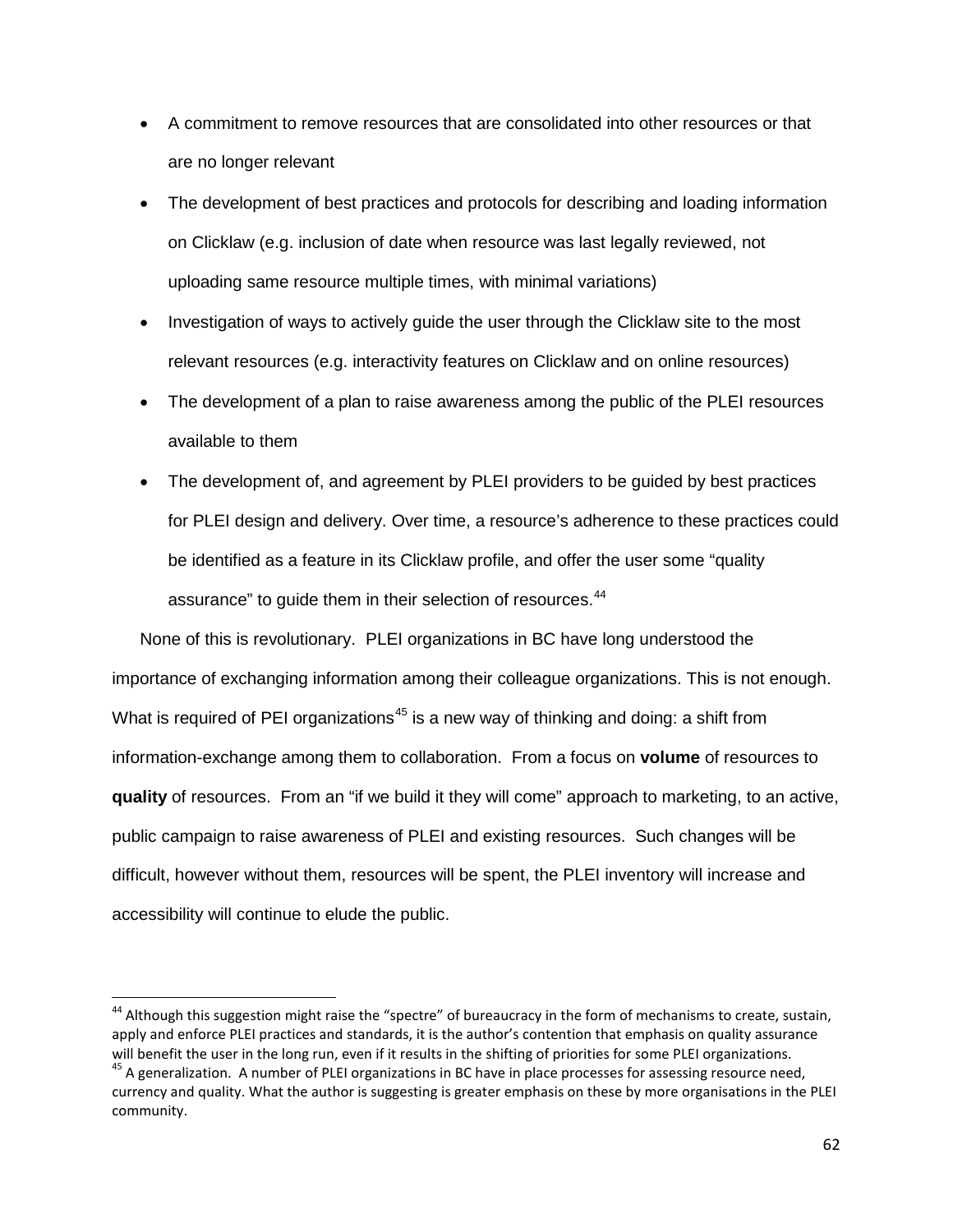### **Section Five: Recommendations**

Scarcity of resources to support the PLEI sector and the growing need of the public for help with legal problems underscore the importance of adopting a strategic approach to allocating financial resources. Existing resources, both financial and non-financial could be used more efficiently. Funds could be linked more directly to information on the civil legal needs of the population and the performance (cost and quality) of the PLEI providers in responding to these needs. Reducing fragmentation in the allocation of funds could reduce administrative costs in the PLEI sector and enable creation of a coherent incentive environment aimed at steering PLEI providers towards greater efficiency. This approach would require PLEI organizations to adopt more collaborative approaches to resource development and delivery. Institutional PLEI stakeholders (e.g. government, foundations) could be important contributors to a more effective PLEI sector by reducing the fragmented way their funds are delivered and by actively participating in ongoing consultations with PLEI organizations to define and rationalize the sector.

The following recommendations are made within this context.

#### **1. Address five priority areas of need**

The mandate of this report is to identify five subject areas contained in the Clicklaw topic classification (total number of subject areas =29) as priorities to address over the coming year. The methodology for doing is the same as that employed in the 2009 Report compare the number of resources per topic area to the magnitude of the need (frequency, disruptiveness, importance to resolve scores based on Ipsos Reid poll for LSS) for that topic. Figures 18 and 19 of this report represent the results of this comparison; Figure 19 identifies eight topic areas with "large gaps" in resources (aboriginal, accidents and injuries,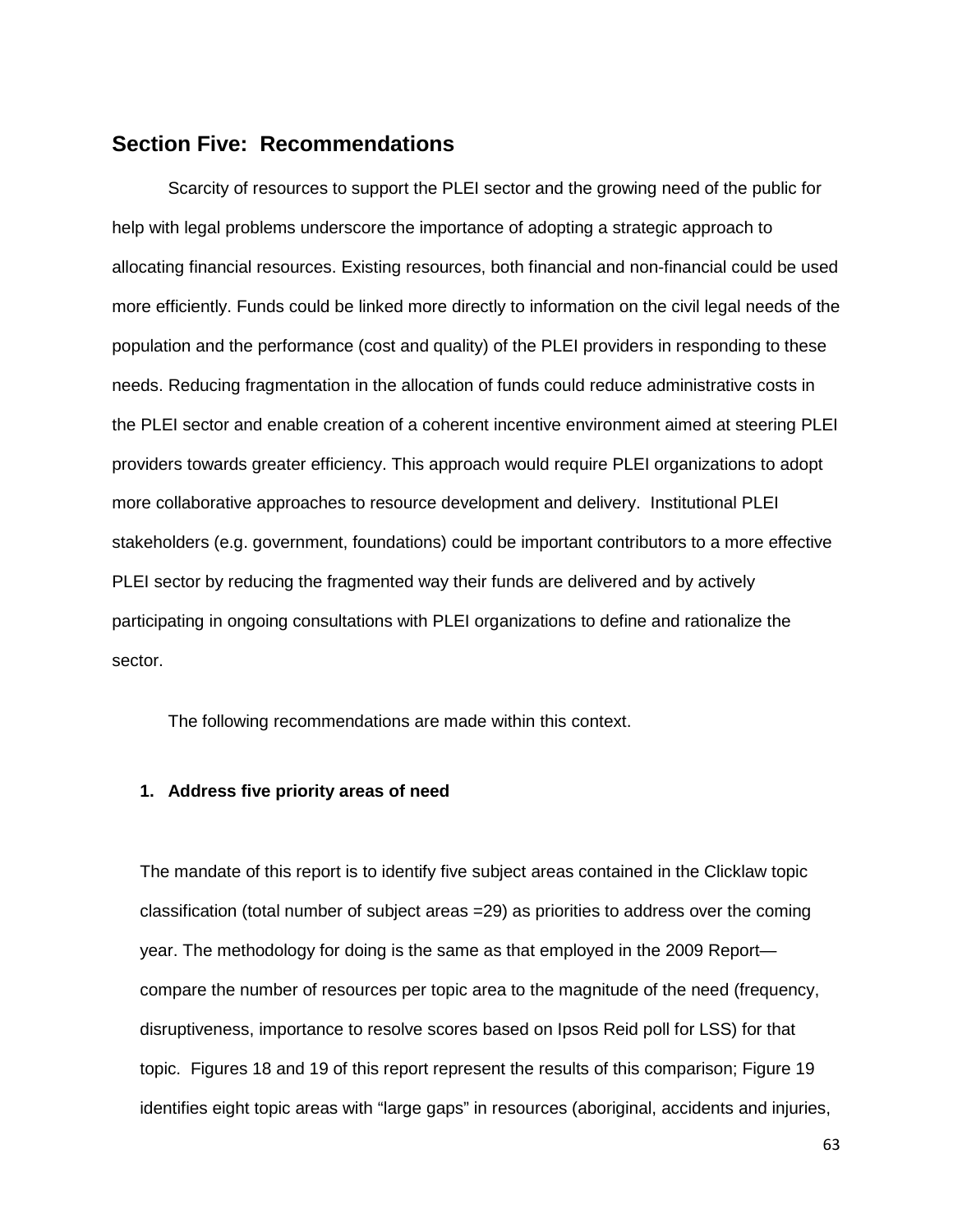business and non-profits, consumer, court and tribunals, debt, seniors, taxes and finances). Using this methodology, the following represent priority areas

#### **a. Debt**

This area scored highest in terms of need, with highest cluster of values for frequency, disruptiveness and importance to resolve. The current number of resources is at the low end of the scale. See Figure 18.

Research indicates that persons in low income group with debt problems typically do not seek legal assistance, but handle problems themselves. This suggests a need for resources, particularly practical, problem-solving resources as well as proceduralfocused resources for self- represented litigants.

Recommend: focus on need of individuals dealing with debt problems (i.e. as opposed to intermediaries who assist them) and the resources suitable for them. Conduct needs analysis of this group along with user testing of selected existing resources to see what works and what doesn't. Consider website of Credit Counseling Society [\(www.nomoredebts.org\)](http://www.nomoredebts.org/) and working with them to identify potential topics, resources and methods for serving the needs of this cohort of users. See Figure 19 matrix and "debt" entry.

#### **b. Family—Resources for Self-represented Litigants**

Figure 19 indicates a "small" gap for resources—family law resources are numerous. Need, as evidence by the Ipsos Reid survey is moderate. However, the "family" law category should be considered together with the "courts and tribunals" category which shows a "large" gap. Taken together, they suggest that perhaps what is needed is not additional information on rights and responsibilities under family legislation, but rather practical, procedurally-oriented information for self-represented litigants in family law disputes. (e.g. resources on how to complete forms, examples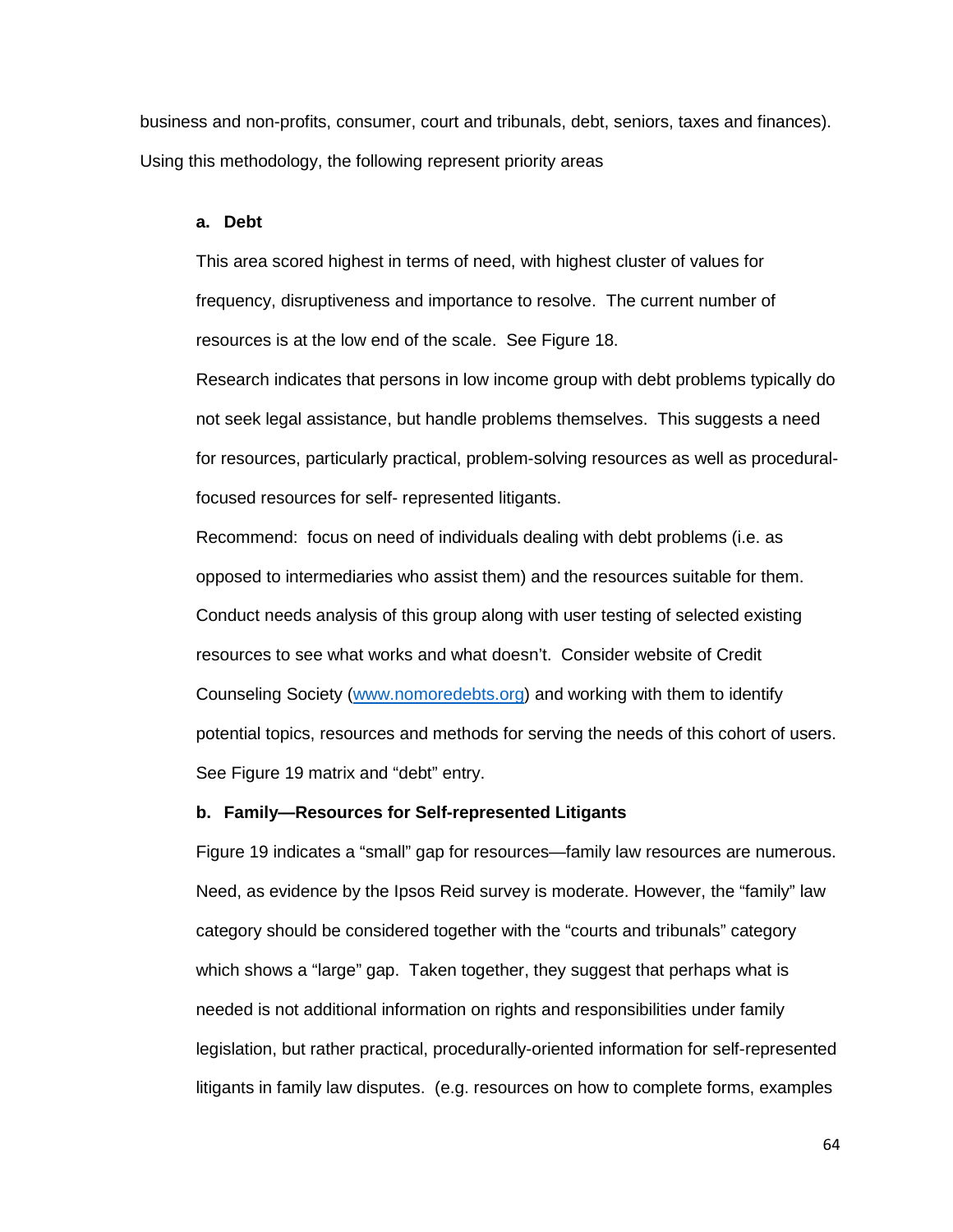of completed forms). In addition, usability testing should be undertaken on selected existing resources. Are they effective in helping the user solve the problem? Fill out the form and progress to the next stage? Were they easy to use? Usability testing would indicate whether improvement of the resource in question is required; it could also reveal need for a different type of resource.

#### **c. Consumer**

Civil legal needs surveys indicate that the most numerous justiciable events are consumer-related. Despite this, there are comparatively few Clicklaw listings on consumer law—a situation that has not changed since the 2009 Report. Although consumer issues rank low on the needs scale in terms of disruptiveness and importance to resolve, there are good arguments (in addition to consumer problems being the most numerous legal problems encountered by individuals) for including consumer law as a priority area: consumer problems are more likely to be handled by the individual, rather than an intermediary. This person needs practical, procedurally-oriented information on how to approach solving a consumer problem. The recommendations contained in the 2009 Report should be implemented: produce "middle ground" information, consult with community-based consumer groups (e.g. Better Business Bureau) to identify list of specific consumer law needs from user point of view and the best resources formats and resources distribution channels for satisfying these needs.

#### **d. Accidents and Injuries**

Figure 18 shows high rankings of this category along the dimensions of frequency, disruptiveness and importance to resolve. It also shows the fewest number of resources relative to the other categories considered in the legal needs surveys. This situation has not changed since the 2009 Report, which recommended it as a priority area for PLEI users.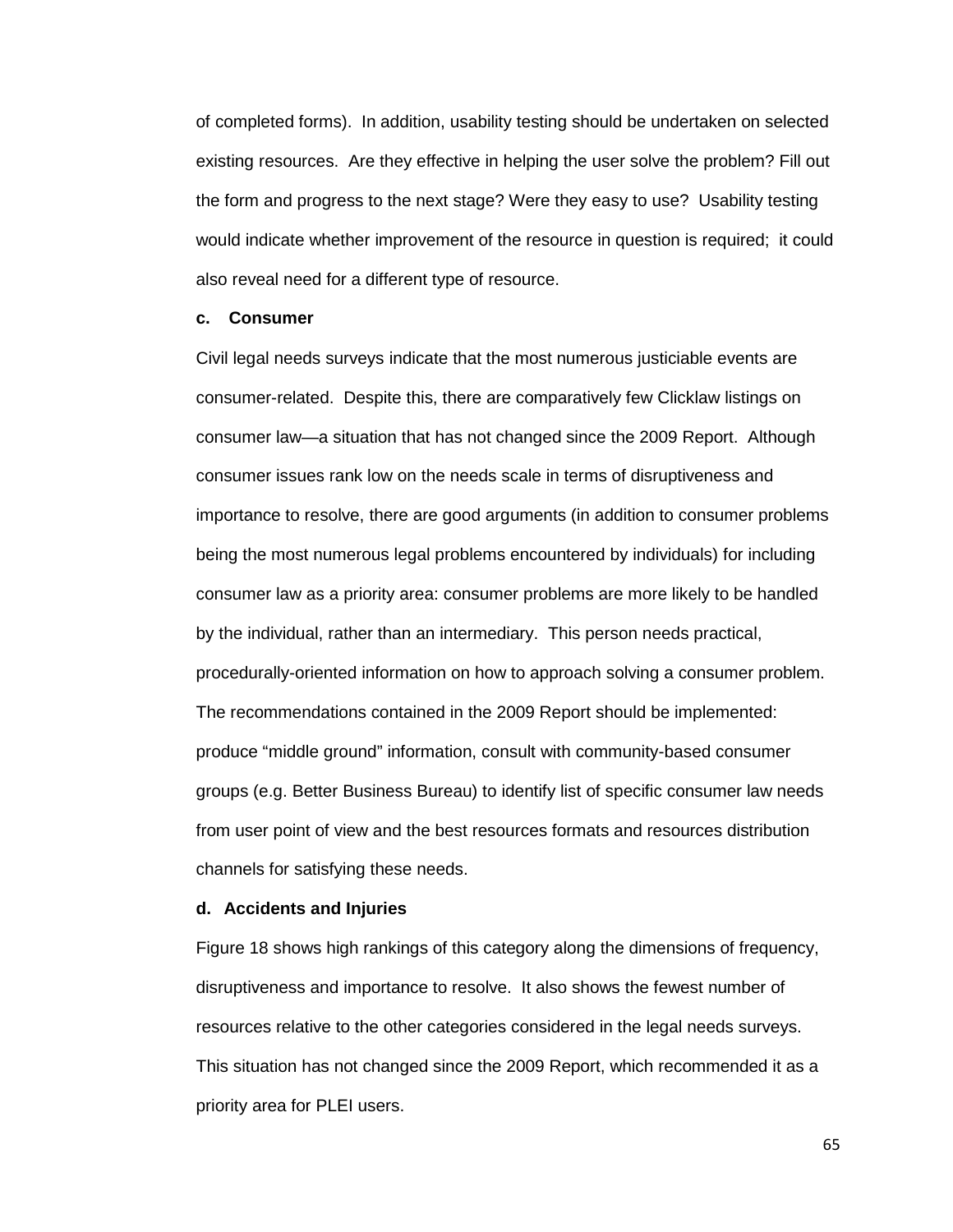"Accidents and injuries" is a comprehensive category that includes injuries incurred:

- As a result of a transportation accident (car, motorcycle, train, boat)
- As a result of medical treatment
- At work or during the course of employment
- **Using a defective product**
- As a result of professional negligence
- Injury in a public or private place
- As a victim of crime

Existing Clicklaw listed resources are predominantly Dial a law scripts and law student manuals. Recommended: practical information for the user on how to avoid problems (e.g. a private property owner's obligations under occupier liability), types of claims, how to proceed with a claim under workers compensation etc.

#### **e. Seniors**

This is a comprehensive category that includes both the body of law that applies specifically to seniors (e.g. Protecting Canada's Seniors Act (amendment to Criminal Code), laws on adult guardianship) as well as legal issues for seniors as a particular "cohort" of PLEI users as well as those related to or caring for them. Examples of topics included in the latter sense of the word are probate, powers of attorney, assisted living arrangements, scams and fraud, medical directives.

Demographics (aging population) suggest that demand for resources for and about seniors will increase. Although number and variety of resources have increased since 2009, there is still an emphasis on elder abuse and benefits. Recommendation: that additional topics for and of importance to seniors be considered for development. Topics could include finances, housing, health care. This should be done in consultation with seniors organizations including BC Centre for Elder Advocacy and Support.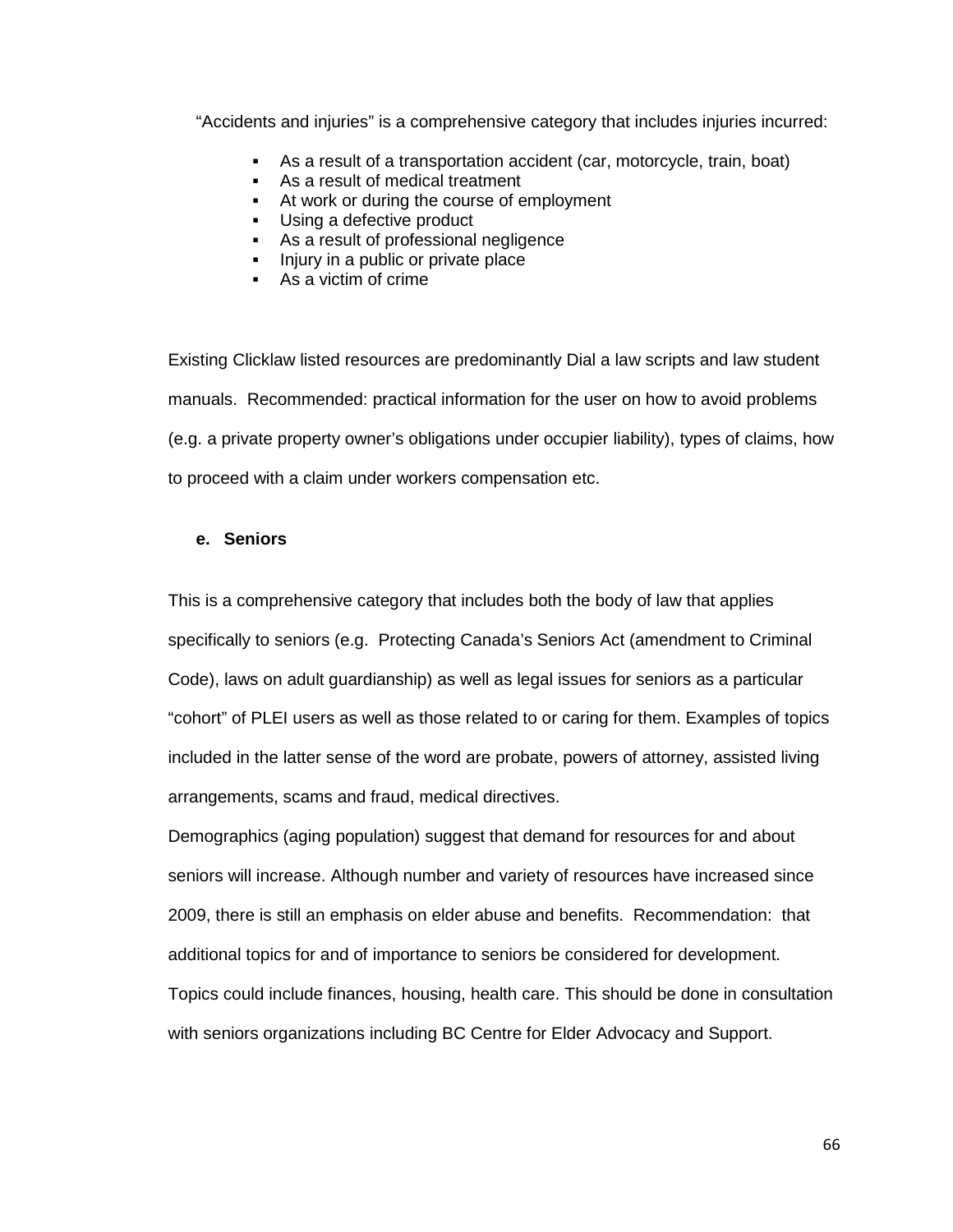The choice of these five priority topic areas does not diminish the ongoing need for resources in the additional areas identified in the matrix as having large "gaps". A second tier of priority areas could consist of the following:

#### **a. Aboriginal**

The Legal Services Society continues to address the PLEI needs of the aboriginal community through its dedicated aboriginal website and research undertaken to address this community's legal needs<sup>[46](#page-66-0)</sup>. Given the ongoing acute legal needs of aboriginals, this topic area will continue to be of concern to PLEI providers. Effort should be made to determine the effectiveness of existing resources for the Aboriginal community through usability testing.

#### **b. Taxes and finances**

Comparatively few resources on this topic are contained on the Clicklaw site, a situation which has not changed since 2009. The resources that exist are weighted toward financial information for seniors and separating parents as well as CRA sites and publications. Additional resources on "everyday" legal problems from a user (ie non-CRA) perspective would be useful: e.g. income tax, property tax, commercial legal documents (loan agreements, guarantees, mortgages).

#### **c. Pensions, Benefits and Welfare**

<span id="page-66-0"></span> <sup>46</sup> See Legal Services Society, *Public Legal Education and Information Resources Accessibility Initiative* (Vancouver: 2012)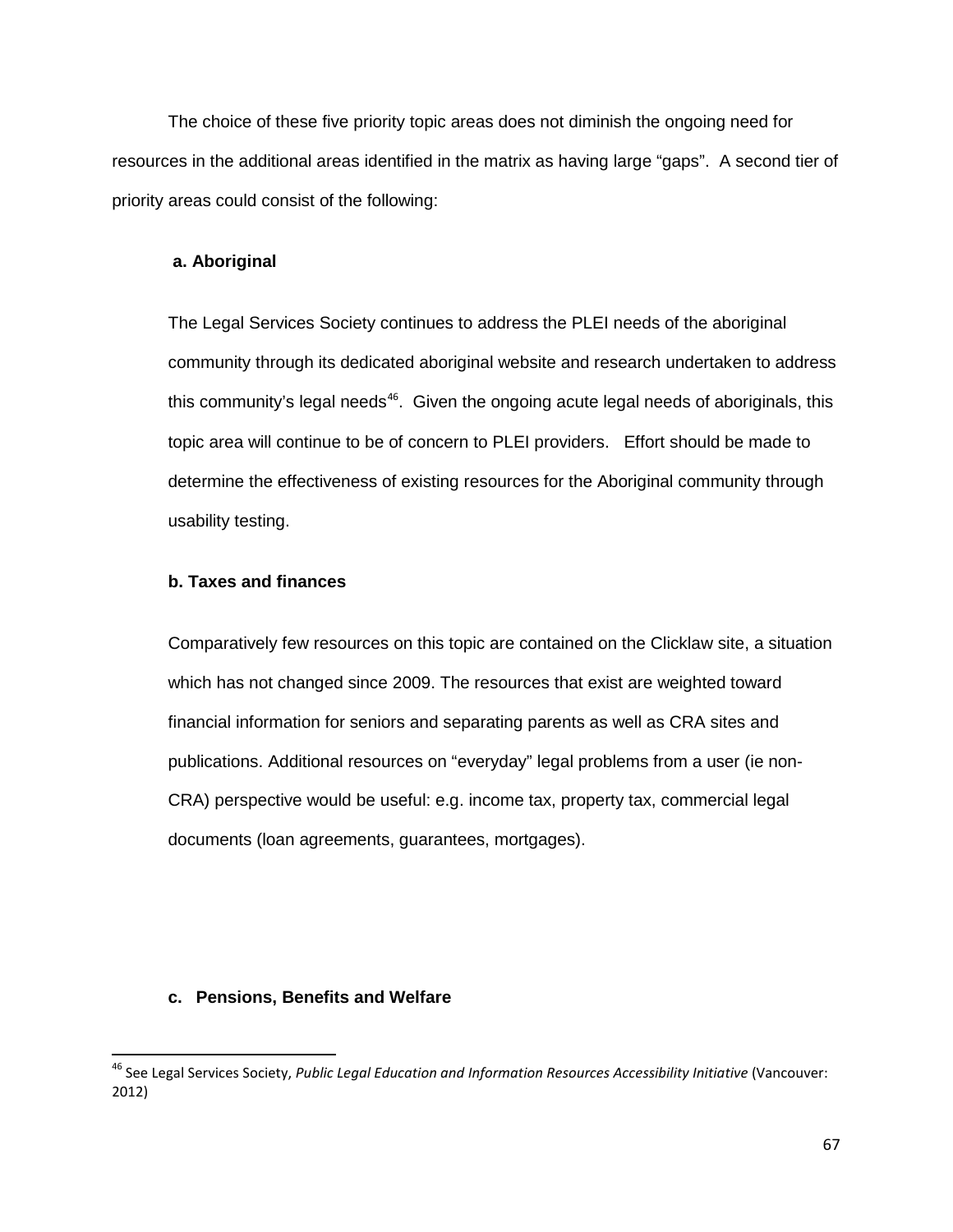This topic scores high along the dimension of importance to resolve and moderate on the dimensions of disruptiveness and frequency in the Ipsos Reid survey. Although the number of Clicklaw-listed resources in this category is substantial, priority should continue to be placed on evaluating existing resources for their effectiveness (are they easy to use by their intended audience? Do they achieve the purpose for which they are designed? : e.g. helping an individual proceed with a claim or appeal?). Demographics reinforce the recommendation that this topic continue to be a priority: literature suggests that the poor are particularly prone to legal problems and have fewer personal resources to address them; aging population suggests that demand for user-focused information on pensions and benefits will increase.

#### **d. Employment**

Legal needs surveys suggest high incidence and disruptiveness values associated with employment-related problems; they rank moderate along the dimension of importance to resolve. People tend not to seek legal counsel for these problems, preferring to use intermediaries or handle the problems themselves. Consider procedurally-focused resources for self-represented individual.

#### **e. Health**

Needs survey shows moderate need along all three dimensions. Aging population over time will increase demand for resources on this topic. "Middle ground" (i.e. not basic) information for self-represented individuals is recommended. This subject area argues for "early intervention" measures taken by the individual: access to justice literature emphasizes handling health (mental and physical) issues at early stages of the

68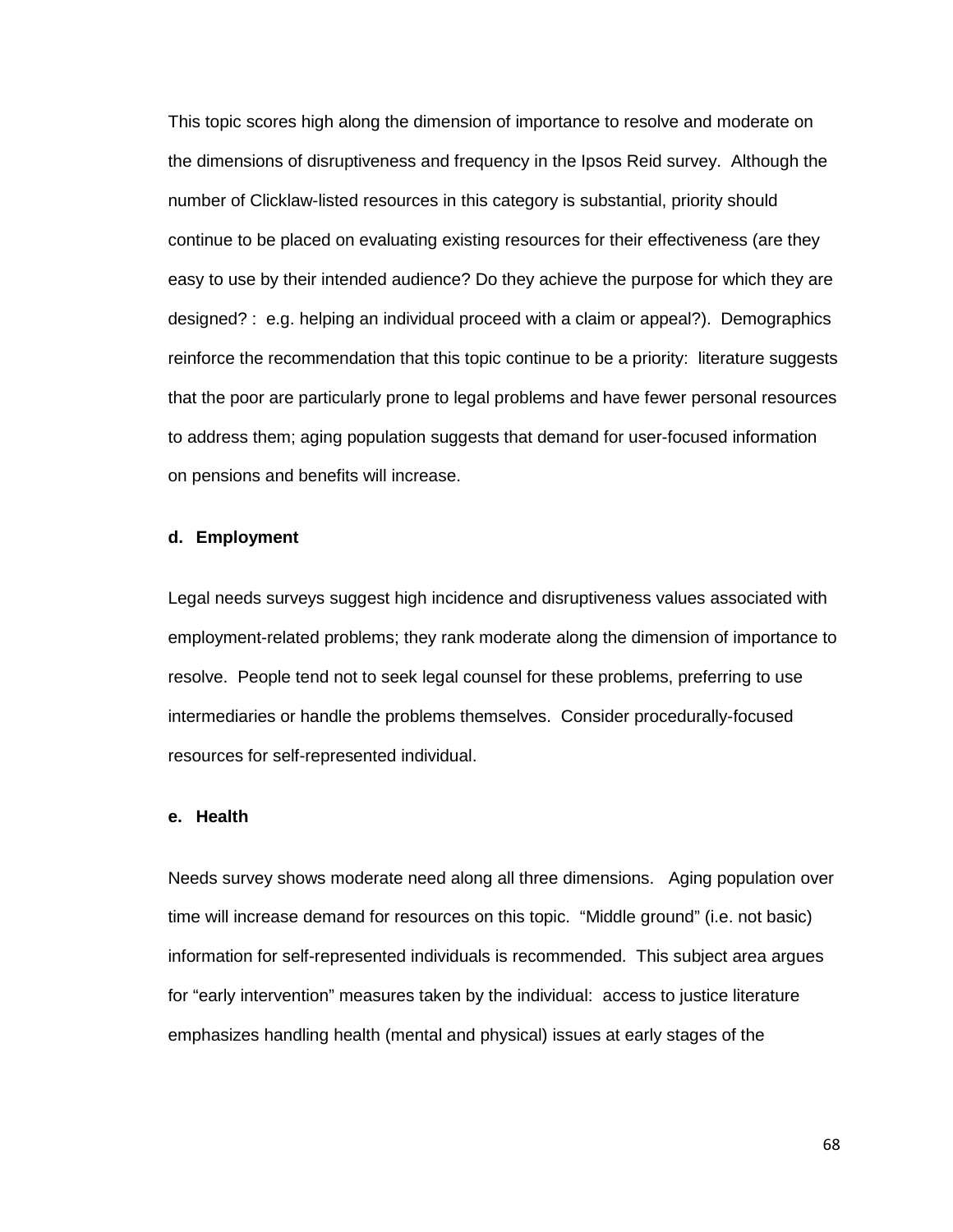resolution continuum. Topic areas that could be addressed are consent to care, access to medical records, hospitalization, with practical, procedural user-focused resources.

#### **2. Ensure existing resources on all topic areas are current and accessible**

As mentioned earlier with reference to ideas for new/additional resources, regularlyscheduled reviews of existing resources for relevancy and legal accuracy should be undertaken. Also, Clicklaw Contributors, as part of their annual planning process, should commit to environmental scans to identify upcoming changes to legislation and other relevant demographic/societal factors. In addition, each Clicklaw Contributor organization should review its own listings on the Clicklaw site to ensure there are no duplications or redundancies.

In summary, to ensure that Clicklaw-listed PLEI resources are current and easily accessed on the site, the following should be undertaken:

- PLEI organizations should commit to continually review their Clicklaw-listed resources for currency, and to update them where necessary
- They should commit to remove resources that are consolidated into other resources or that are no longer relevant
- The development of best practices and protocols for describing and loading information on Clicklaw (e.g. inclusion of date when resource was last legally reviewed, not uploading same resource multiple times, with minimal variations)
- Investigation of ways to actively guide the user through the Clicklaw site to the most relevant resources (e.g. interactivity features on Clicklaw and on online resources)
- The development of, and agreement by PLEI providers to be quided by best practices for PLEI design and delivery. Over time, a resource's adherence to these practices could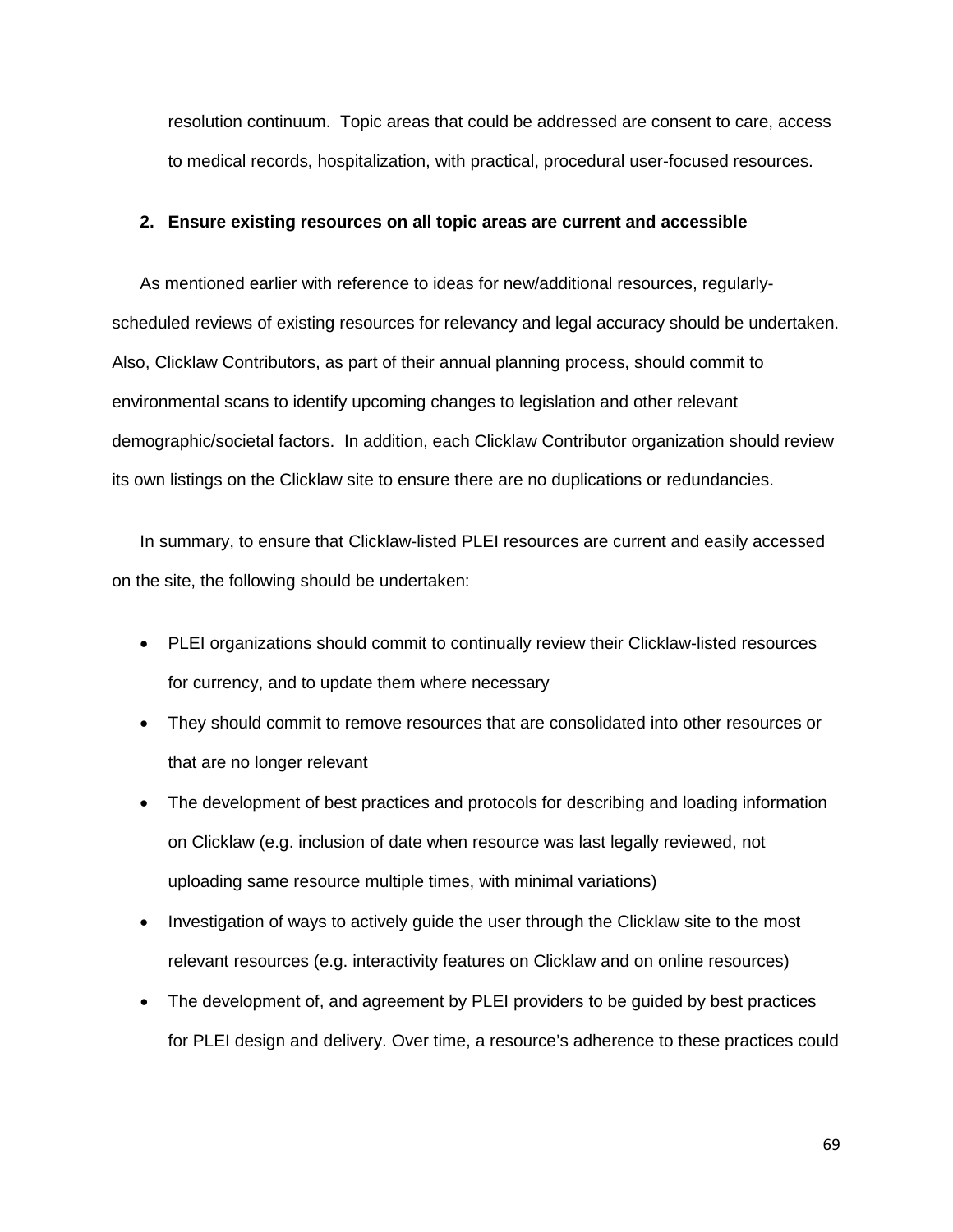be identified as a feature in its Clicklaw profile, and offer the user some "quality assurance" to quide them in their selection of resources.<sup>[47](#page-69-0)</sup>

In times of constraint, allocating sufficient resources to evaluation and updating will involve a trade-off between creating new products and ensuring they and existing resources are effective, sustained and accessible.

#### **3. Invest in enhanced Clicklaw data collection, management and reporting systems**

Assessment of gaps and overlaps is a tool to assist PLEI providers with their collaborative initiatives to define, measure and deliver value within their sector. This tool is only as effective as the data collected on PLEI resources and services. As stated earlier in this paper, there are some inconsistencies in the quality of data available regarding Clicklaw-listed resources, due in part to data collection protocols and in part to lack of consistency among Clicklaw Contributors in classifying their resources for uploading onto the Clicklaw site. Courthouse Libraries BC staff is aware of these challenges and plans to introduce measures to improve Contributor consistency, subject to the availability of funds and the cooperation of Contributors.

In addition to this, the author recommends a comprehensive assessment of the PLEI sector's data collection needs and priorities. Included in this assessment should be a consideration of the need for accurate data and reports on Clicklaw-listed resources, as well as need for tools to measure and report on the impact of the PLEI resources. The current Clicklaw data collection system and PLEI organizations' respective needs analysis and resource evaluation systems should be considered in light of these sector needs. Strong leadership and stewardship of this process will be essential. The goal should be greater integration and alignment of data collection systems across PLEI organizations in order to

<span id="page-69-0"></span><sup>&</sup>lt;sup>47</sup> Although this suggestion might raise the "spectre" of bureaucracy in the form of mechanisms to create, sustain, apply and enforce PLEI practices and standards, it is the author's contention that emphasis on quality assurance will benefit the user in the long run, even if it results in the shifting of priorities for some PLEI organizations.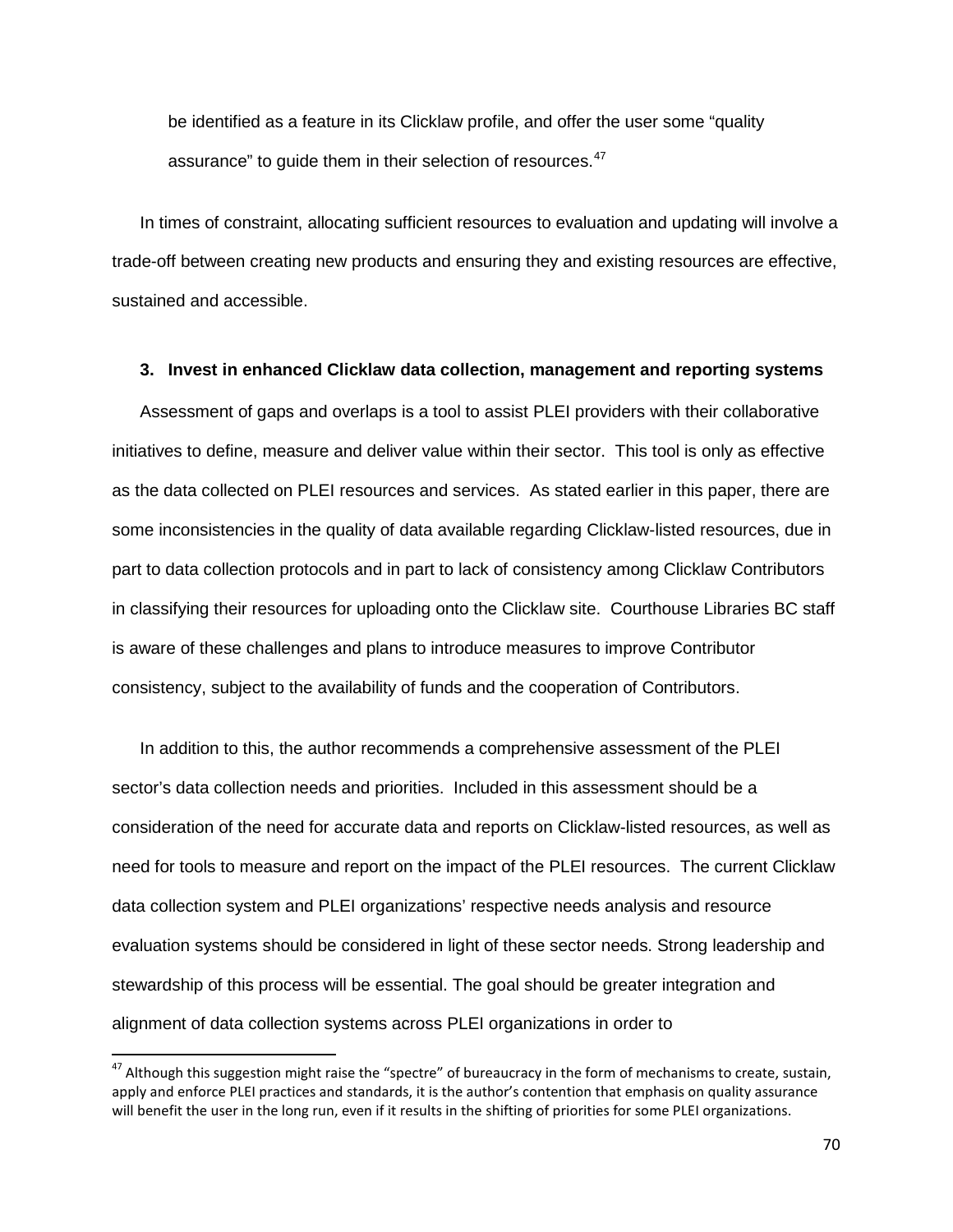- assure efficiencies, quality, utility and timeliness
- address high priority resources gaps
- minimize unintended redundancy

# **4. Suggestions for improved information flow to the Law Foundation and among PLEI organizations**

Reference was made earlier in this report to the challenges encountered by PLEI sector members in developing ongoing collaborative activities. Although recommendations for resolving "the problem of collaboration" are beyond the scope of this report, a number of PLEI stakeholder organizations consulted during the research have suggested the following as ways to improve information exchange:

- Hold an annual meeting of PLEI organizations hosted by the Law Foundation, preferably at the beginning of the PLEI planning year. The purpose would be to exchange information on the BC-based PLEI initiatives each organization will undertake that year.
- Consider the requirement to submit (monthly or quarterly) to the Law Foundation updates indicating material changes in funding or in operations affecting the resource or service funded by the Foundation under its existing grant. The updates would be brief (possibly in a prescribed form) and would include information regarding grant applications made to additional funders as well as grants received or lost.

The challenges facing the PLEI sector in BC are large, but so are the opportunities to play a meaningful role in the access to justice initiatives underway in this province and across Canada.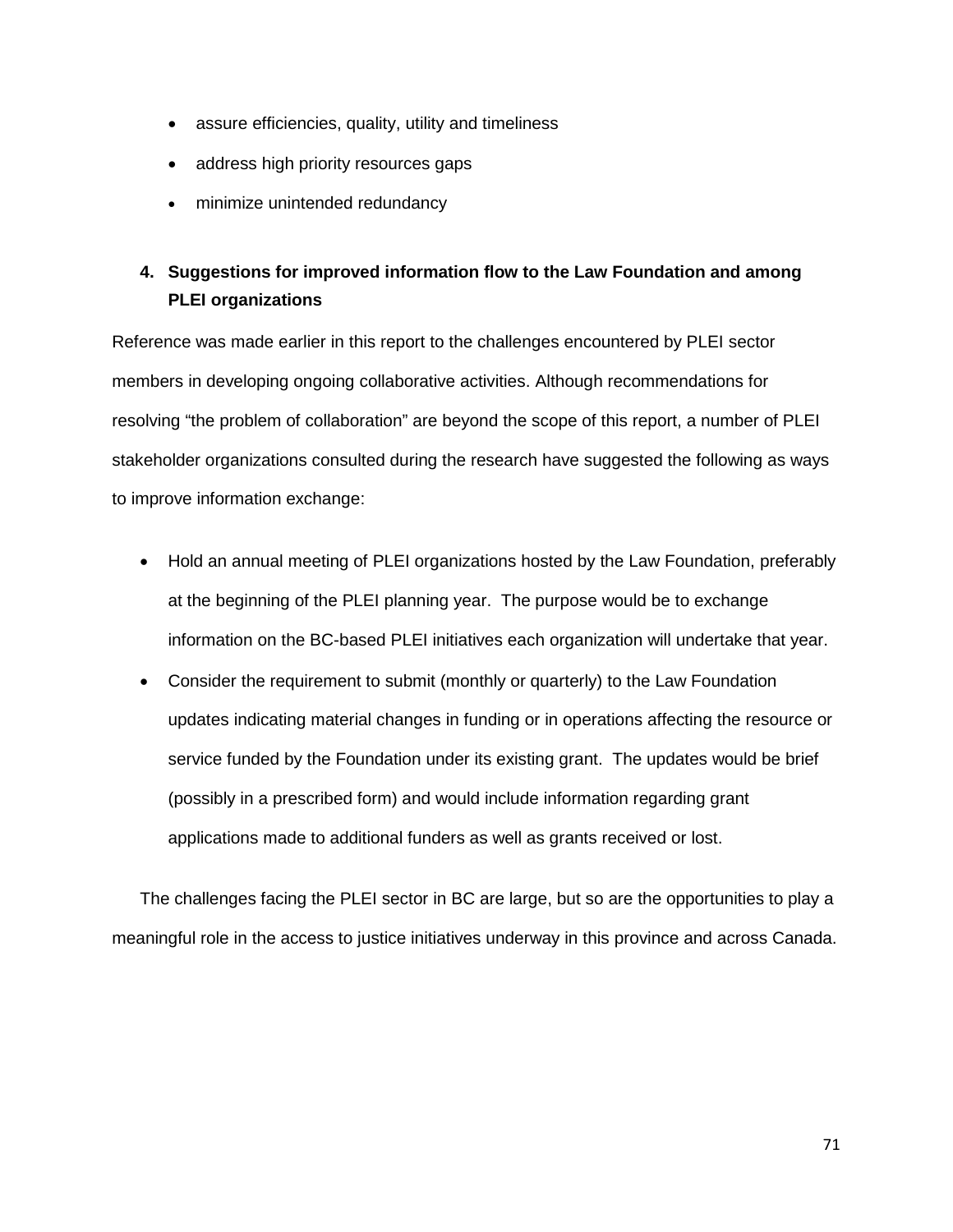# **Appendix A**

*\_\_\_\_\_\_\_\_\_\_\_*

\_\_\_\_\_\_\_\_\_\_\_\_

Samples of responses to the following survey question:

"The [2009] Report recommendations emphasized greater coordination and collaboration efforts among PLEI organizations in BC. What do you think can be done to enhance such efforts?"

Survey participants answered:

*"Three priorities that could help develop greater coordination and collaboration among PLEI organizations: \* A recognition that for separate organizations to effectively collaborate, a directive to do so is not enough – it has to be accompanied by properly resourced leadership. \* Led by the properly resourced lead, developing and using a shared framework for identifying and analyzing audience needs. \* Led by the properly resourced lead, developing and using a shared framework for evaluating success."*

*"…in order to avoid duplication, need to Identify who is producing what material so we don't have Agency A producing Powerpoints or handouts about legal matters when Agency B has already done this. Provide links between Websites so Agency A's site can link info on Agency B's site instead of writing same info over again. Have single posting of PLE workshops from around the province, so we can see who is offering workshop or train-the-trainer about what, where, and when. Have central list of print materials so all agencies can easily find what is available, in which languages, so we don't duplicate."*

*"1. More transparency from funders on what they want and need and/or if they don't know want they want/need to ask questions, have conversations, build relations with those they fund (where funders talk partnership they also need to act in good faith when it comes to building relationships/partnerships). 2. Eliminate or reduce the competitive climate created by talking about all the "change that is coming"*